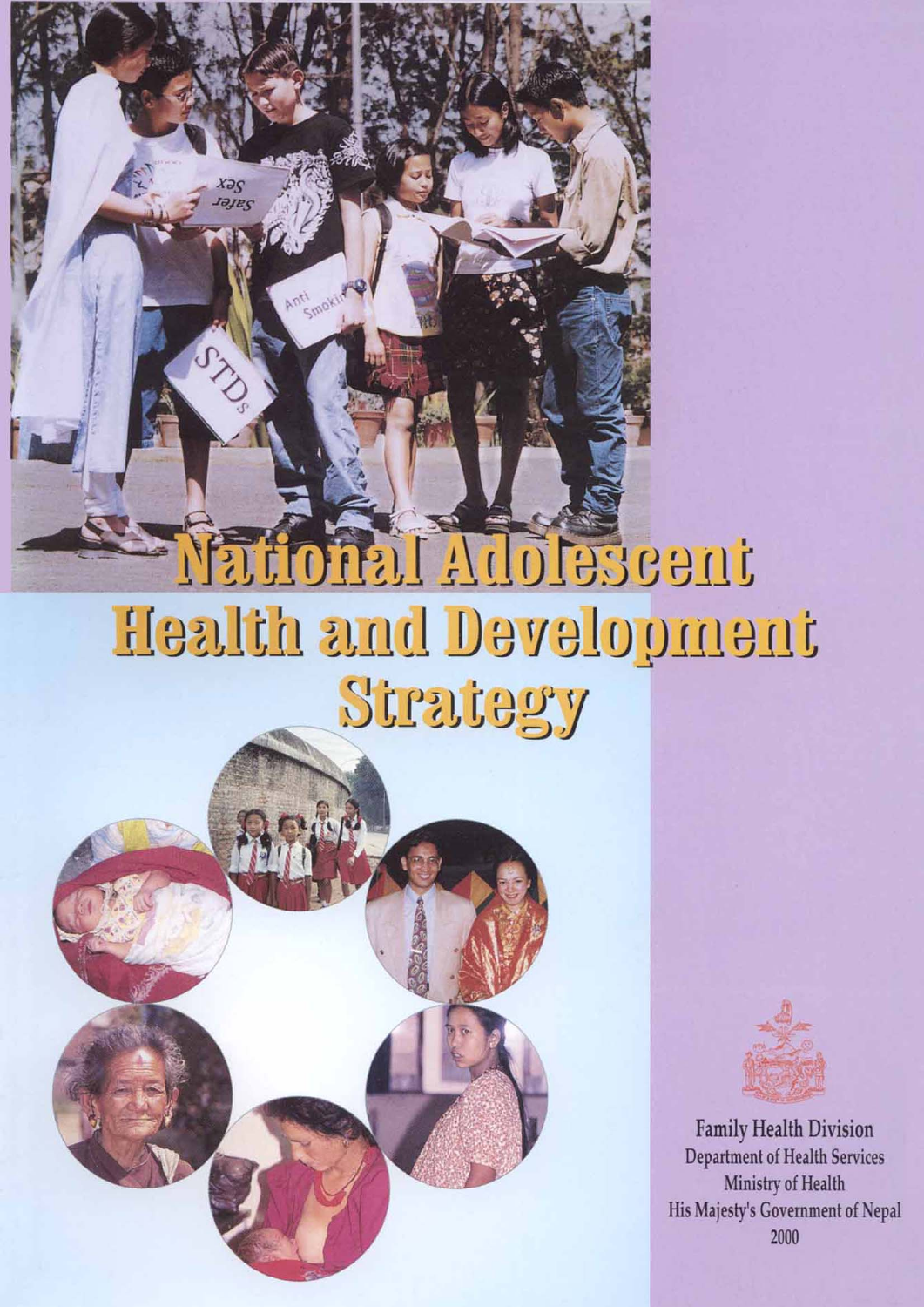### **NATIONAL ADOLESCENT HEALTH AND DEVELOPMENT STRATEGY**



#### **Family Health Division Department of Health Services**

**Ministry of Health His Majesty's Government Nepal 2057 (2000)**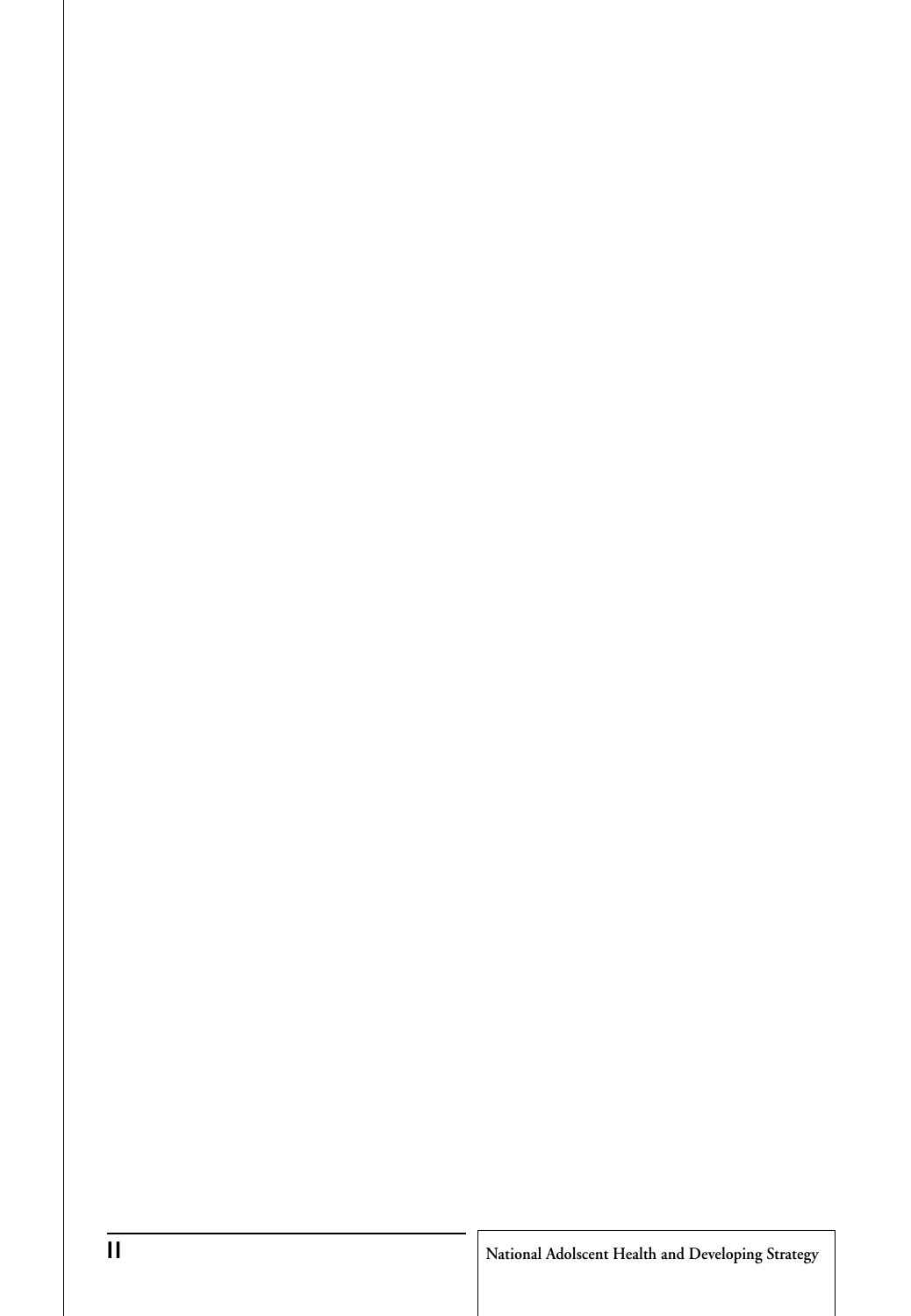# *A Few Words*

In Nepal, adolescents comprise more than one fifth (22%) of the total population, a proportion which is expected to grow during the years to come due to a high fertility rate and a high proportion of under 15 year olds. The health and development of adolescents is a great concern for the country, as they comprise the future human resources.

Nepal, as a co-signatory in 1994 to the Plan of Action of the International Conference on Population and Development (ICPD), has committed itself to improving the reproductive health status of the people throughout the kingdom. Adolescent reproductive health is one of the vital components of overall reproductive health.

In this regard, an inter-sectoral and integrated approach will be utilized to ensure a wide range of adolescent specific services, information and referrals are available to all adolescents in Nepal.

I hope this National Adolescent Health and Development Strategy will guide HMG and all partner agencies, thus improving the access, coverage and quality of the overall adolescent health and development programmes.

We would like to take this opportunity to express our gratitude to all multi-lateral and bi-lateral GOs, NGOs and other program partners for their continued support.

**Mahendra Nath Aryal Secretary** Ministry of Health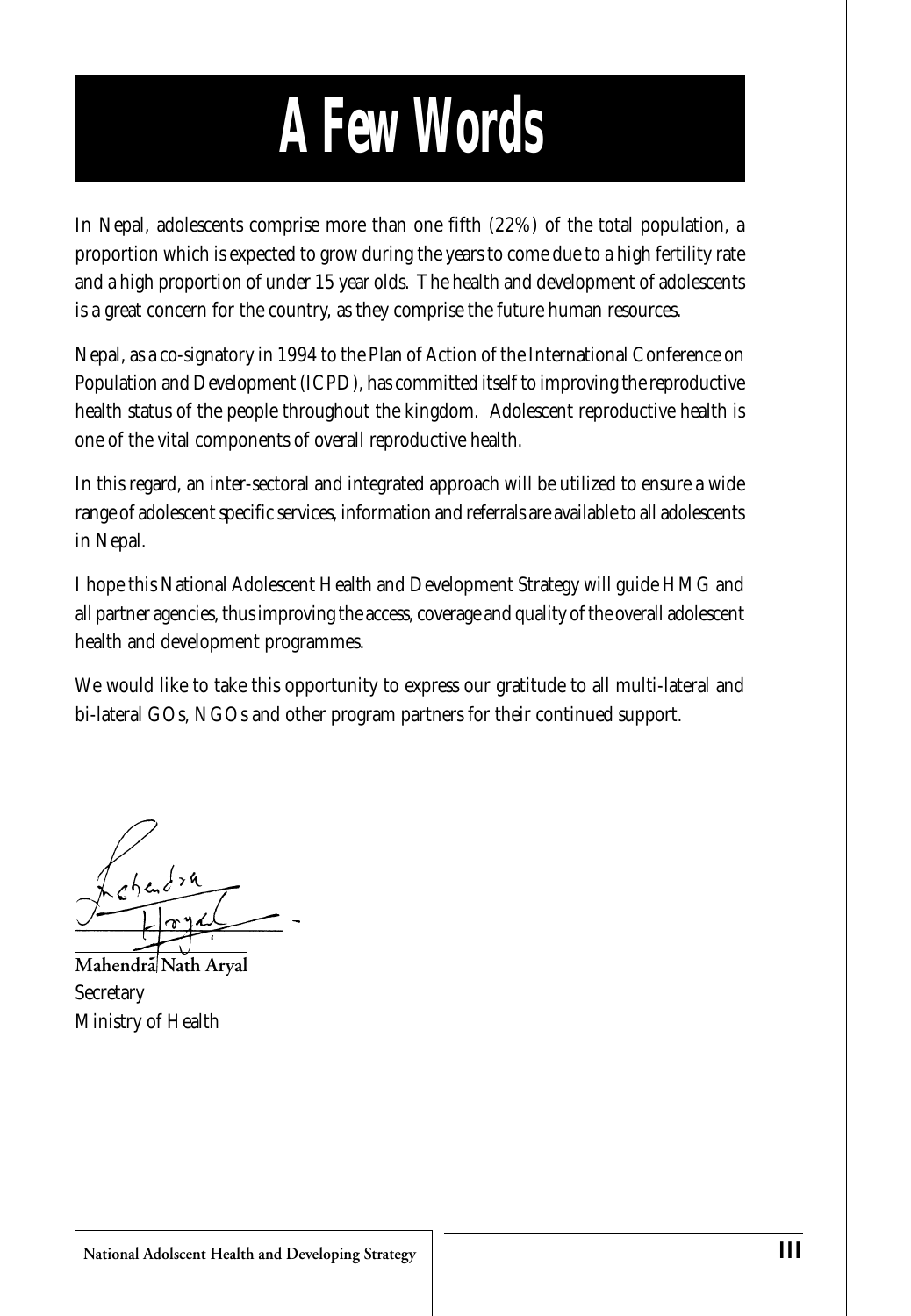### *Foreword*

His Majesty's Government, Ministry of Health, Department of Health Services is committed to providing reproductive health services throughout Nepal. The Family Health Division in the Department of Health Services has been identified as the focal point for implementation and coordination of the National Reproductive Health Program, which includes adolescent health.

Adolescent health comprises adolescent reproductive health as well as prevention and control of substance abuse, alcohol and tobacco use. It is satisfying to note that the policy as well as implementation level co-ordination has been emphasized in this strategy through the RH Steering Committee and the RH Co-ordination Committee. I believe that ultilising these committees will help enhance inter- and intra-sectoral co-ordination and thereby strengthen RH services, including adolescent health, throughout Nepal.

I hope that this National Adolescent Health and Development Strategy document will help MoH, other related line ministries, donors, INGOs and NGOs in the efficient and effective provision of adolescent health services throughout Nepal.

DEfataut

**Dr. B.D. Chataut** Director General Department of Health Services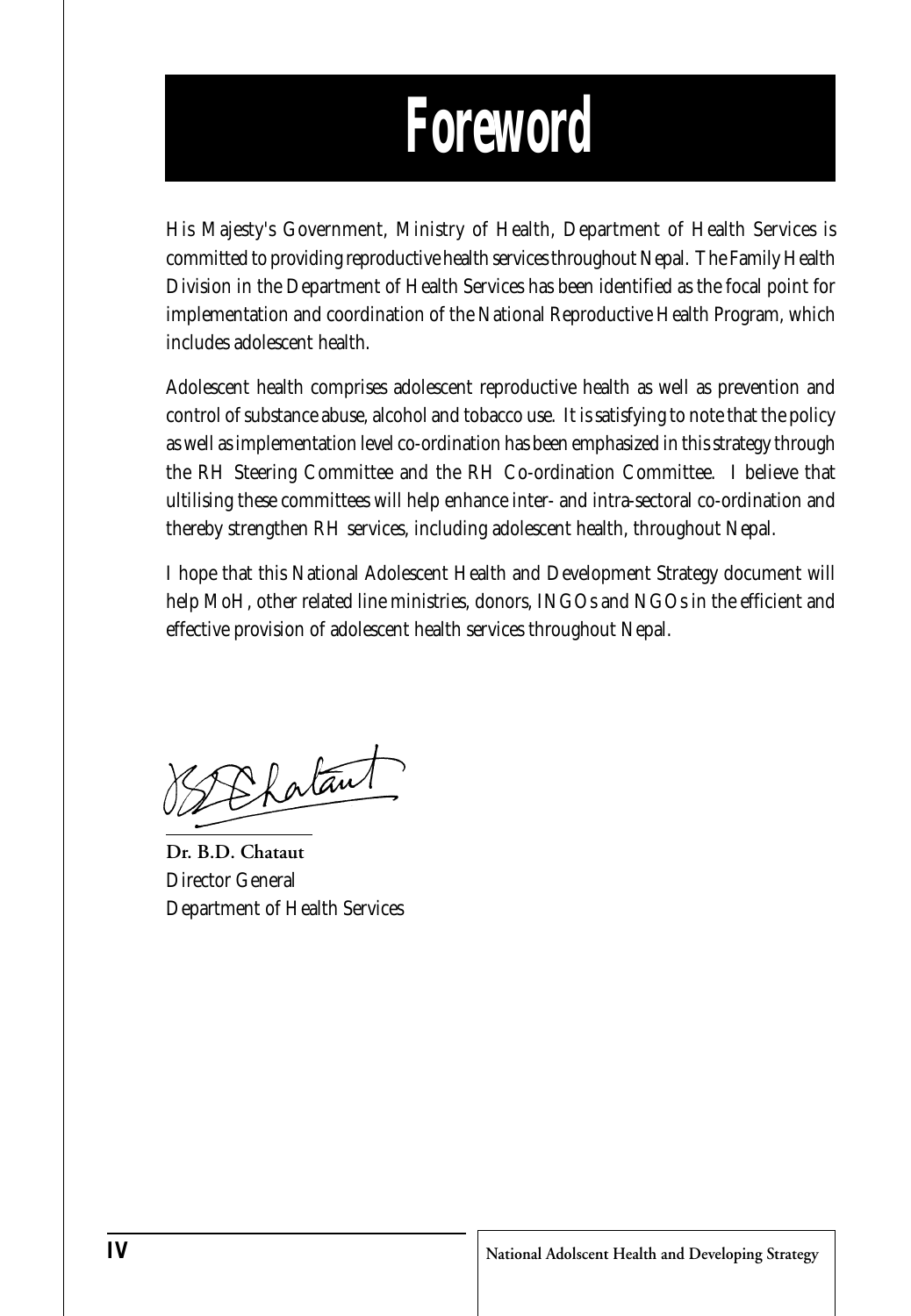

The major thrust of health policy in the past was to provide basic health services with an emphasis on primary health care including family planning services. Health for all by 2000 AD" had been the popular slogan for the past two decades. Even into the new millennium any people in Nepal do not have easy access to basic health care services. Among them Adolescents are one of the sizable groups that remain in obscurity of the other groups of people in terms of reproductive health service needs. Adolescent constitute percent of total population. Moreover, the reproductive behaviors of adolescents are speculated to change due to induced hampered exposure to the changes in society particularly the changes in behavior of peers.

The International Conference on Population and Development ICPD held in Cairo in 1994, recognized reproductive health as crucial aspect of overall health which is central to human development and affects everyone individuals, families and communities alike. The ICPD not only emphasized on the human and reproductive rights it emphasized on the life cycle approaches to reproductive health, which encompassed among others the adolescent reproductive health. Nepal is one of the signatory to the ICPD plan of action. It is not only obligatory but also a responsibility to understand the reproductive health problems of the adolescent of Nepal and provide appropriate services to them. In this regard, Ministry of Health has formulated the National Reproductive Health Strategy, which states that adolescent health is one of the major elements of reproductive health.

The Reproductive health Steering Committee (RHSC, a policy level committee) recognized the need to develop an Adolescent Health and Development Strategy and has discussed it in the Reproductive Health Coordination Committee (RHCC). An Adolescent Health (ADH) sub committee was formed to coordinate and assist the development of the Adolescent Health and Development Strategy. In developing the ADH Strategy to develop the Adolescent Health and Development Strategy and thereafter coordinate the adolescent reproductive activities that would evolve in future based on the strategy. Two working groups were also formed one group focussed on health related issues and the other one on non-health issues. As expected, the working groups prepared a preliminary draft of the ADH strategy. In June 2000, a national workshop on adolescent health was conducted by the Department of Health Services in Kathmandu involving representatives from various line ministries. NGOs and other stakeholders including youth leaders. The workshop identified and recommended the scope of adolescent health and development framework and prepared a comprehensive strategy. The strategy also identified the roles and responsibilities of the various stakeholders in identifying important role in fostering ownership. The recommendations of the workshop have been incorporated into the National Adolescent Health and Development Strategy. It is satisfying to note that the Reproductive Health Steering Committee, a high-level policy level committee at the MoH level has endorsed the strategy.

This document outlines His Majesty's Government aim in providing health and development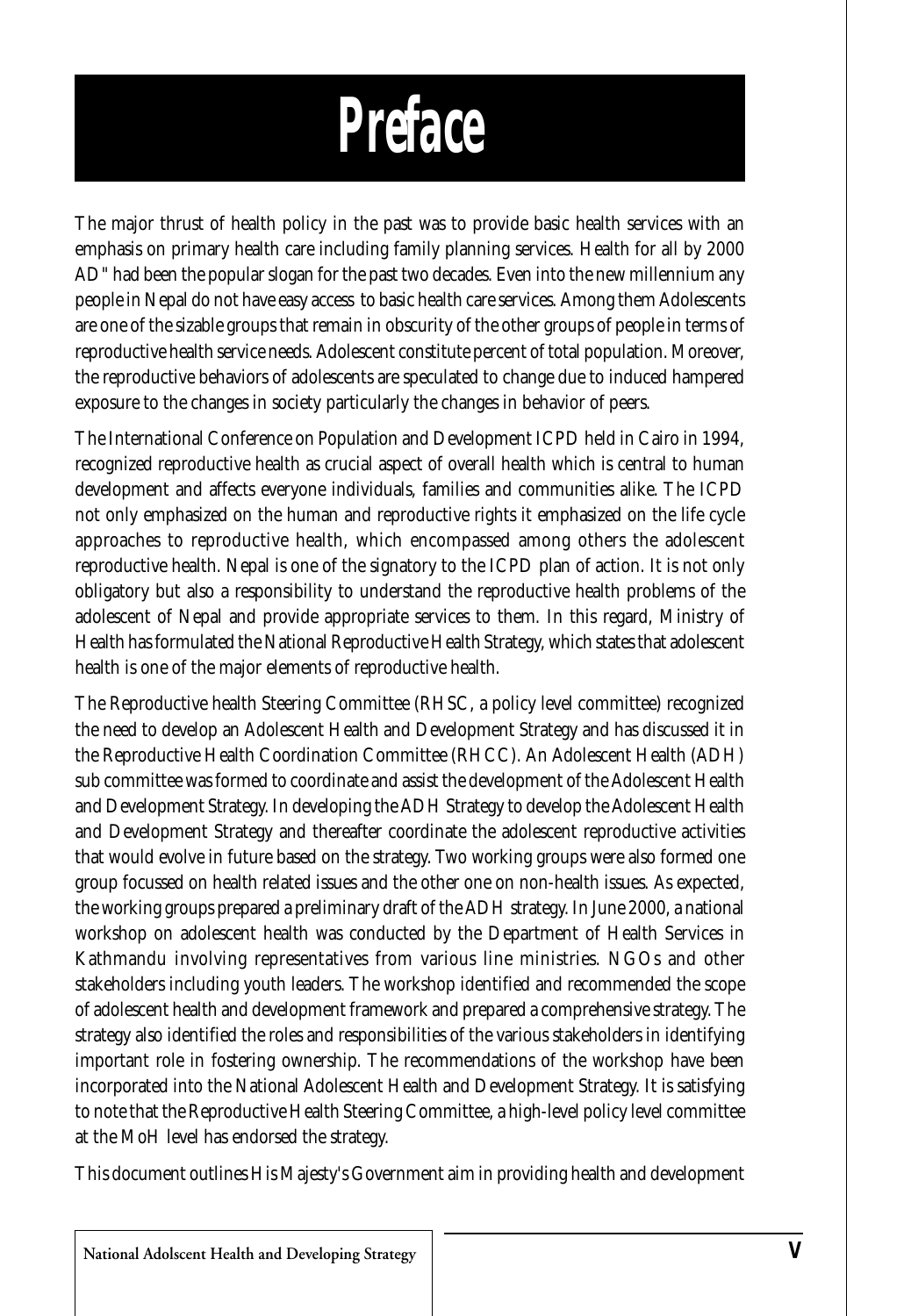services for adolescent in Nepal. Furthermore, this document provides guidelines for policy makers, services providers, various line ministries, INGOs, NGOs and private sector organizations, identifying their roles and responsibilities so that they can develop and implement activities within the framework of the adolescent health and development strategy. In this regard, I would like to thank all representatives of line ministries, donor agencies, INGOs and NGOs for their contributions in formulating this strategy.

It is my pleasure indeed to extent my thanks to the WHO South East Asia Regional Office, for its technical and financial support in this important area of RH. In this regard I would like to particularly thank Dr. Suniti Acharya, Advisor WHO/SEARO for her active input in successful achieving the objectives of the workshop but also in her invaluable comments on the earlier draft of this document.

This document is a product of a painstaking and dedicated efforts of a group of professional with varied but related expertise. I would be failing in my duty if I do not acknowledge the dedicated efforts of Dr. Ganga Shakya, Chief of Reproductive Health, Mr. Ajit Pradhan, Chief of Demography/RH Research, Mr. Devi Prasai, Section Officer, Ms. Munu Thapa, RH Advisor GTZ, Dr. Vijaya Manandhar, NOO/WHO, Mr. Tek B. Dangi, Chief of Family Planning, Dr. Nicolette Hutter, Advisor, RH Umbrella Project and others.

I would like to thank Ms. Madhavi Bajracharya, Ms. Deepa Maharjan and Mr. Tika Ram Sedai for their painstaking efforts in preparing numerous drafts of this document.

Last but not the least I would like to extend my heartiest thanks, and gratitude to all the participants of the workshop which developed the Adolescent Health and Development Strategy for Nepal. This document would not have been completed without their invaluable input.

Restat

**Dr. Laxmi Raj Pathak Director** Family Health Division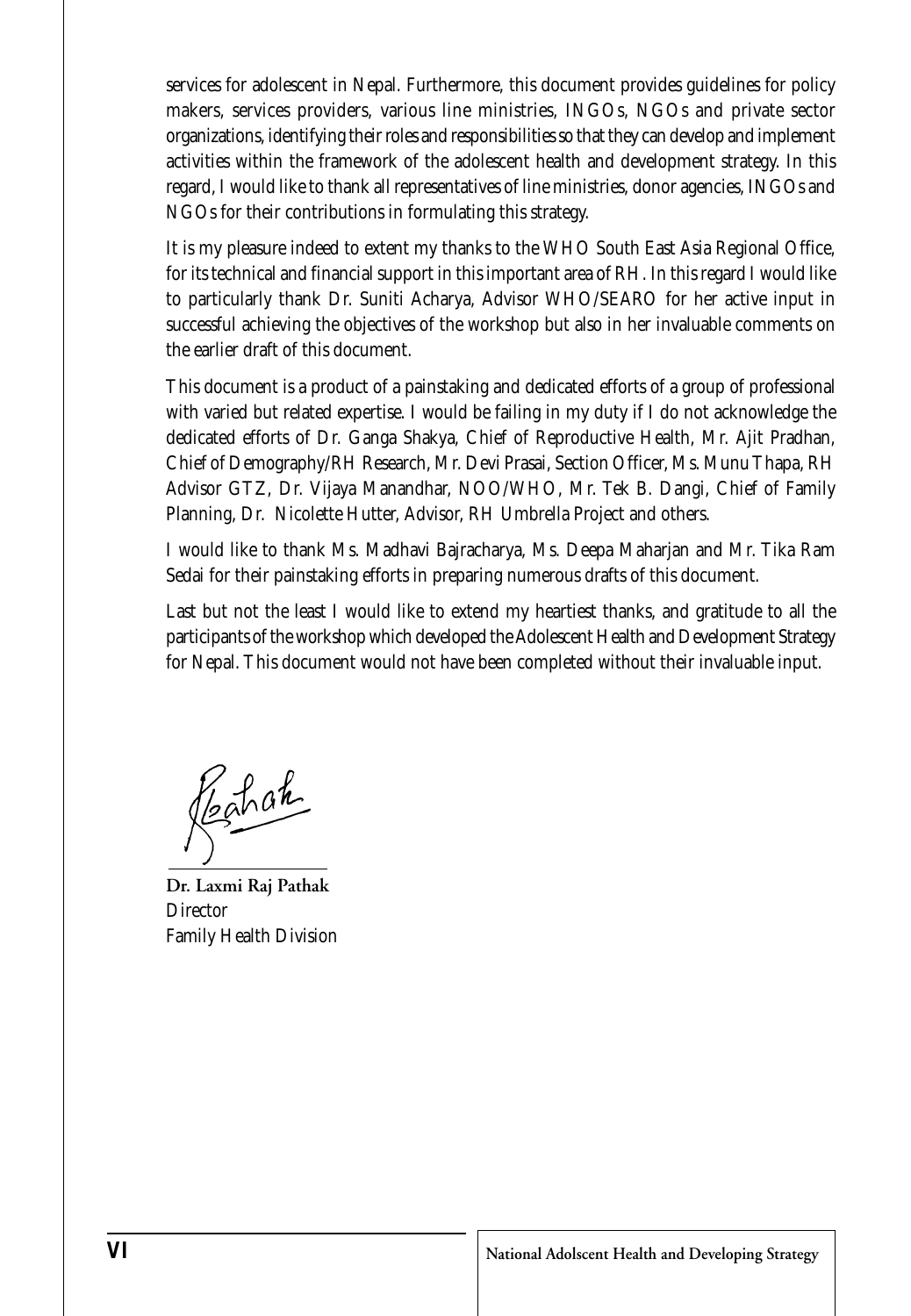# *Abbreviation*

| AAAN         |                      | Advertising Agency Association of Nepal                 |  |  |
|--------------|----------------------|---------------------------------------------------------|--|--|
| ADDCN        | ÷                    | Association of District Development Committees of Nepal |  |  |
| ADH          |                      | <b>Adolescent Health</b>                                |  |  |
| AIDS         |                      | Acquired Immuno-Deficiency Syndrome                     |  |  |
| ARH          | $\ddot{\cdot}$       | Adolescent Reproductive Health                          |  |  |
| CBO          | $\ddot{\cdot}$       | <b>Community Based Organization</b>                     |  |  |
| CBS          |                      | <b>Central Bureau of Statistics</b>                     |  |  |
| CHD          |                      | Child Health Division                                   |  |  |
| CTEVT        |                      | Center for Technical Education and Vocational Training  |  |  |
| DDC          | ÷                    | <b>District Development Committee</b>                   |  |  |
| DHS          | $\ddot{\cdot}$       | Demographic Health Survey                               |  |  |
| DoHS         | $\ddot{\cdot}$       | Department of Health Services                           |  |  |
| <b>FAO</b>   | $\ddot{\cdot}$       | Food and Agriculture Organization                       |  |  |
| FCHV         | $\vdots$             | Female Community Health Volunteer                       |  |  |
| FHD          | $\ddot{\cdot}$       | Family Health Division                                  |  |  |
| FNCCI        | $\ddot{\cdot}$       | Federation of Nepalese Chambers of Commerce & Industry  |  |  |
| FY.          |                      | <b>Fiscal Year</b>                                      |  |  |
| GO           |                      | Government Organization                                 |  |  |
| HIV-         | $\vdots$             | Human Immuno-Deficiency Virus                           |  |  |
| HMG.         | $\vdots$             | His Majesty's Government                                |  |  |
| <b>ICDP</b>  | $\ddot{\cdot}$       | International Conference on Population and Development  |  |  |
| INGO         | $\ddot{\cdot}$       | International Non-Governmental Organization             |  |  |
| MDC          | $\vdots$             | Municipality Development Committee                      |  |  |
| MOE          | $\ddot{\cdot}$       | Ministry of Education and Sports                        |  |  |
| MOH          | t                    | Ministry of Health                                      |  |  |
| MOIC         | t                    | Ministry of Information and Communication               |  |  |
| MOPE         | t                    | Ministry of Population and Environment                  |  |  |
| MWSW         | $\ddot{\cdot}$       | Ministry of Women, Children and Social Welfare          |  |  |
| <b>NCASC</b> | $\ddot{\cdot}$       | National Centre for AIDS and STD Control                |  |  |
| <b>NFHS</b>  |                      | Nepal Family Health Survey                              |  |  |
| <b>NGO</b>   | $\vdots$             | Non-Governmental Organization                           |  |  |
| <b>NMNSS</b> | $\ddot{\cdot}$       | Nepal Micro Nutrients Status Survey                     |  |  |
| <b>NLFS</b>  | $\vdots$             | Nepal Labor Force survey                                |  |  |
| <b>NPC</b>   |                      | National Planning Commission                            |  |  |
| <b>NYCC</b>  | $\ddot{\cdot}$       | Nepal Youth Coordination Council                        |  |  |
| RH           | ÷                    | Reproductive Health                                     |  |  |
| RTI          |                      | <b>Reproductive Tract Infection</b>                     |  |  |
| STD          | $\ddot{\cdot}$       | <b>Sexually Transmitted Disease</b>                     |  |  |
| STI          |                      | <b>Sexually Transmitted Infection</b>                   |  |  |
| <b>UNFPA</b> |                      | <b>United Nations Population Fund</b>                   |  |  |
| UNICEF       | $\ddot{\phantom{a}}$ | United Nations Children's Fund                          |  |  |
| VaRG         | $\ddot{\cdot}$       | Valley Research Group                                   |  |  |
| <b>VDC</b>   |                      | Village Development Committee                           |  |  |
| WHO          |                      | World Health Organization                               |  |  |

**National Adolscent Health and Developing Strategy**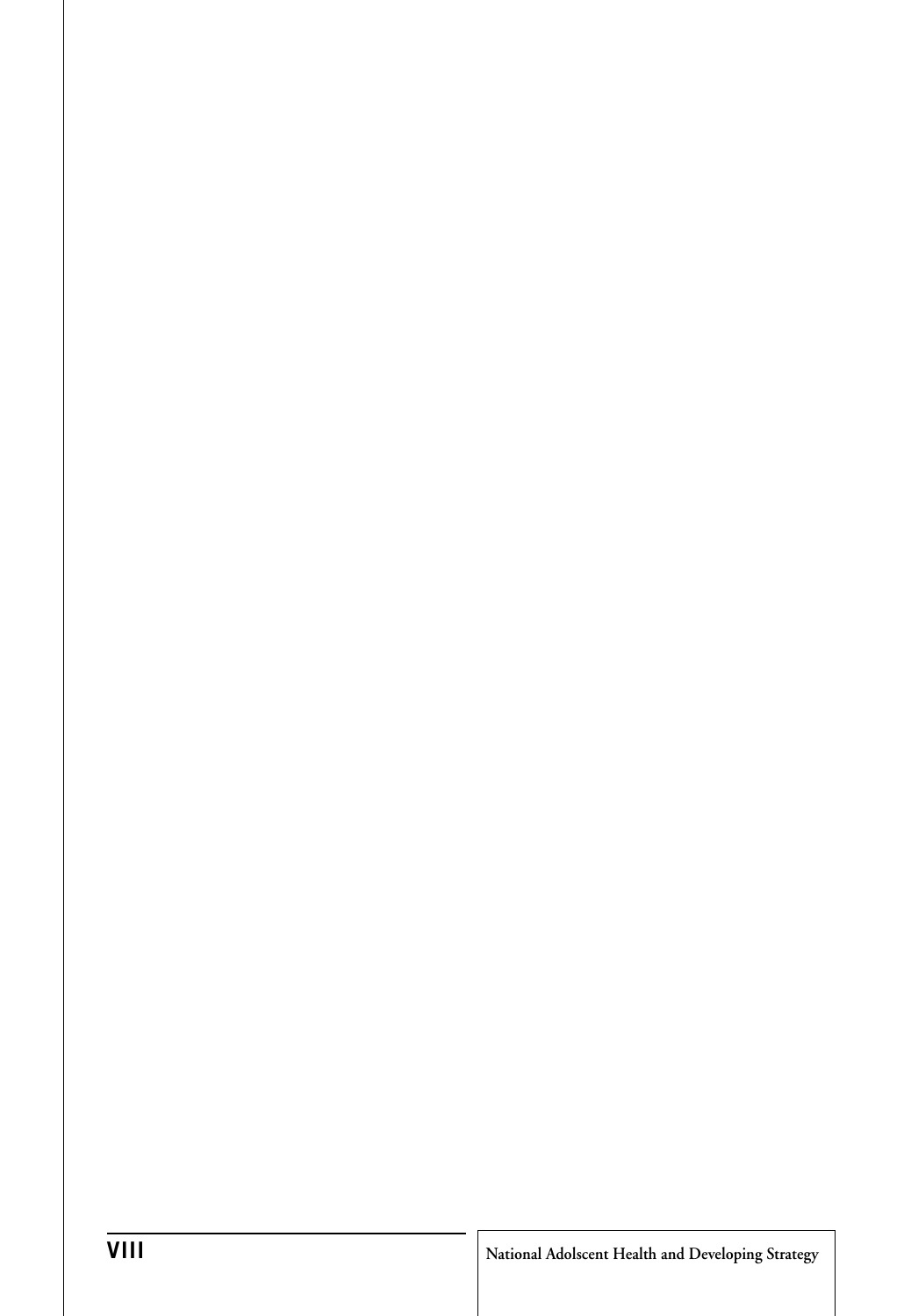# *Table of Contents*

**A FEW WORDS FOREWORD PREFACE ABBREVIATIONS**

| 1. | Introduction                                      |    |  |
|----|---------------------------------------------------|----|--|
|    | 1.1 Background                                    | 1  |  |
|    | 1.2 Situation of Adolescent Health in Nepal       | 2  |  |
|    | 1.3 Response to Adolescent Health Issues          | 3  |  |
| 2. | Goal and Objectives                               | 4  |  |
|    | 2.1 Goal                                          | 4  |  |
|    | 2.2 Main Objective                                | 4  |  |
| 3. | <b>Interventions and Strategies</b>               | 5  |  |
|    | 3.1 Information and Skills                        | 5  |  |
|    | 3.2 Safe and Supportive Environment               | 7  |  |
|    | 3.3 Health Services and Counseling                | 8  |  |
|    | 3.4 Promotion of Intersectoral Collaboration      | 11 |  |
|    | 3.5 Research on Adolescent Health and development | 12 |  |
|    | Young People's Participation<br>$3.6\,$           | 13 |  |
|    | <b>Strengthening Program Management</b><br>3.7    | 14 |  |
|    | 3.8 Gender Perspective                            | 15 |  |
| 4. | <b>Program Implementation</b>                     | 17 |  |
| 5. | <b>Priority Setting</b>                           | 19 |  |
| 6. | References                                        | 20 |  |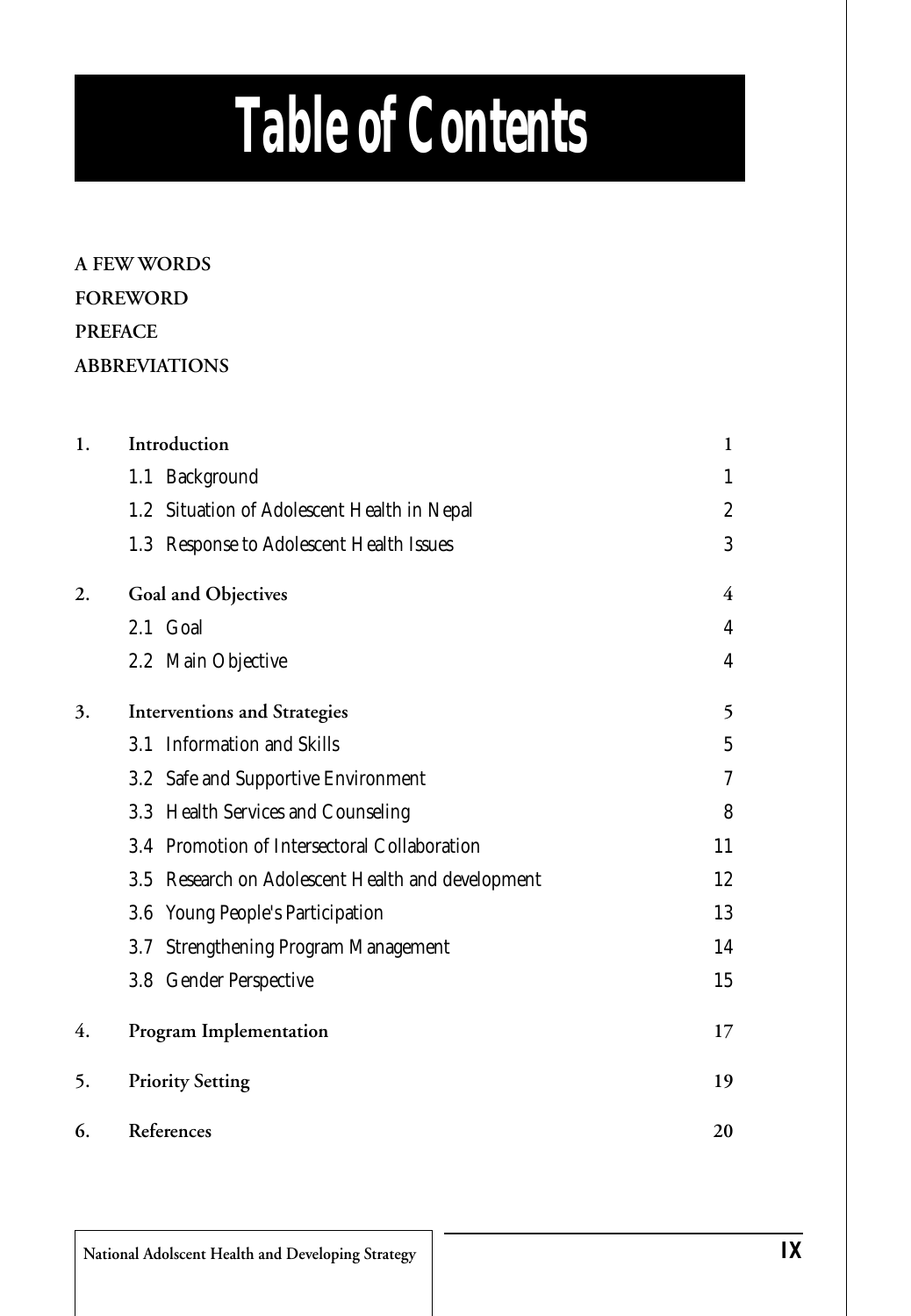| ANNEX I: Adolescent Health Service and Education Package  |    |  |  |  |
|-----------------------------------------------------------|----|--|--|--|
| ANNEX II: Selected Demographic Information on Adolescents | 26 |  |  |  |
| ANNEX III: Program/Activities by Level                    | 29 |  |  |  |
| ANNEX IV: Roles & Responsibilities of Stakeholders        | 31 |  |  |  |
| Safe and Supportive Environment<br>$\bullet$              | 31 |  |  |  |
| A. Social Recognition                                     | 31 |  |  |  |
| B. Prevention of Early Marriage                           | 32 |  |  |  |
| C. Labor and Poverty                                      | 33 |  |  |  |
| <b>ANNEX IV:</b> Health Service and Counseling            | 34 |  |  |  |
| <b>ANNEX IV:</b> Information and Skills                   | 36 |  |  |  |
| ANNEX V: Institutional framework                          | 37 |  |  |  |
| ANNEX VI: General Indicators for Adolescent Health        |    |  |  |  |
| and Development                                           | 38 |  |  |  |
| <b>Adolescent Empowerment Indicators</b><br>$\bullet$     | 38 |  |  |  |
| <b>Service Delivery Indicators</b><br>٠                   | 38 |  |  |  |
| <b>Quality of Care Indicators</b><br>٠                    | 39 |  |  |  |
| <b>Impact Indicators</b>                                  | 39 |  |  |  |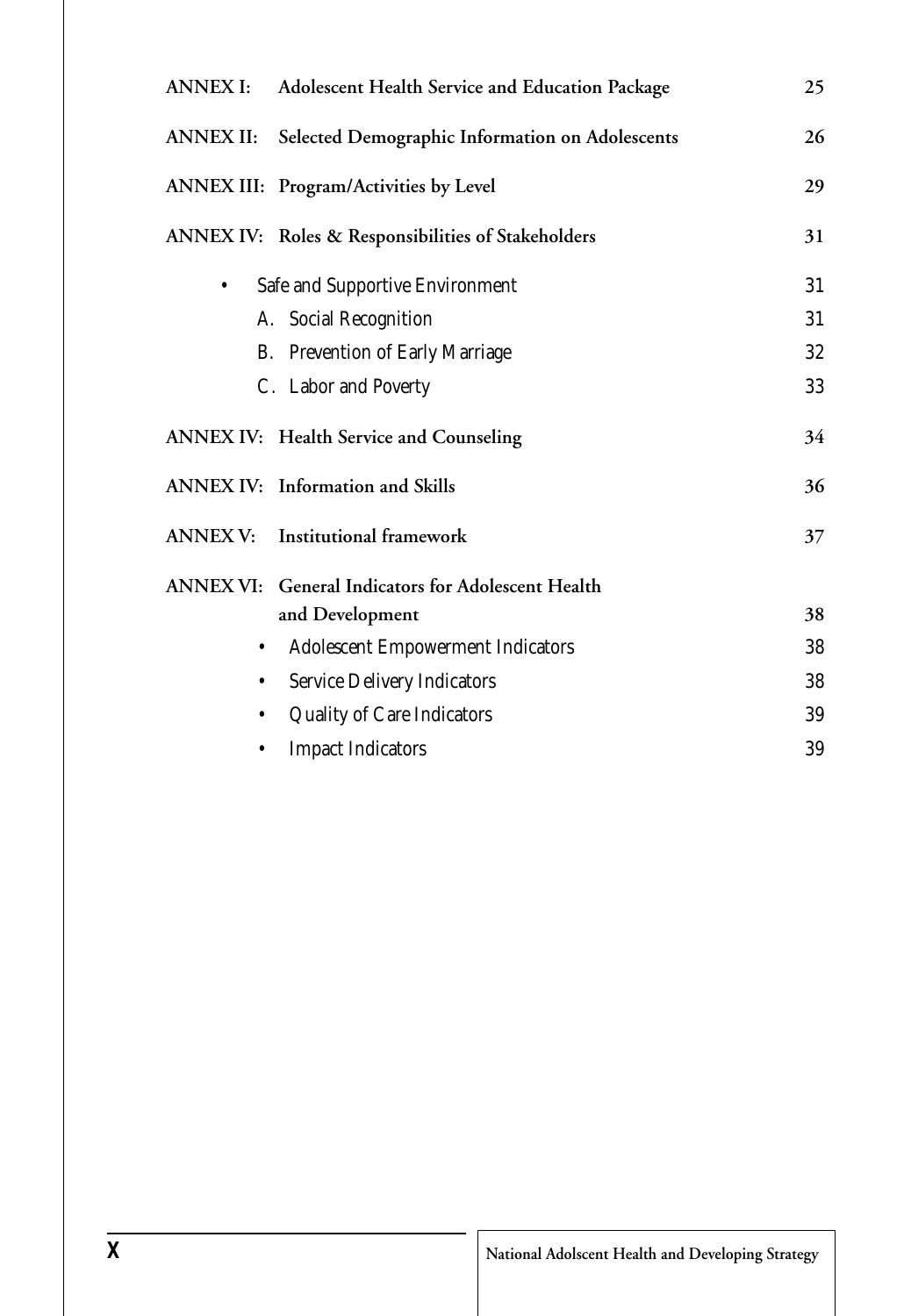# *1. Introduction*

#### **1.1. BACKGROUND**

Adolescence is the period of physical, psychological and social maturing from

childhood to adulthood. Generally, the term "adolescents" refers to individuals between the ages of 10-19 years and the term "youth" refers to individuals between the ages of 15-24 years, while "young people" covers the entire age range, from ages 10-24 years (WHO/UNFPA/UNICEF, 1989). There is growing recognition that because of a combination of biological, psychological and social factors adolescents face many different health risks and problems such as sexually transmitted infections including HIV/AIDS, early and frequent pregnancy, substance abuse, accidents and violence. On the other

*Adolescence is the period of physical, psychological and social maturing from childhood to adulthood. Generally, the term "adolescents" refers to individuals between the ages of 10-19 years*

hand adolescents are usually very energetic and receptive to information that pertains to them and are anxious to become more autonomous in their decision-making. Such curiosity and interest in learning offers great opportunities for improving adolescent health and development.

The health of adolescents is profoundly linked to their development since their physical, psychological and social abilities help to determine their behaviour. Healthy development of adolescents is dependent upon several complex factors: their socioeconomic circumstances, the environment in which they live and grow, the quality of family, community and peer relationships, available opportunities for education and employment, and access to health information and services.

Foundations for adequate growth and development for both female and male adolescents and their offspring are laid during childhood and adolescence. For example the rapid growth occurring during adolescence demands extra nutritional requirements. The nutritional status of young girls prior to pregnancy has a tremendous impact on the course and outcomes of pregnancy.

The young people of today are tomorrow's adults. The fertility behaviour of adolescents is a potential determining factor for future population growth in a country. It is of paramount importance that an environment be created and adequate support provided to enable adolescents to develop their full potential and to enjoy a healthy and responsible adulthood.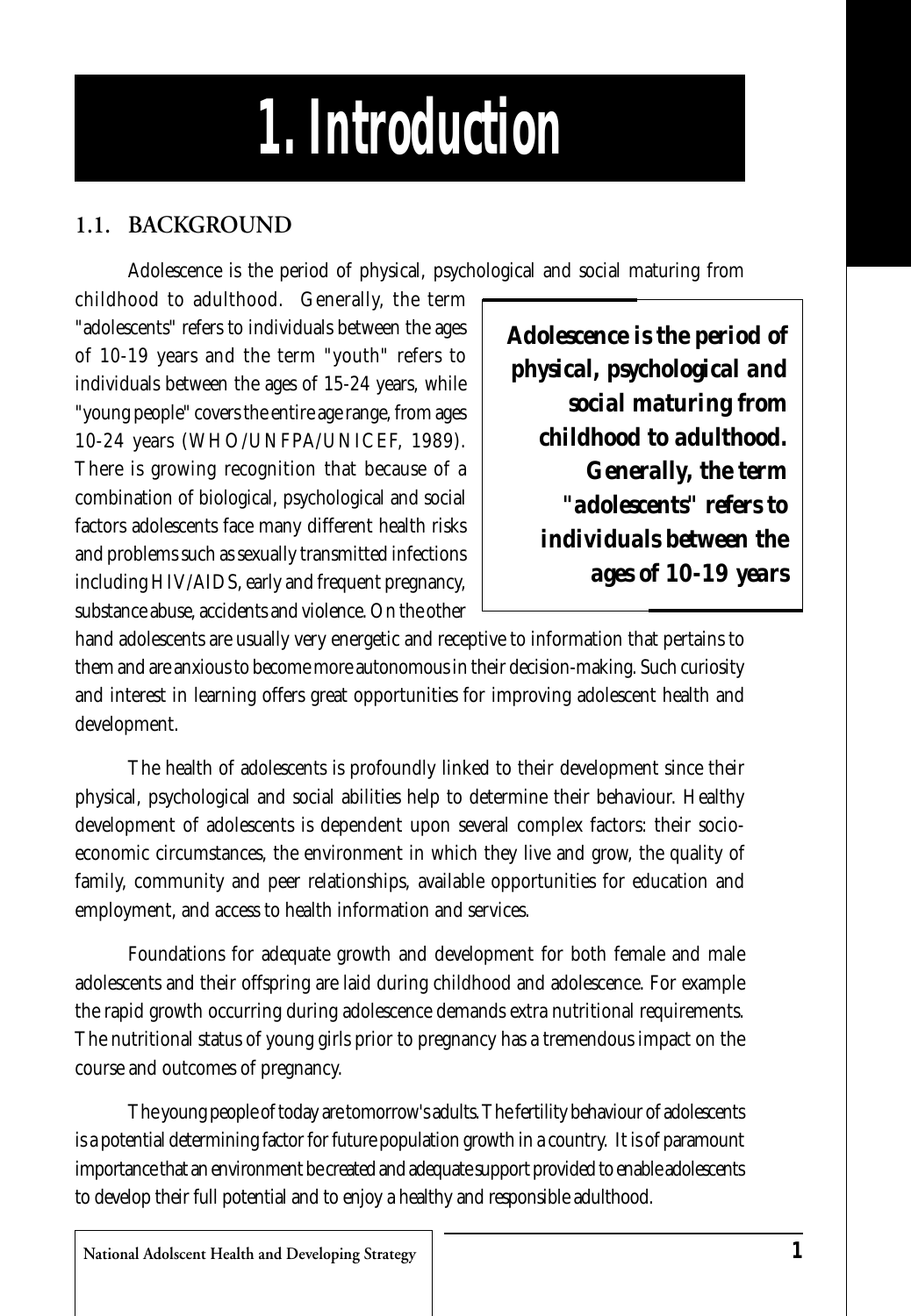#### **1.2 SITUATION OF ADOLESCENTS IN NEPAL**

In Nepal, adolescents comprise more than one fifth (22%) of the total population. As a result of population momentum the adolescent population will continue to grow for at least twenty years. Existing studies show that nearly half (50%) of 15-19 year old adolescent girls and a fifth (20.6%) of the adolescent boys aged 15-19 years are married (1991 census). According to Nepal Family Health Survey (NFHS), one fourth (24%) of adolescents are already pregnant or mothers with their first child (NFHS, 1996). The contraceptive prevalence rate (CPR) is reportedly only 6.5% among adolescents. The 1996 NFHS also revealed that 50% of adolescent mothers do not receive antenatal care and the majority (90%) of adolescent mothers deliver their babies at home—a trained health worker assists only 14% of these deliveries. There is a higher incidence of anemia, hypertensive disorders, abnormal and premature deliveries and greater fetal demise in adolescent mothers compared to older mothers (Malla, et. al, 1996). Out of all reproductive age suicides, 27.5% were found in the adolescent age group. The Maternal Mortality and Morbidity Study (DoHS, 1998) reports that a significant proportion of maternal deaths (18.9%) occur in the adolescent age group. The nutritional status of adolescents is also of concern. NFHS revealed that 30.6% of girls had a low Body Mass Index (BMI<18.5), which is indicative of a high prevalence of chronic energy deficiency among adolescent girls. According to a study on the nutritional status of adolescent girls conducted in three districts of Nepal, 40% had iodine deficiency and 47.4% had nutritional anemia (New Era, 1994). A majority of adolescents (64%) had their first sexual intercourse when they were between 15-17 years of age. The mean age of first sexual intercourse among males was 16.4 years while among female was 16 years (VaRG, 1999). Of all HIV cases, 13% were found in the 14-19 year age group and 70% of them were female (NCASC 2000). Young people aged 16-19 constituted 22.5% in the total drugs abusers (New Era 1996).

Nearly 40% of adolescents between10-19 years of age are illiterate. The gross enrolment rate decreases from 86% at a primary education level to 39% and 11% at

*Adolescents in Nepal often encounter problem, which include lack of awareness and knowledge about sexual and reproductive health, early marriage, early and frequent child bearing, unsafe abortion, STD/HIV/AIDS, and substance abuse.*

lower secondary and secondary education levels respectively (NLSS 1996). Within Nepal, the number of female commercial sex workers is estimated to be 25,000; of them 20% are estimated to be under the age of 16. Twenty three percent of children between the ages of 10 and 14 years and 62.8 % of the15-19 age group are reported to work in the labour force. Coupled with low school enrolment, especially for girls, and early entry into the labour force, these trends adversely affect the health and development of Adolescents.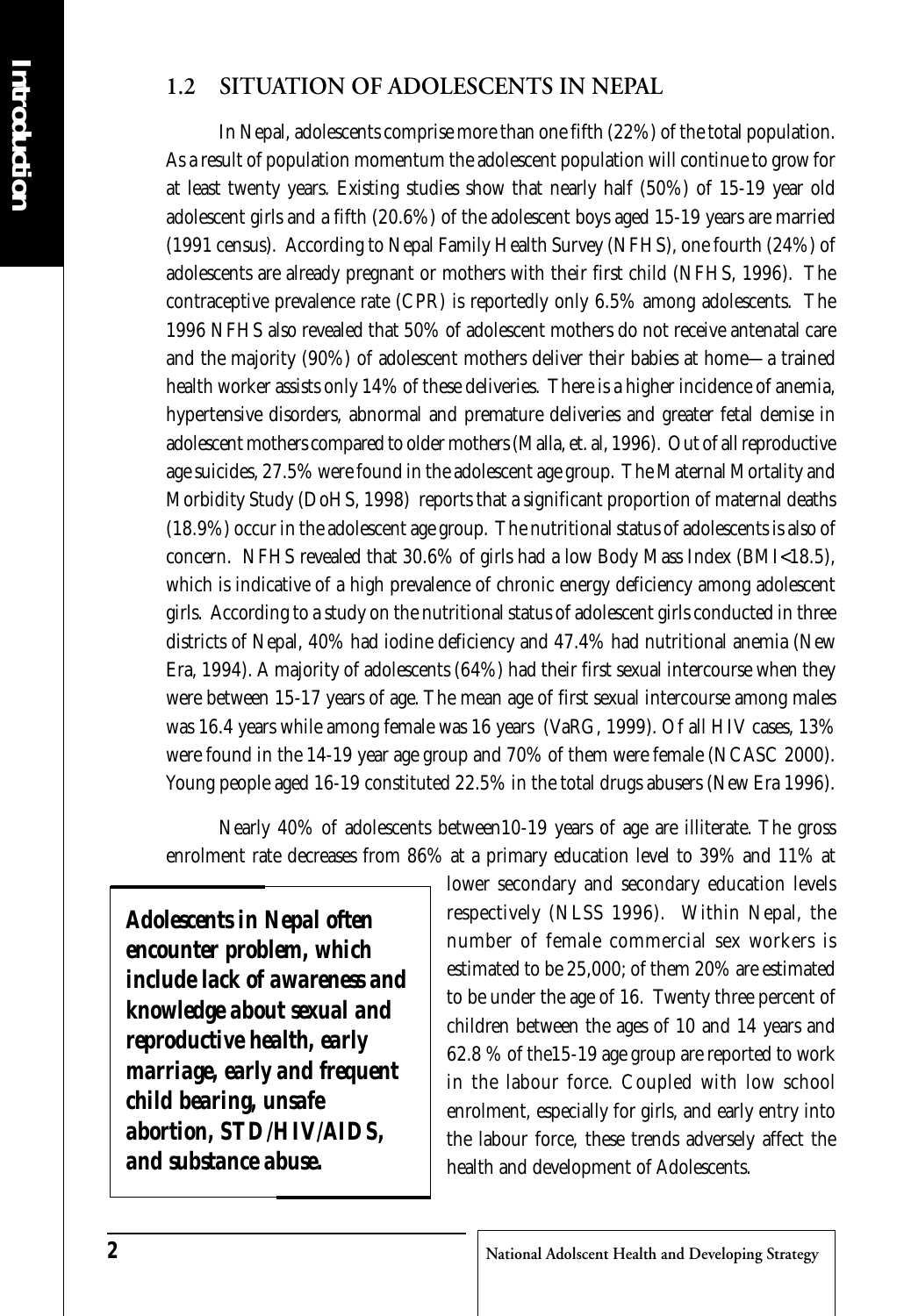Adolescents in Nepal often encounter problem, which include lack of awareness and knowledge about sexual and reproductive health, early marriage, early and frequent child bearing, unsafe abortion, STD/HIV AIDS, and substance abuse. These problems are often exacerbated by social problems such as poverty, illiteracy, dropping out of school, child labour, gender discrimination, violence and abuses including girl trafficking and prostitution. These problems are further aggravated by poor health seeking behaviour and inadequate access to information and services. Many of these problems not only affect the physical and mental health of adolescents but adolescents' long-term emotional, economic and social well being. Adolescents of disadvantaged groups including disabled, migrant, homeless and other marginalized groups are comparatively more vulnerable and need special attention. It is imperative to acknowledge that most adolescent health issues in Nepal's context are intimately related to socio-cultural and economic factors. There is a clear need for multisectoral actions to address adolescent health and development issues.

#### **1.3. RESPONSE TO ADOLESCENT HEALTH ISSUES**

Adolescent specific health services were virtually non-existent in Nepal before the International Conference on Population and Development (ICPD) in 1994. However, a few programmes, mostly focusing on drug abuse and HIV/AIDS, have been previously conducted by NGOs. In 1991, HMG/Nepal initiated a HIV/AIDS prevention and control programme in order to address this growing need and concern. With the adoption of ICPD Programme of Action and again in 1995 at the Fourth International Conference on Women in Beijing, the global community resolved to "protect and promote the rights of adolescents access to sexual and reproductive health information and services." Nepal, as a signatory to the ICPD Programme of Action, and other international conferences, is committed to improving the reproductive health of its people. In May 1996, the annual meeting of WHO/South East Asia Region developed a Regional Strategy for Adolescent Health and Development. Nepal participated in its development. The Ninth Five Year Plan and the Second Long Term Health Plan (1997-2017) have emphasised developing special programmes for both population control and reproductive health including adolescent health. This was followed by development of the National Reproductive Health Strategy in 1998, in which adolescent reproductive health was identified as a critical component of the integrated reproductive health package and thus an important indicator of the nation's overall health status.

In addition to these developments, there have been several international conferences in the past few years focusing on youth that have generated awareness and interest about adolescent health and development in Nepal. In order to address adolescent health and development issues and provide standard information and services, it is imperative to develop a comprehensive national adolescent health and development strategy.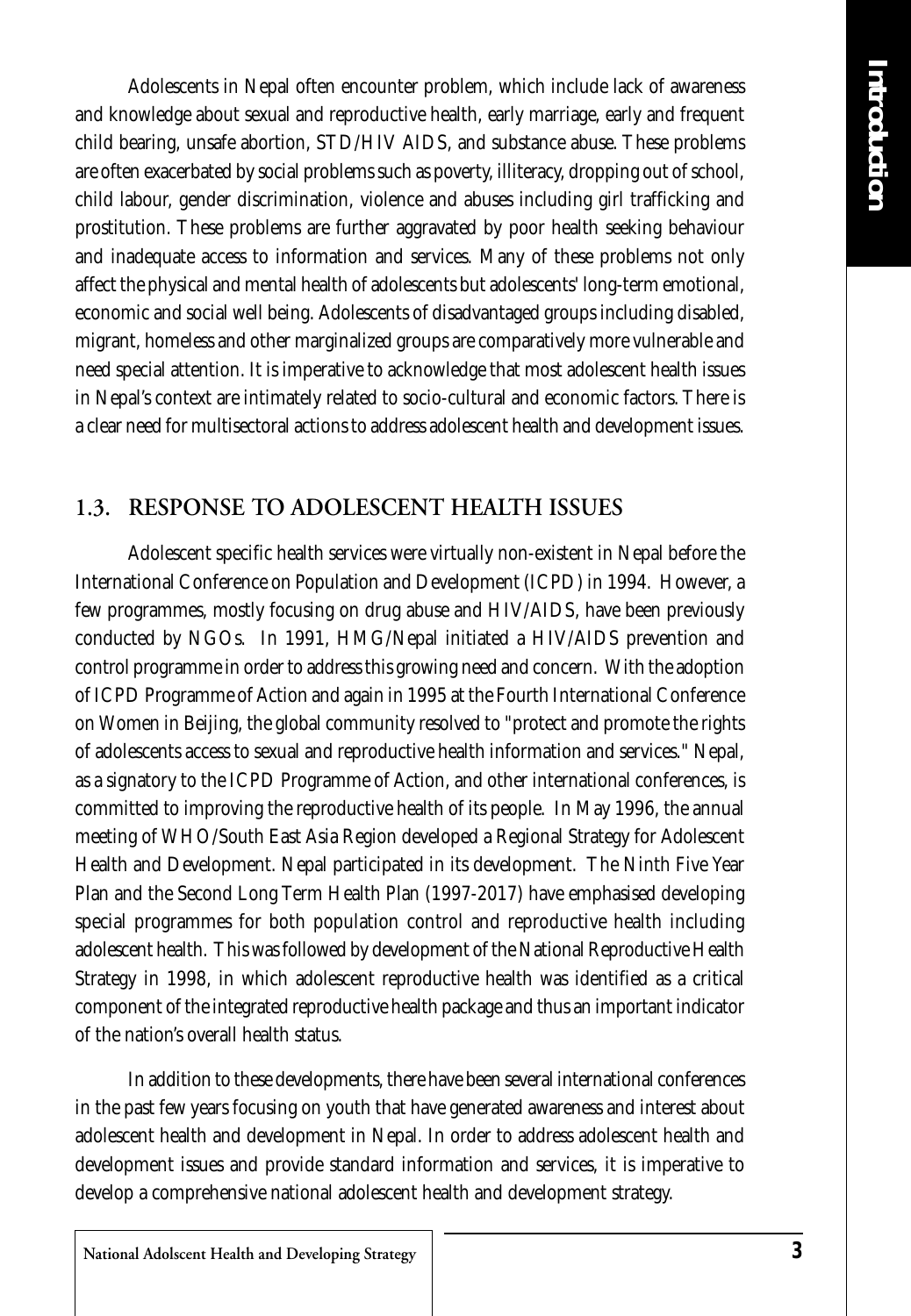# *2. Goal and Objective*

#### **2.1. GOAL**

The goal of the National Adolescent Health and Development Strategy is to improve the health and socio-economic status of adolescents.

#### **2.2 MAIN OBJECTIVES**

- To increase the availability and access to information about adolescent health and development, and provide opportunities to build skills of adolescents, service providers and educators.
- To increase accessibility and utilisation of adolescents health and counselling services for adolescents, and
- To create safe and supportive environments for adolescents in order to improve their legal, social and economic status.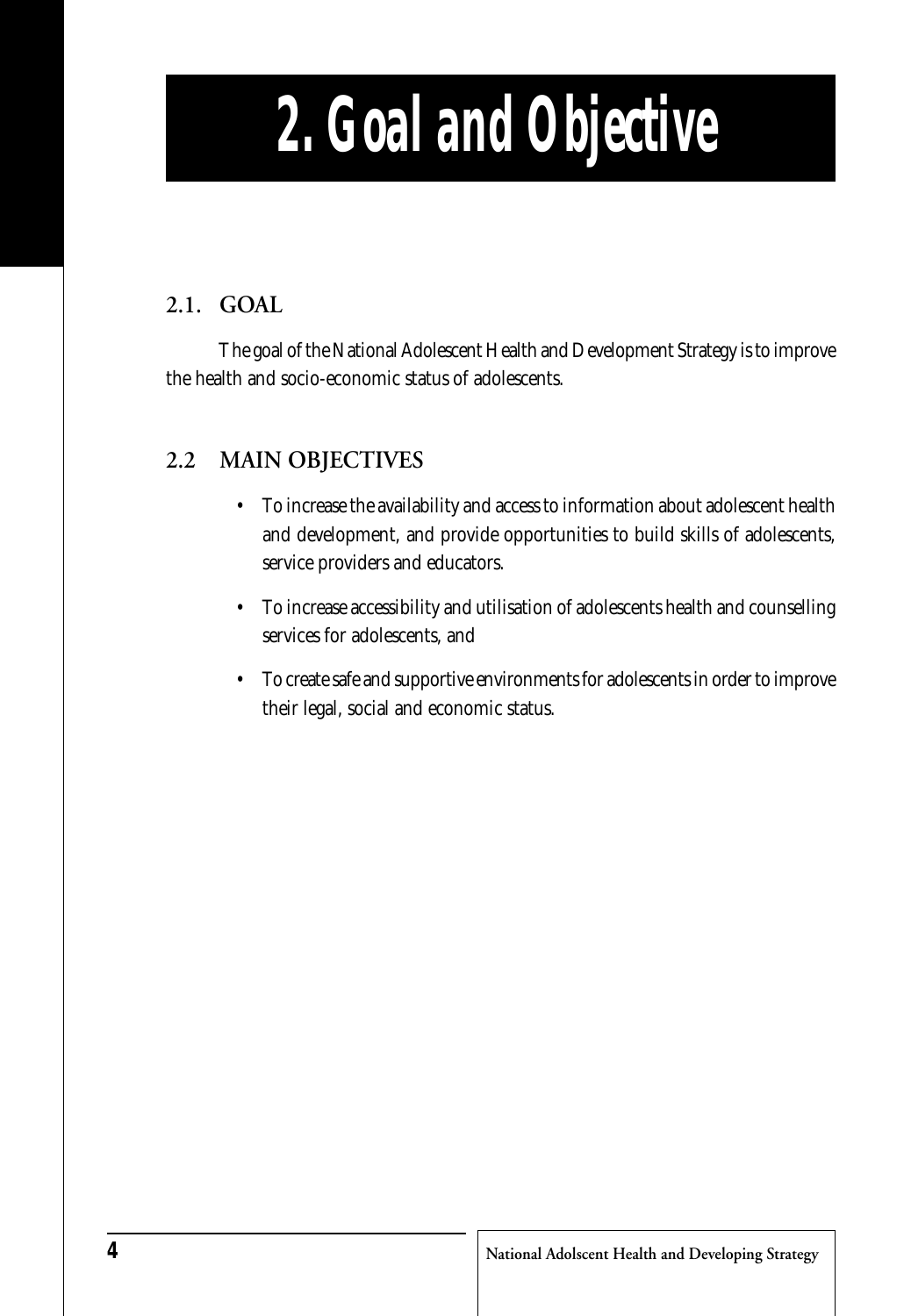# *3. Interventions and Strategies*

To achieve the above mentioned objectives, appropriate interventions will be identified and implemented through inter and intra sectoral coordination and collaboration in the following areas to achieve the objective;

- Information and skills,
- Health services and counselling, and
- Safe and supportive environment

*The major interventions are:*

- *Information and skills,*
- *Health services and counselling, and*
- *Safe and supportive environment.*

*Youth participation, inter-sectoral collaboration and co-operation, research, strengthening programme management and gender perspective will be incorporated as integral aspects of the above interventions*

The following strategies will be adopted in each area of intervention:

#### **3.1 INFORMATION AND SKILLS**

Adolescents need to be empowered with correct, age appropriate and current information and skills to develop and practice responsible behaviours to protect themselves from risks as well as to help them seek appropriate services. Information for parents, teachers and social workers is equally important as they play key roles in adolescent health and development.

*Adolescents need to be empowered with correct, age appropriate and current information and skills to develop and practice responsible behaviours to protect themselves*

**National Adolscent Health and Developing Strategy** *5*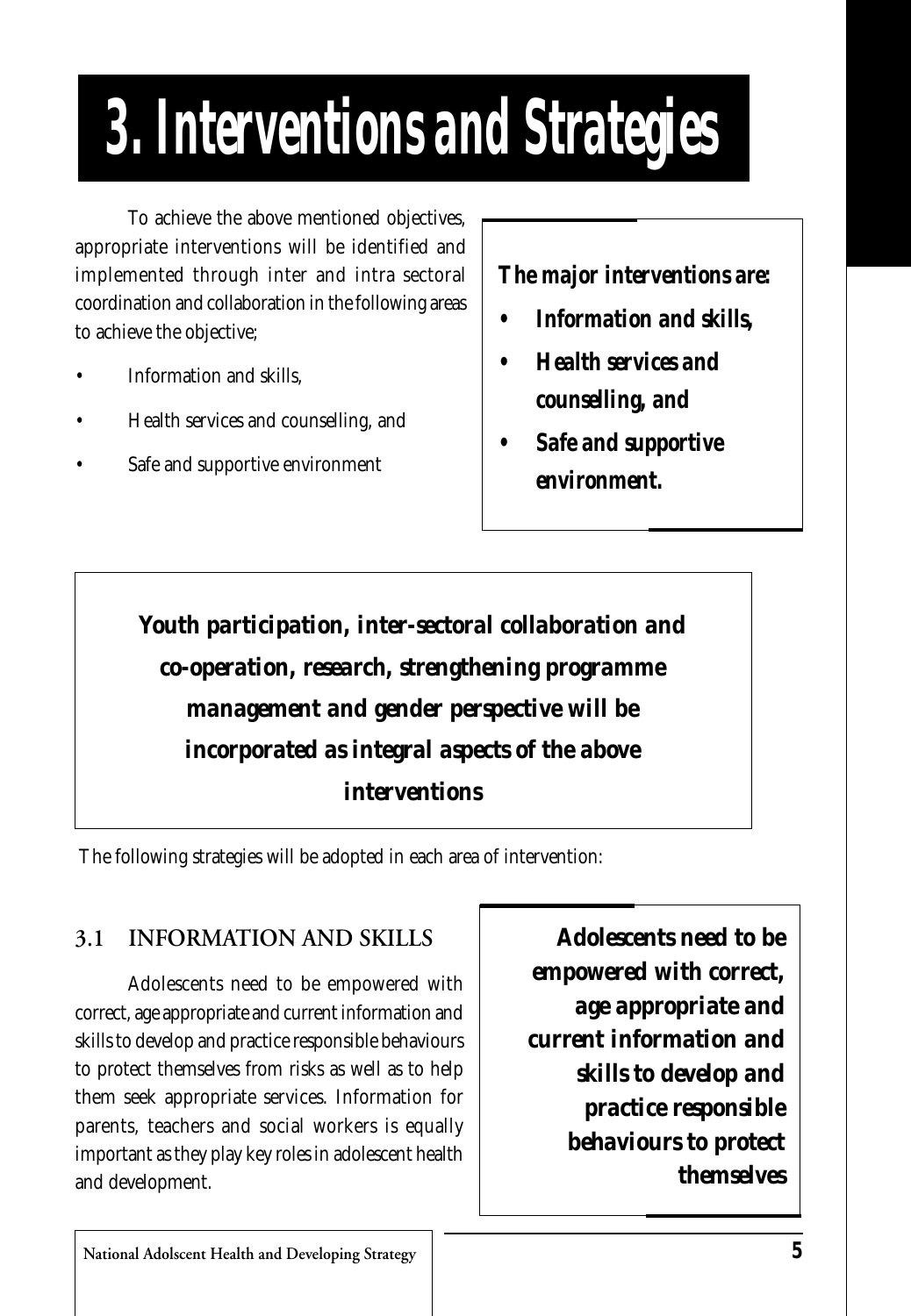#### **Specific Objectives**

- To increase access to culturally acceptable, appropriate and gender-sensitive information by adolescents, parents, educators and service providers including those in disadvantaged or marginalized groups such as disabled, migrants, homeless, and
- To build the skills of adolescents, service providers and educators to promote and participate in providing expanded opportunities for improved adolescent health and development.

#### **Strategies**

- Information will be made accessible through formation of committees in schools, health facilities, other vocational/technical institutions, youth clubs/centres, work places, entertainment centres, sports clubs, scout and relevant community based organisations. Existing groups will also be an important channel for disseminating information.
- All channels of mass media including print, electronic and folk media and inter-personal communication will be used to promote adolescent health and development. Partnerships and exchanges of information will be utilised via institutional networking, and
- Skills based training and orientation will be provided to adolescents, educators and service providers.

#### **Activities**

- Develop and provide a standard information package on adolescent health and development to adolescents, service providers, parents, educators, decisionmakers and the community at large. The components of information and service package are given in Annex 1).
- Provide skills training to service providers and educators on counselling (which also include career development counselling) and management to deal with adolescent health and development problems. This includes skills to foster empathy, listening skills and inter-personal communication skills including peer education skills, as well as management skills including leadership and facilitation.
- Provide training to adolescents on communication, peer counselling, and negotiation skills to develop self-esteem, as well as skills for management of emotions and stress.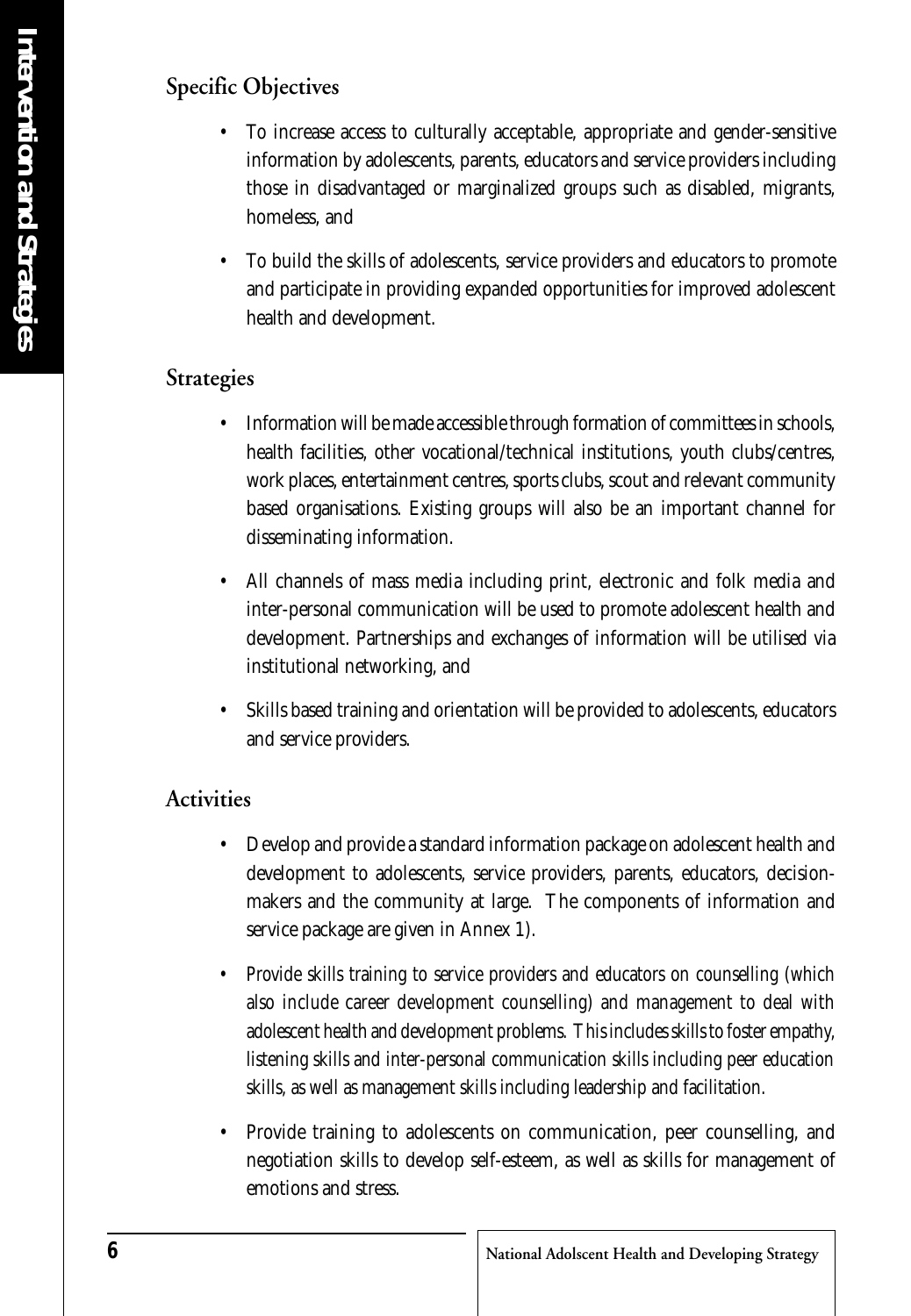#### **3.2 HEALTH SERVICES AND COUNSELLING**

Adolescent comprise a special group of the population and hence their health needs should be appropriately addressed by available health care services. Health services and counselling are areas of intervention for improving adolescent health. Adolescent health care services should be adolescent friendly, affordable, accessible, confidential and nonjudgmental to improve the access and utilisation health care services by adolescents.

*health care services should be adolescent friendly, affordable, accessible, confidential and non-judgmental to improve the access and utilisation health care services*

#### **Specific Objectives**

- To increase access and utilisation of adolescent friendly health care services in order to reduce the incidence of early frequent and unwanted child bearing, STIs including HIV/AIDS, malnutrition and other medical problems including mental health issues.
- To promote counselling services regarding adolescent health and development.
- To improve the nutritional status of adolescents with particular emphasis on the nutrition of girls, such as meeting protein and energy requirements and providing micro-nutrients such as needs of iron and iodine.

#### **Strategies:**

- Integrate adolescent health services into the existing health care delivery system and also develop innovative models for adolescent-friendly health services and provide health care services and counselling irrespective of marital status.
- Involve and establish links with youth clubs, NGOs and the private sector to expand and improve service delivery for adolescents.
- Build linkages with health facilities by establishing and strengthening youth / adolescents clubs in communities and health committee in school and provide health screening and counselling services through school, clubs and other community based organisations.
- Provide micronutrient services and impart education on nutrition and hygiene through schools, youth clubs, health institutions and community based organisations.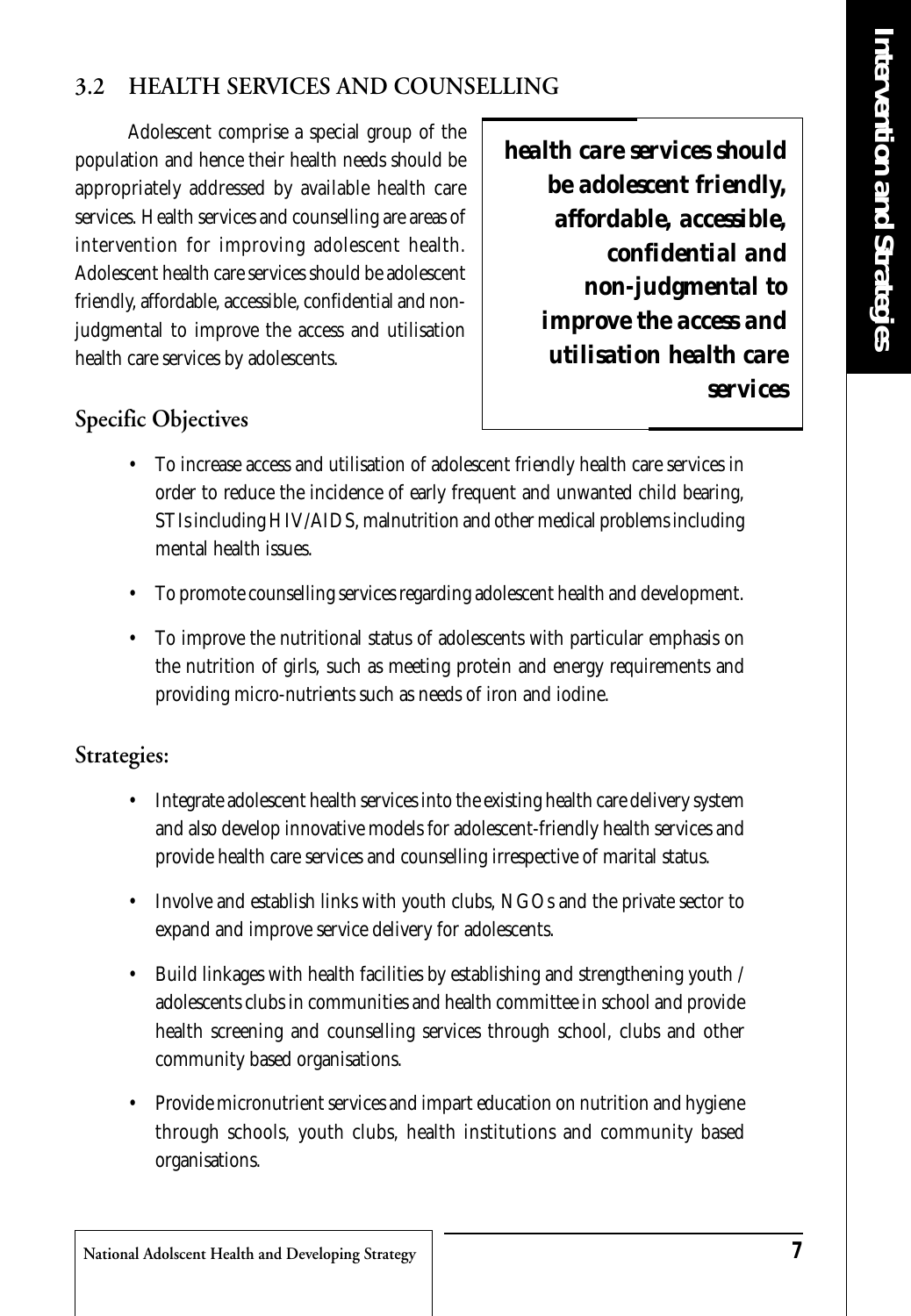#### **Activities**

- Conduct adolescent friendly health clinics through existing static and out-reach service outlets.
- Provide training to service providers regarding adolescent friendly services and counselling.
- Develop monitoring and evaluation mechanisms for adolescent health
- Initiate peer-counselling programmes in schools/ clubs and at the workplaces
- Orient employees regarding health and safety measures for adolescent workers.
- Establish and support rehabilitation centers for substance abuse and destitute adolescents.

(Integrated adolescent health service and education package is described in Annex1.):

#### **3.3 SAFE AND SUPPORTIVE ENVIRONMENT**

*Enabling Environment is necessary to initiate ADH*

A conducive, safe and supportive environment is necessary at various levels for undertaking adolescent health and development initiatives. Legal frameworks play an invaluable role in protecting the rights of adolescents.

#### **Specific Objectives**

- To form and revise policies and laws as needed to ensure a safe and supportive environment for improved adolescent health and development in the areas of health, education, skill, welfare and rights.
- To explore and utilise the resources in related sectors for adolescent health and development.
- To enhance the use of media, NGOs and community-based organisations (CBO) for advocacy in relation to policy and legislation for ADH

#### **Strategies**

• Advocate, orient or reorient relevant sectors to review and reform existing policy and legislation to create a supportive environment for adolescent health and development,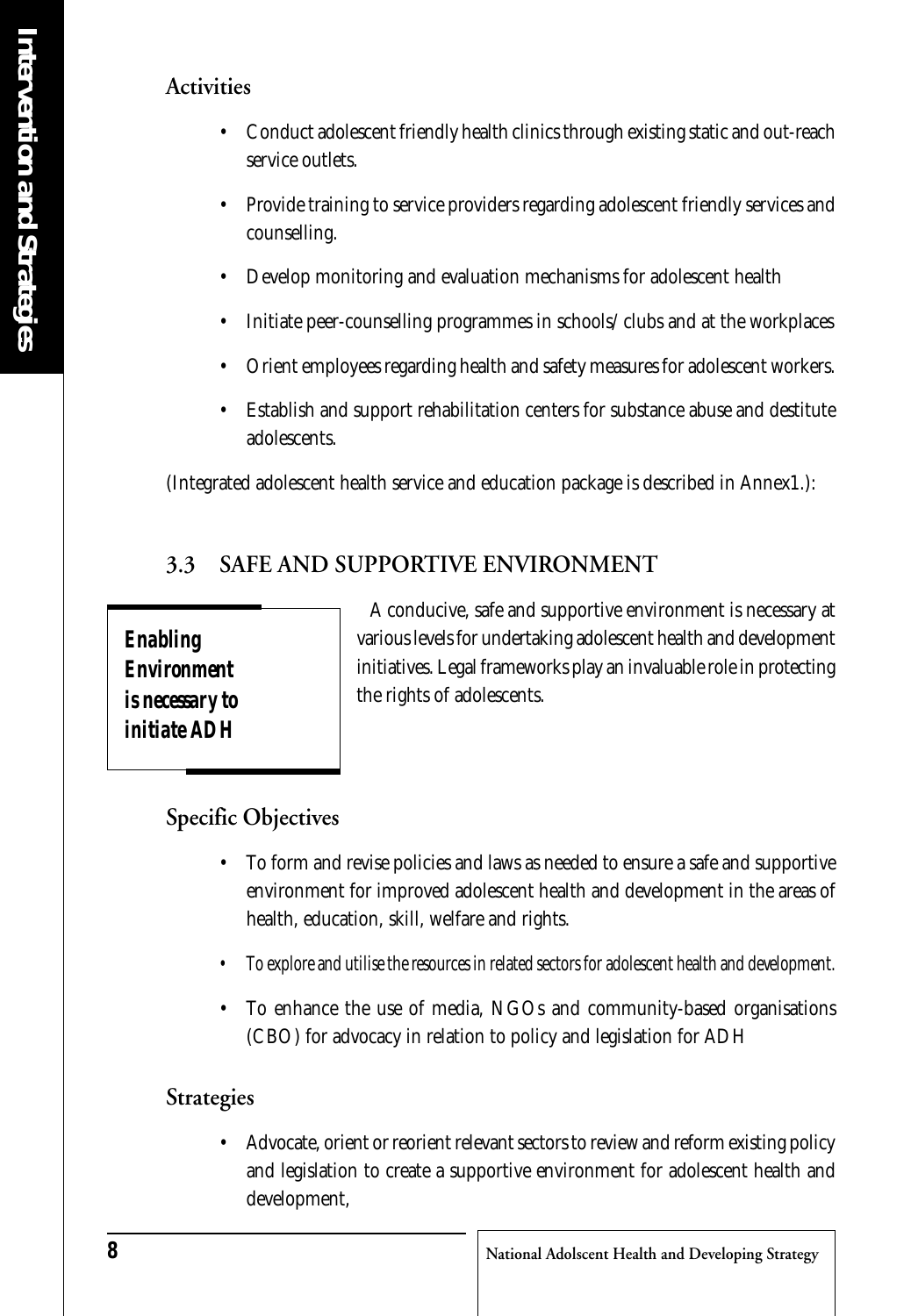- Strengthen the collaborative efforts between government (relevant line ministries) and NGOs for resource generation and implementation of policy and legal provisions,
- Sensitise parents, teachers and social leaders on needs and issues related to adolescent health and development through IEC and IPC (inter-personnel communication),
- Promote partnership approaches between youth clubs, CBOs and VDCs to explore and use the local resources for adolescent health and development,
- Establish linkages between health facilities and schools, clubs, workplace and vocational/technical institutions to disseminate health information and raise awareness about the available services, and
- Make legal provision to discourage the use of tobacco, alcohol, and other harmful substance by adolescents (by increasing pricing, restricting availability and promoting no smoking areas).

#### **Activities**

#### *Policy and legislation level*

- Orient Parliamentarians on the policy and legislative needs and issues related adolescent health and development.
- Orient decision-makers, planners and lawyers on implementation of policies and legislation in support of improved adolescent health and development.
- Orient local social and political leaders on ADH.

#### *Family and community level*

- To organise community sensitisation meetings with parents, teachers and other influentials on the needs and problems of adolescents.
- Involve adolescents in family, school and social activities and decision making processes to encourage participation and social responsibility.
- Implement literacy programmes for adolescents who are out of school and integrate development of self-esteem and moral values as well as adolescent health and development.
- Organise sensitisation programmes about sexual and other types of exploitation of adolescents.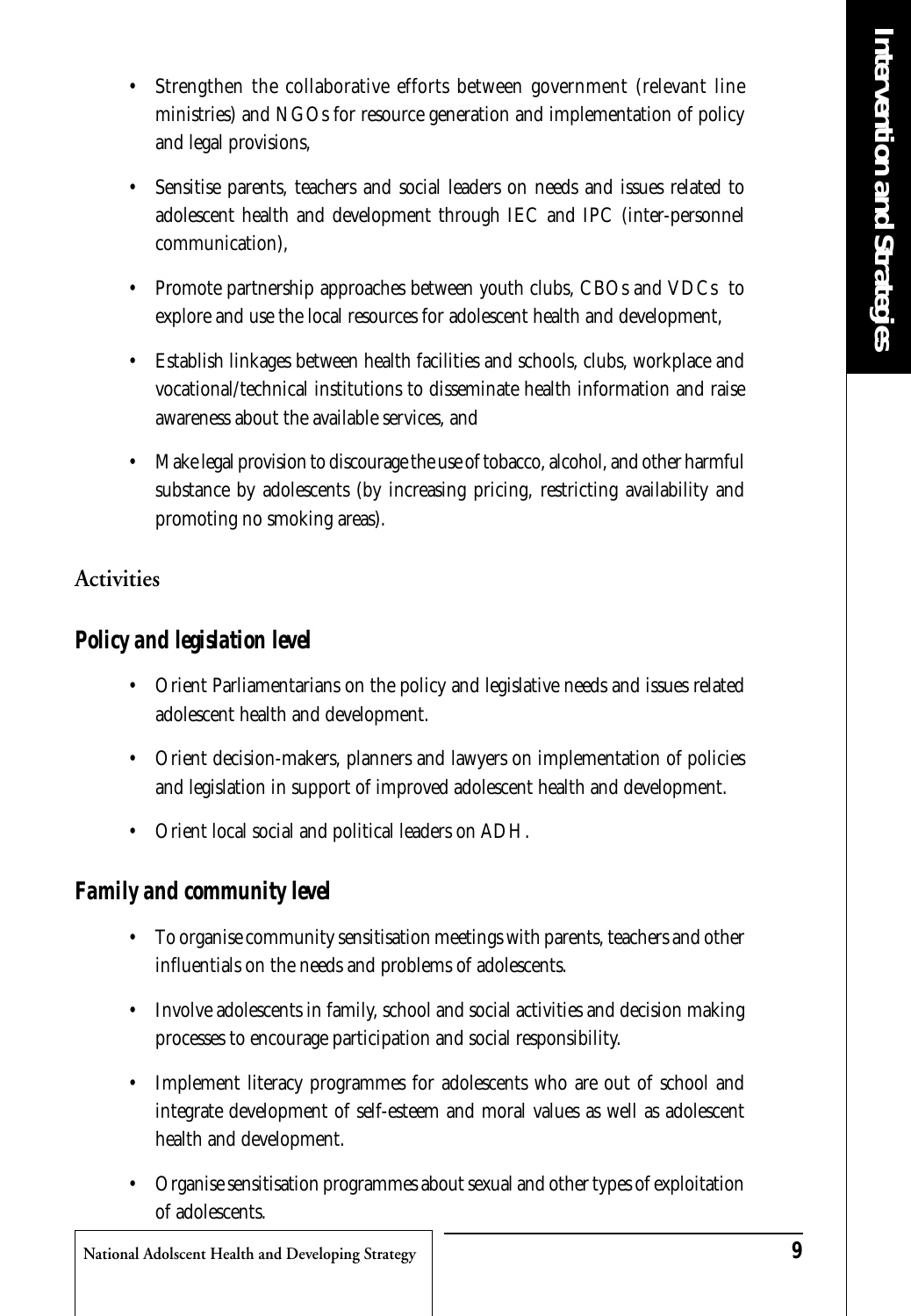- Reinforce the requirement for registration and documentation of marriages to control fake marriages.
- Conduct legal awareness programmes at the community level in collaboration with the Nepal Bar Association.

#### *School*

- Develop and implement different schemes to increase enrolment and retention of adolescents, particularly girls in school.
- Integrate adolescent health and life skills initially as extra curriculum activities and eventually in the regular curriculum.
- Establish and maintain a healthy environment within schools and build upon the capacity of the schoolteachers to guide & teach about adolescent health and development.
- Build counselling facilities within schools and ensure privacy/confidentiality and link with health facility.

#### *Work Place*

- Ensure legal contracts that will protect adolescents from exploitation.
- Ensure fair wages/income.
- Develop safety standards for physical working environments to minimise occupational hazards, including on the job injuries and environmental hazards.
- Reduce physical risks in the non-formal workplace.
- Make provisions for first aid and life saving measures for accidents.
- Build linkage with health care and education facilities.

#### *Disadvantaged groups*

- Special programmes should be designed for disadvantaged adolescents, namely disabled, migrants, refugees and homeless adolescents.
- Establish youth information centres for recreational, educational and counselling purposes.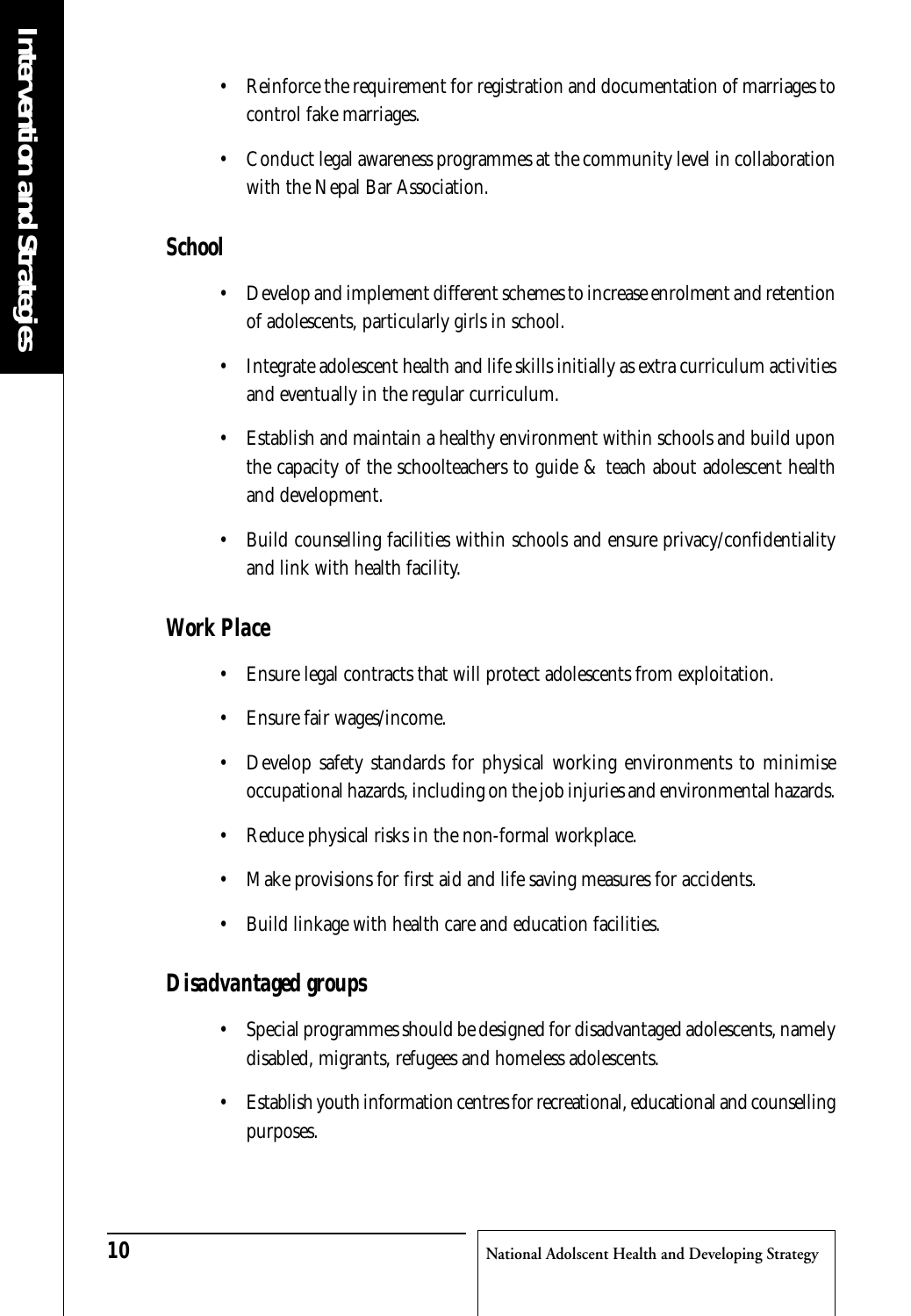#### **3.4 PROMOTION OF INTERSECTORAL COLLABORATION**

The AHD needs multidisciplinary and multi-sectoral initiatives. Linkages with various stakeholders are very important for ensuring adequate resource and allocated for AHD. All related sectors like education, health, population and environment, law and justice, women children and social welfare should make collaborative efforts to address the problems and issues of adolescents. The institutional framework for coordination is given in annex V.

#### **Specific Objectives**

- To foster intersectoral coordination and cooperation between various sectors for adolescent health and development at various levels.
- To promote collaborative efforts for adolescent health and development between GOs and NGOs.

*Foster intersectoral coordination and cooperation between various sectors for adolescent health and development at various levels.*

#### **Strategies:**

The existing Reproductive Health Committees will coordinate and support the national

Adolescent Health and Development initiatives. There are two committees:

- The National RH Steering Committee (RHSE) is the policy level committee. The Secretary of the Ministry of Health chairs the meeting and other members are: secretaries of the following ministries: Education and Sports, Women, Children and Social Welfare, Local Development, Law and Justice, Population and Environment, representative of planning commission and external development partners. This Committee meets regularly to review progress in RH and identifies areas for intensified program support and provides policy direction on RH.
- The National RH Coordinating Committee (RHCC) is an implementation level committee under the Chairmanship of the Director of the Family Health Division. This Committee meets at least three times annually to review progress and achievements to date in RH and agree on collaborative work plans for all partners. The RHCC may form a separate subcommittee according to the need, like the Adolescent Health Subcommittee, RH Research Subcommittee and Safe Motherhood Subcommittee.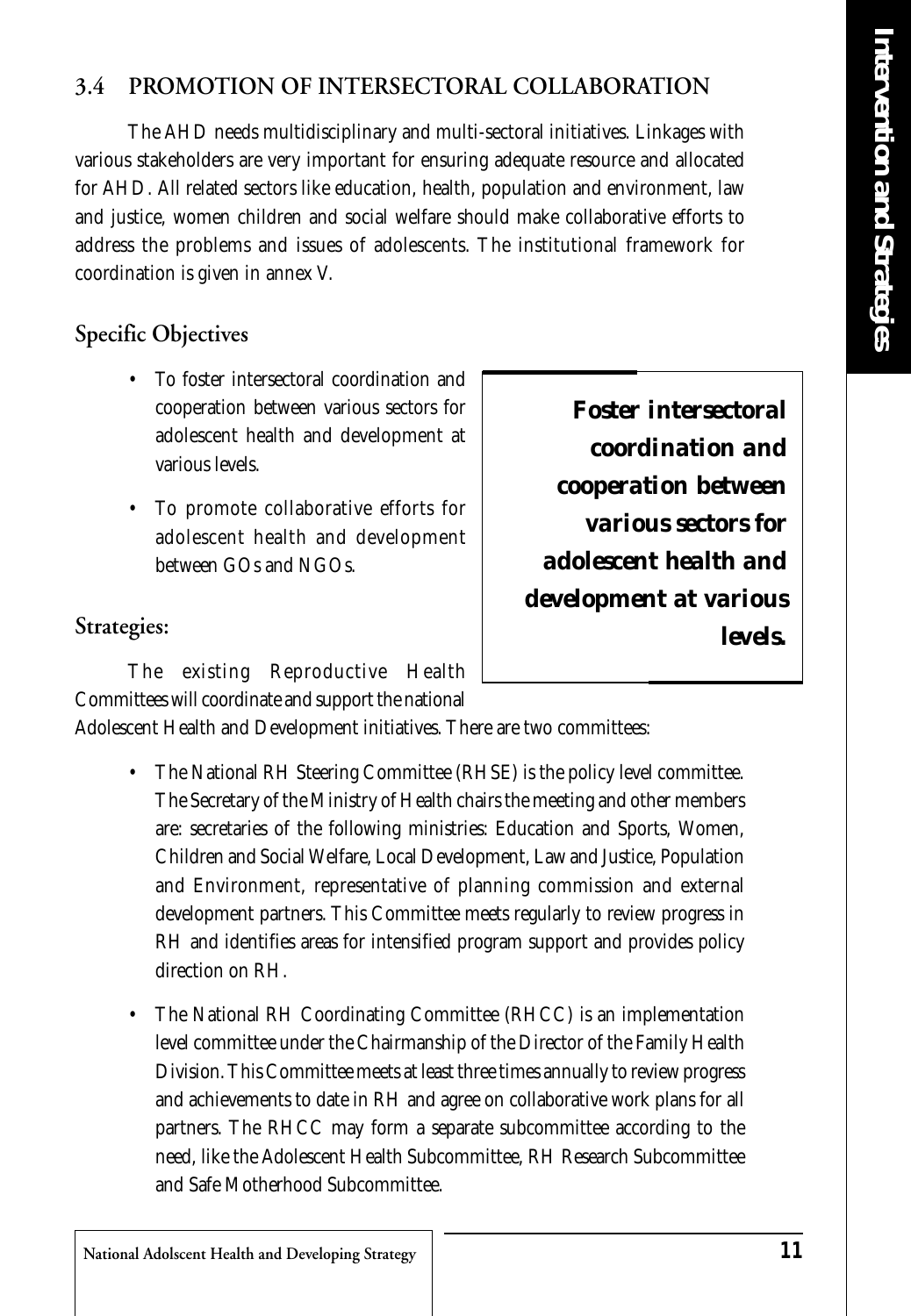• At the district level, the Health and Population Sub-committee under the DDC coordinates the decentralized plans and programs regarding adolescent health and development. Similarly, district GOs/NGOs and the RH Coordination Committee also coordinate and carry out the activities regarding ADH in the district.

#### **Activities**

- Organize regular meetings of focal persons of various ministries for ADH
- Organize meetings of RHSE, RHCC and NGOCC for effective coordination.
- Use and promote the relevant organisations (professional associations: teachers' association, associations of medical professionals, journalists/media representative, legal, advertising, motion picture associations, associations of local bodies such as DDCs, VDCs and municipalities, youth co-ordination councils and the Safe Motherhood Network) by organising orientations and workshops.

(Roles of various ministries and stakeholders are given in annex III)

#### **3.5 RESEARCH IN ADOLESCENT HEALTH AND DEVELOPMENT**

*Periodic research and studies are necessary for measuring impact and the effectiveness of programs.*

Research is an integral part of evidence-based policy development and service delivery. However, the availability of adolescent specific information is limited for designing appropriate policies, plans and programs. Periodic research and studies are necessary for measuring impact and the effectiveness of programs. This is important to ensure the appropriate and optimum use of available resources.

#### **Specific Objectives**

- To explore and identify the research gaps in adolescent health and development and conduct relevant research studies on ADH.
- To promote the use of research findings to inform in policy development, programme planning and implementation and programme monitoring and evaluation.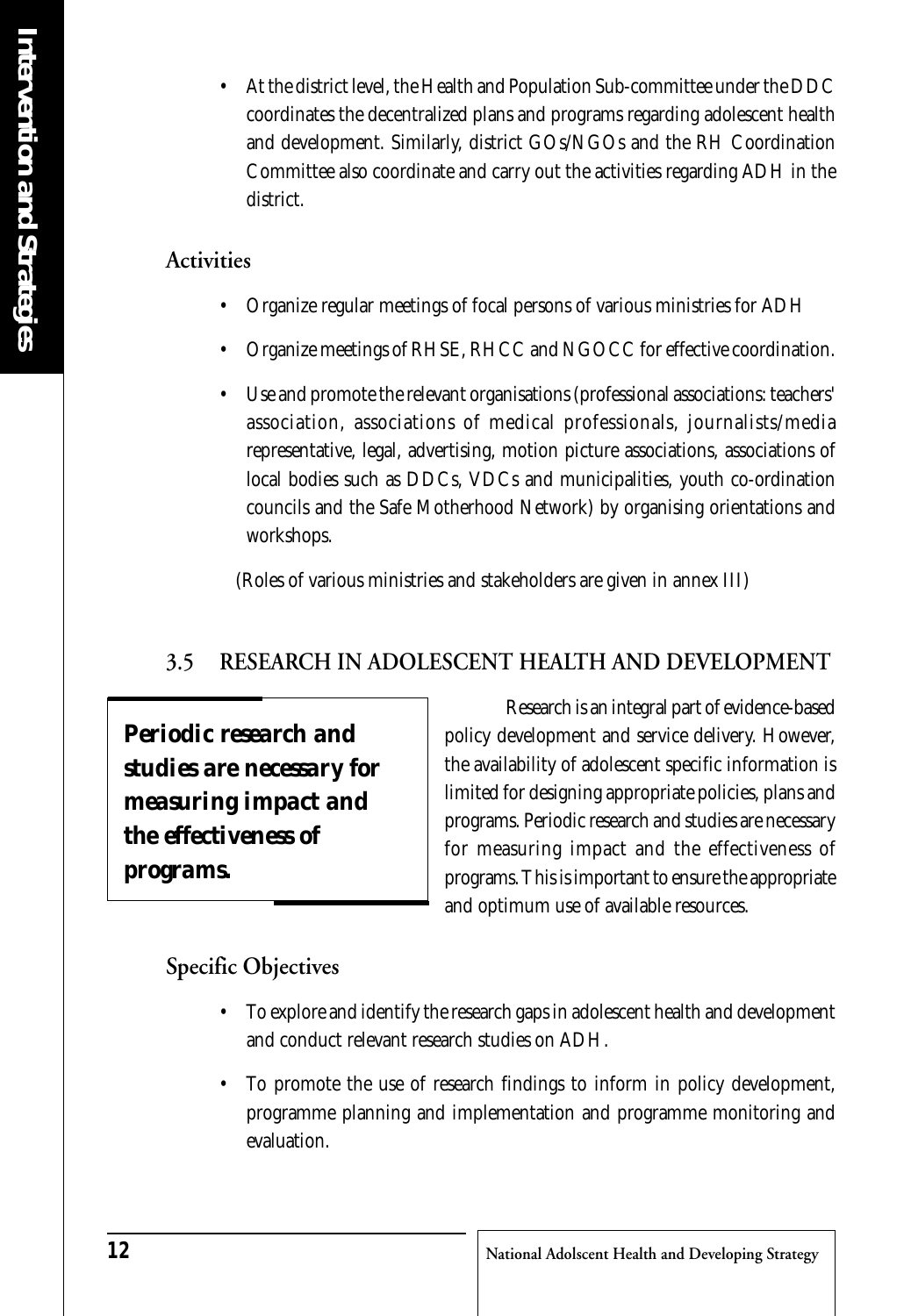#### **Strategies:**

- Collaborate with Nepal Medical Research Council and reproductive health sub committee in conducting and monitoring ADH activities,
- Develop linkages with universities, research institutions and service delivery institutions for collaborative information dissemination and service delivery,
- Develop research capabilities of selected health and development institutions to conduct appropriate research on ADH.

#### **Activities:**

- Assess and prioritize research needs on ADH
- Strengthen research institutions.
- Conduct policy, strategic operations and action research in order to better understand the dynamics of access to information and services, health care delivery systems and health care seeking behavior of adolescents.
- Disseminate the findings of research through appropriate information channels to the relevant policy makers, program managers, and other concerned persons and agencies.
- Establish and strengthen operation of a documentation center, and develop a bibliography on ADH.

#### **3.6 YOUNG PEOPLE'S PARTICIPATION**

The full and active participation of adolescents and youth is necessary for the success of adolescent health and development initiatives. For, female and adolescents of marginalized groups participation is important because they are in the greatest needs in terms of education and services.

#### **Specific Objective**

To promote the participation of adolescents in program development and implementation processes, including

*The full and active participation of adolescents and youth is necessary for the success of adolescent health and development initiatives.*

research and promoting the utilization of services.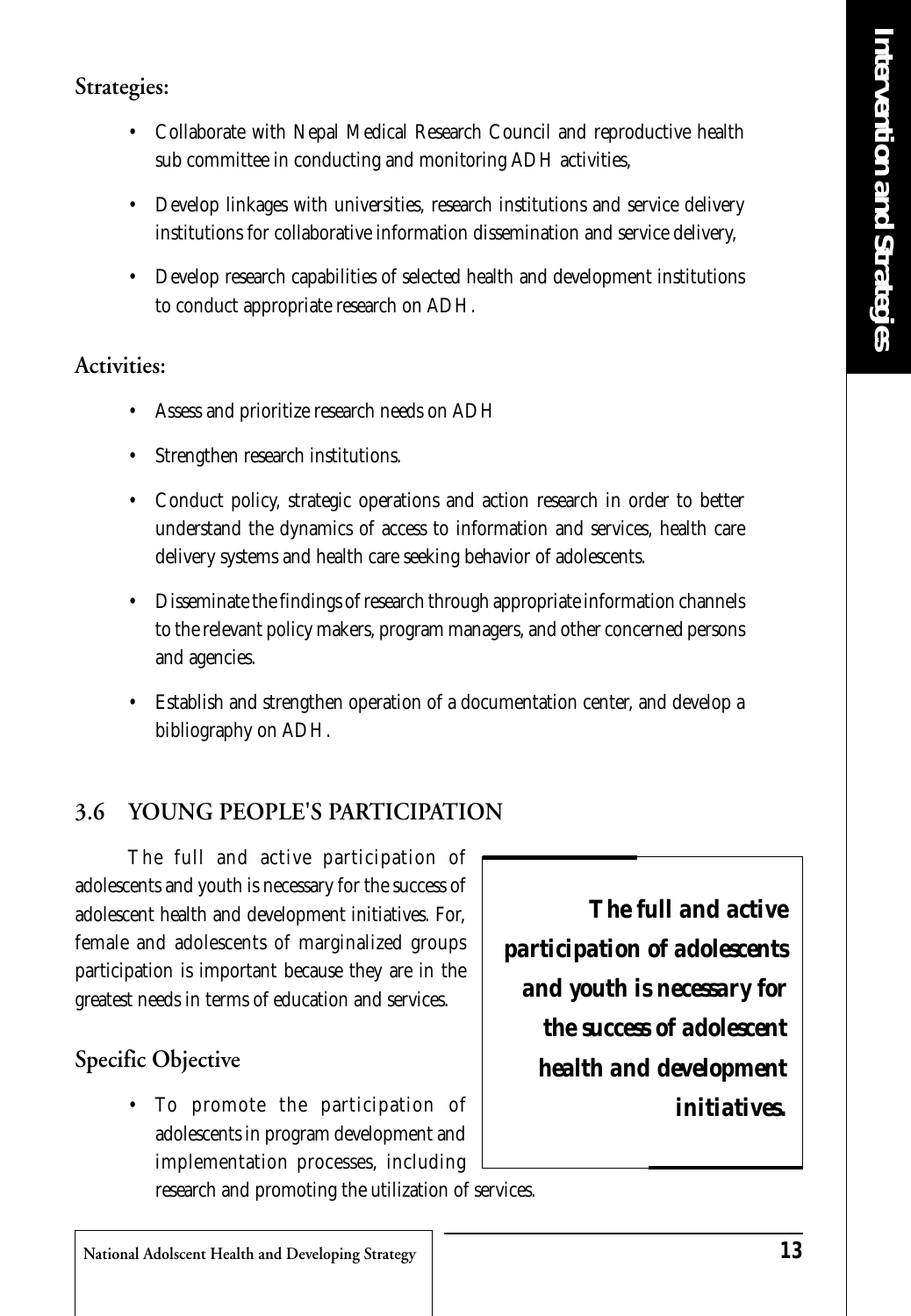#### **Strategies**

- Integrate adolescent health programme with other developmental programmes.
- Promote active involvement of adolescents and young people in the development, implementation and dissemination of information at each level.

#### **Activities:**

- Integrate adolescent health programmes with formal and non-formal technical and vocational education programmes and link such programmes with work places/factories;
- Train adolescents and youth on participatory methods such as participatory rural appraisal and participatory learning and action.
- Organise participatory planning workshops and meetings to develop plans and programmes.
- Implement and evaluate ADH plans and programs with full participation of young people;
- Develop youth as programme managers.
- Promote the participation of stakeholders in ADH plan and programmes.

#### **3.7 STRENGTHENING PROGRAMME MANAGEMENT**

Adolescent health and development is a new and sensitive subject in the context of Nepalese society, therefore, it needs modern participatory management to address the needs of adolescents adequately. Hence, program management capabilities would be strengthened by orientation and training.

#### **Specific Objectives**

• To enhance the management capabilities of the health institutions and program managers on ADH at different levels.

#### **Strategies**

- Provide orientation and training to selected service providers and managers;
- Adolescent health and development programmes will be decentralised involving DDC and VDCs.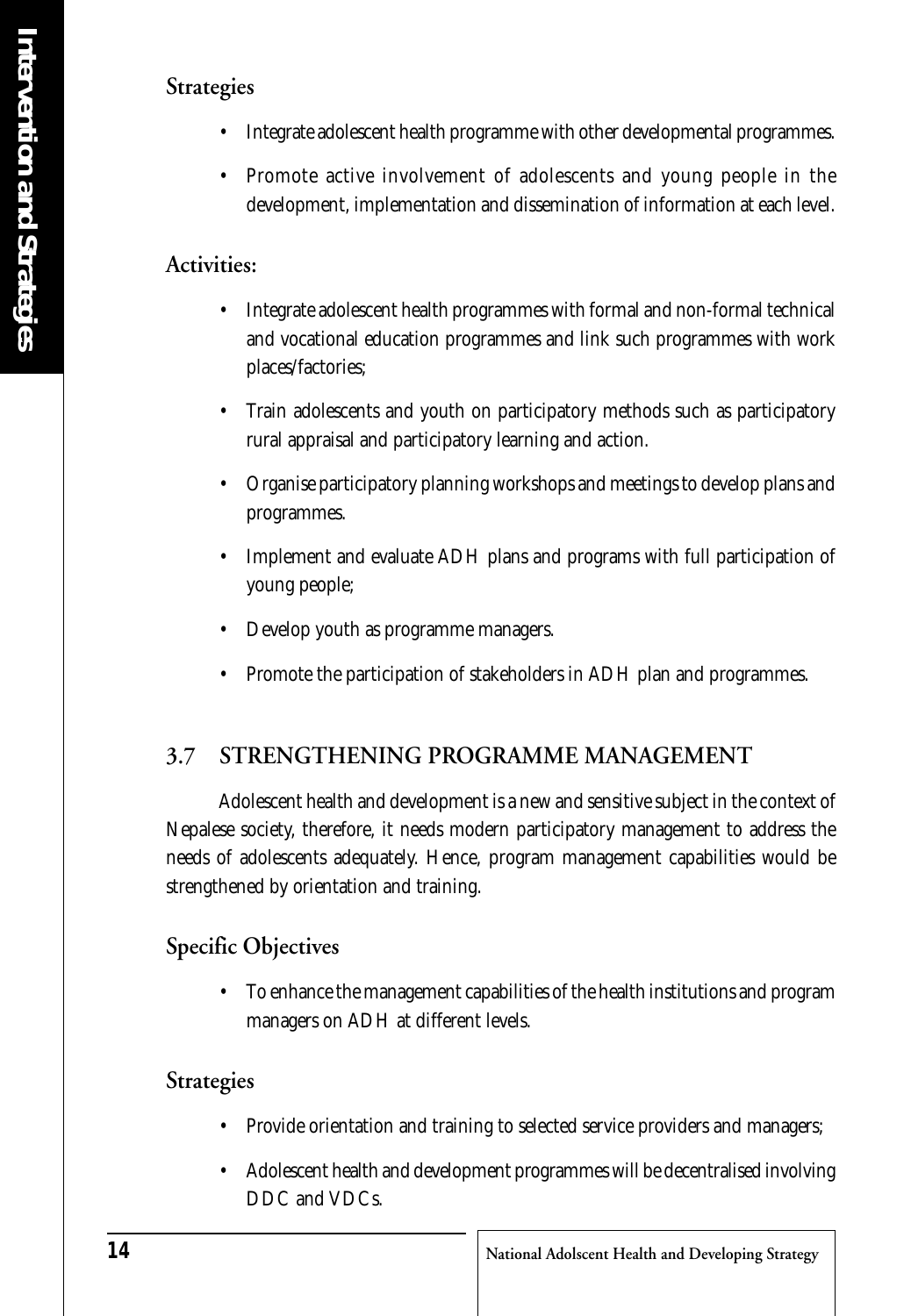• Formulate and strengthen adolescent health and development programmes involving relevant sectors.

#### **Activities**

- Train service providers and managers on programme management.
- Provide logistic and technical support for service delivery at all levels;
- Establish and operate supportive monitoring, supervision and evaluation mechanisms;
- Establish and integrate quality assurance mechanisms with national health quality control system.
- Develop an adolescent specific health management information system and integrate with HMIS

#### **3.8 GENDER PERSPECTIVE**

The country's demographic and disease profile and developmental indicators show the disparity between males and females, suggesting the existence of gender bias against females. Gender analysis in health care reveals males and females have differentials exposure to risk, access to benefits of technology, information, resources and health care, and the realization of rights (WHO, 1998). The health care system recognizes impact of unequal male

*gender sensitive, equitable access to quality health services as necessary for the improved health status of the population.*

and female social dispositions such as power relations in general and specifically on adolescent girl's health risks and health seeking behaviors. The national health program includes gender awareness as one of the major strategies and recognizes the need for gender sensitive, equitable access to quality health services as necessary for the improved health status of the population.

#### **Objective:**

To enhance gender equity and equality in all adolescent health and development initiatives.

#### **Strategy**

• Strengthen capacity of planners and implementers to do gender analysis for health care.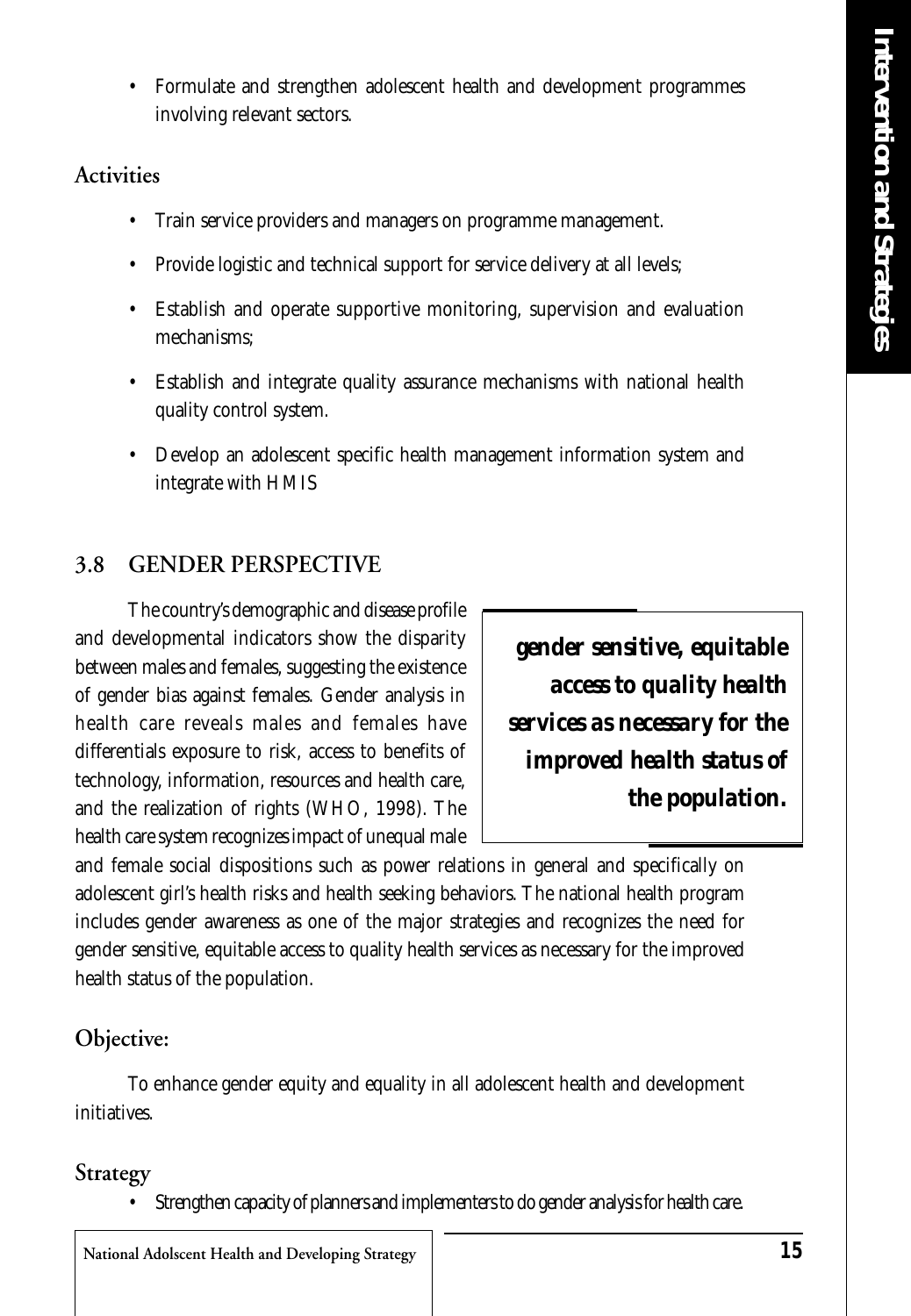- Enhance capacity of health workers in providing gender sensitive and adolescent centered health services;
- Promote gender sensitive and adolescent centered health research, and generate gender desegregated adolescent health service data.
- Educate children and parents on the benefits of gender equality for health and development;
- Conduct advocacy for gender sensitization through mass media.

#### **Activities**

- Involve boys and girls in identifying their health needs;
- Orient policy makers, planners, and mangers to gender approaches in data collection, planning, programming and management.
- Outline gender related topics to be included in the curricula at the primary, secondary and tertiary levels of education and in non-formal education packages.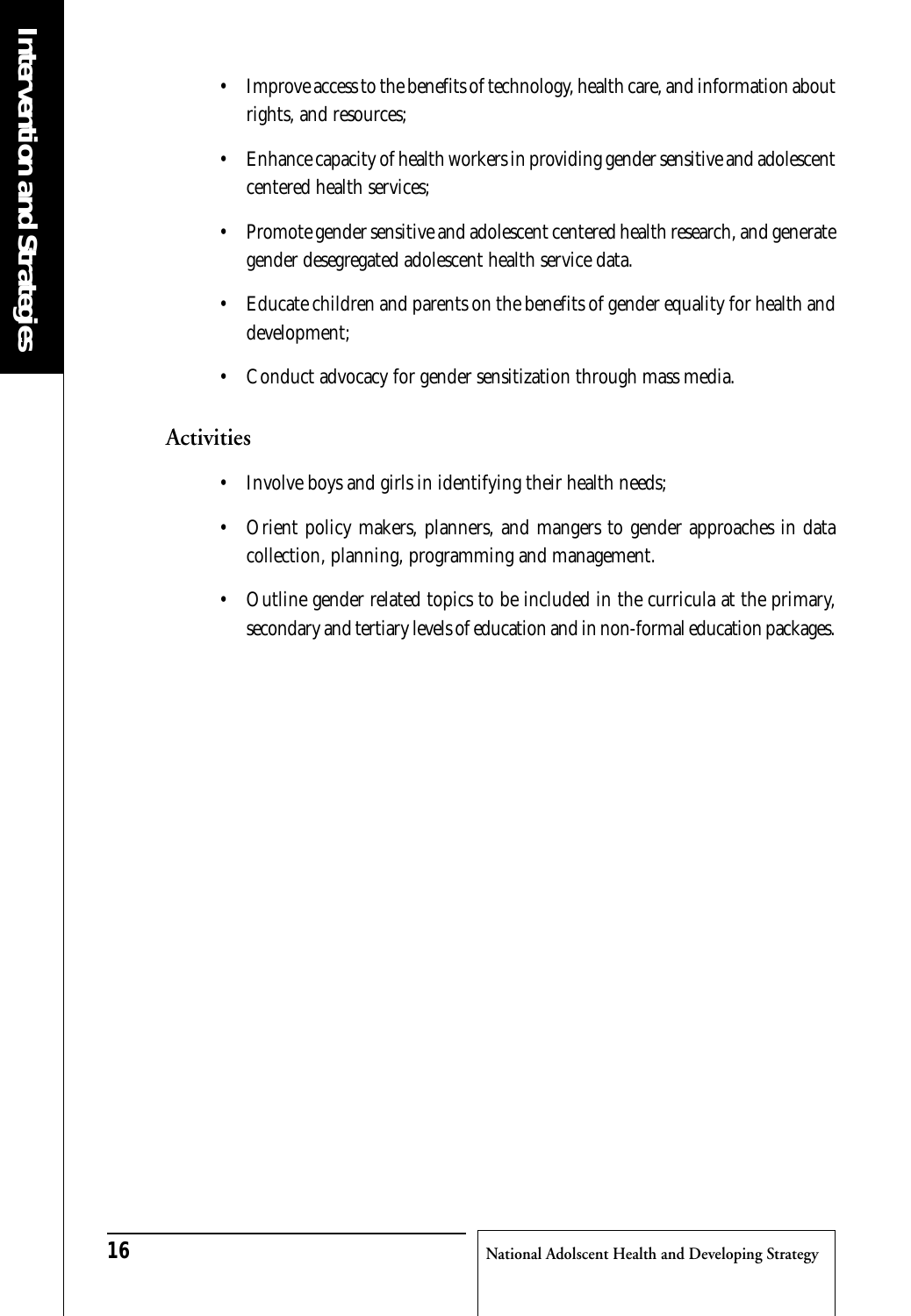# *4. Programme Implementation*

In order to foster effectively implement ADH programmes, they should be decentralized at various levels and focused on families, communities and adolescents themselves. The VDCs, DDCs and municipalities will be responsible for co-ordinating various sectoral programmes with government, NGOs, INGOs, youth groups, etc. The program will be initiated as a pilot project and extended in phase manner.

| Description |                                              | <b>Current Status</b> | Objectives |           |
|-------------|----------------------------------------------|-----------------------|------------|-----------|
|             |                                              | Percentage            | 2002-2006  | 2007-2011 |
| 1.          | Decrease early age at marriage               | 45.5%                 | 30%        | 20%       |
| 2.          | Decrease proportion of child                 | 24 %                  | 18 %       | 15 %      |
|             | bearing for $15-19$ y/o                      |                       |            |           |
| 3.          | Increase use of family planning methods      | 6.5%                  | 12 %       | 15 %      |
|             | married                                      |                       |            |           |
| 4.          | Increase ANC coverage (1st visit)            | 49.7%                 | 60 %       | 70 %      |
| 5.          | Increase TT coverage (two doses)             | 40.7%                 | 50 %       | 60 %      |
| 6.          | Increase knowledge of STDs and               | 24.3%                 | 50%        | 75%       |
|             | HIV/AIDS (married adolescents aged 15-19)    |                       |            |           |
| 7.          | Reduce incidence of nutritional              | 72%                   | 62%        | 52%       |
|             | anemia among women <20 years                 |                       |            |           |
| 8.          | Increase knowledge of alcohol and            | $NA^*$                |            |           |
|             | tobacco hazards                              |                       |            |           |
| 9.          | Decrease % of adolescents among drug abusers | $NA^*$                |            |           |
| 10.         | <b>Increase Gross school enrolment</b>       |                       |            |           |
|             | Lower secondary                              | 53.4%                 |            |           |
|             | Male                                         | 62.2%                 | 84%        | 94%       |
|             | Female                                       | 44.3%                 | 72%        | 88%       |
|             | Secondary                                    | 38.7%                 |            |           |
|             | Male                                         | 47.5%                 | 51%        | 59%       |
|             | Female                                       | 30.0%                 | 46%        | 56%       |

#### **4.1 PROGRAM INDICATORS AND OBJECTIVES**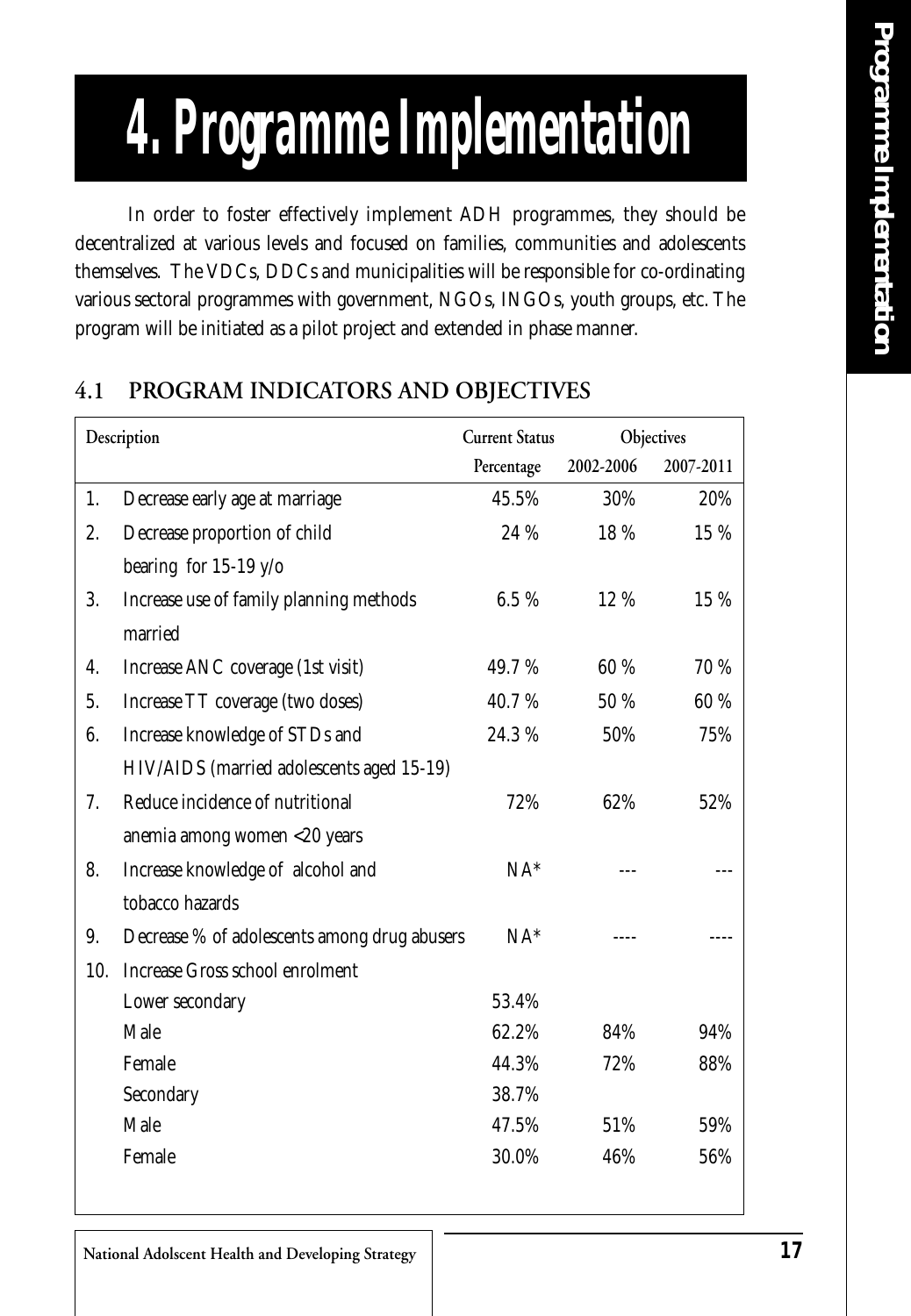| 12. Increase literacy rate |       |       |       |
|----------------------------|-------|-------|-------|
| $10-14$ y/o:               | 59.8% |       |       |
| Male                       | 68.4% | 47.2% | 77.1% |
| Female                     | 51.0% | 55.5% | 57.8% |
| $15-19$ y/o:               | 61.3% |       |       |
| Male                       | 74.5% | 77.3% | 78.6% |
| Female                     | 48.8% | 54.4% | 57.2% |

\*Base line information need to be estimated and accordingly objectives to be specified.

#### **4.2 LEVEL OF PROGRAM IMPLEMENTATION**

At the family/community level, minimal services are provided with more focus on information, education and awareness creation activities related to adolescent health and development. There will be maximum population coverage at this level. At each higher level, more specialized services will be available.

The program activities at various levels are given in annex III.

**Family Level**

**Community Level**

**Village and municipality Level**

**District Level**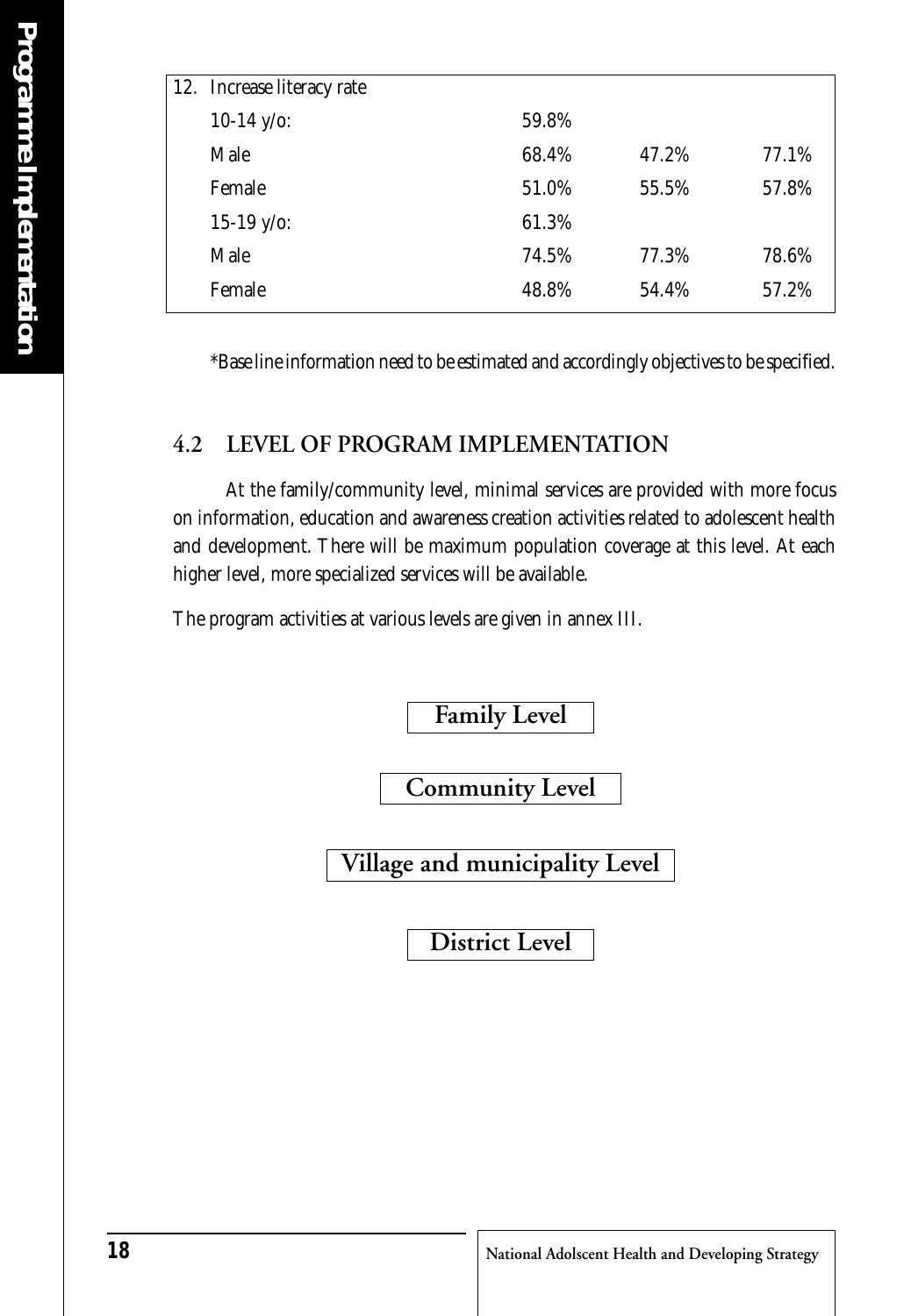# *5. Priority Setting*

Because of the discrepancy between abundant adolescent needs and scarce available resources, a need to set priority requirements exists. Priority setting at the center will be carried out on the basis of the following criteria:

- Magnitude and severity of the problem,
- Cost effectiveness of the interventions
- Program requirement (human resources, materials, equipment and technology)
- Health and education system capacity
- Cultural/political and legal factors

However, the VDCs and DDCs, with input from adolescent participants, should identify priorities according to the needs of their particular districts and communities.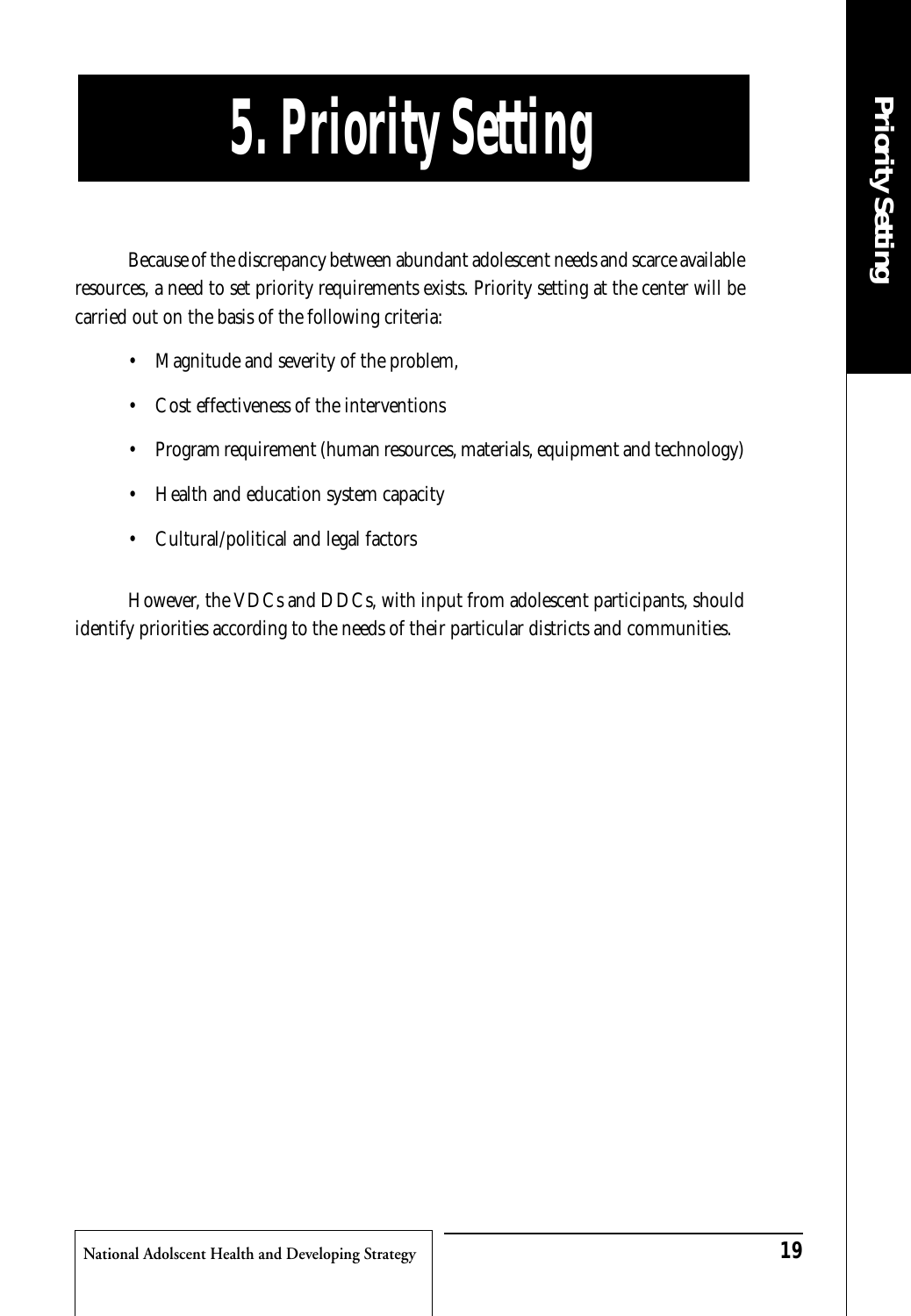- 1. Alok, S.K. 1997. Adolescent Reproductive Health in Nepal, NFHS.
- 2. Aryal, R.H., Acharya, L.B. and Thapa, S. 1997. Schooling, Marriage, Work and Childbearing among the Youth Population of Nepal: Emerging Insights and Challenges. Presented at the workshop on Youth Across Asia: 23-25 September 1997
- 3. Aryal, R.H. 1995. Age at Entry into Sexual Union, one of the most Important Proximate Determinants of Fertility.
- 4. Bhatta, P. and Thapa, S. 1994. Commercial Sex Workers in Kathmandu Valley; Journal of Nepal Medical Association, Vol.32, Kathmandu.
- 5. Central Bureau of Statistics, Nepal Labour force Survey, 1998/99
- 6. Central Bureau of Statistics.1996. Nepal Living Standards Survey Report (Volume I).
- 7. CREHPA. Year. Educating Rural Women about Health Implication of Unsafe Abortion, Public Educational and Advocacy Project.
- 8. CREHPA. Year. Perceptions and Attitudes of Mothers and Grand Mothers toward Adolescents Reproductive Health.
- 9. CREHPA. 1998. Providing Adolescents Health Services, the Nepalese experience.
- 10. Gibbon, M. 1998. The Use of Formal and Informal Health Cares by Female Adolescent in Eastern Nepal, Health Care for women International 19 (4) 343-60.
- 11. Dixit, H. 1990. Status of the Girl Child in Nepal in 1990. International Symposium on the Girl Child. p. 44-113.
- 12. Department of Health Services, Family Health Division, 1998, Maternal Mortality and Morbidity Study in Nepal.
- 13. Department of Health Services, Child Health Division 1998, Nepal Micro Nutrients Status Survey
- 14. Department of Health Services, Family Health Division. United Nation Children Fund, The Micronutrients Initiative, New Era 1998,. National Reproductive Health Strategy.
- 15. Department of Health Services and NCASC. 1997-2001. Strategic Plan for HIV and AIDs in Nepal.
- 16. DoHS, 1997/98, Annual Report.
- 17. Department of Health Services. 1996. Nepal Family Health Survey.
- 18. Family Planning Association of Nepal (FPAN). 1997. Baseline Survey on Reproductive Health Care and Sexuality Education in Palpa, Kathmandu.
- 19. Khanal, H. 1997. Adolescent Girls in Nepal.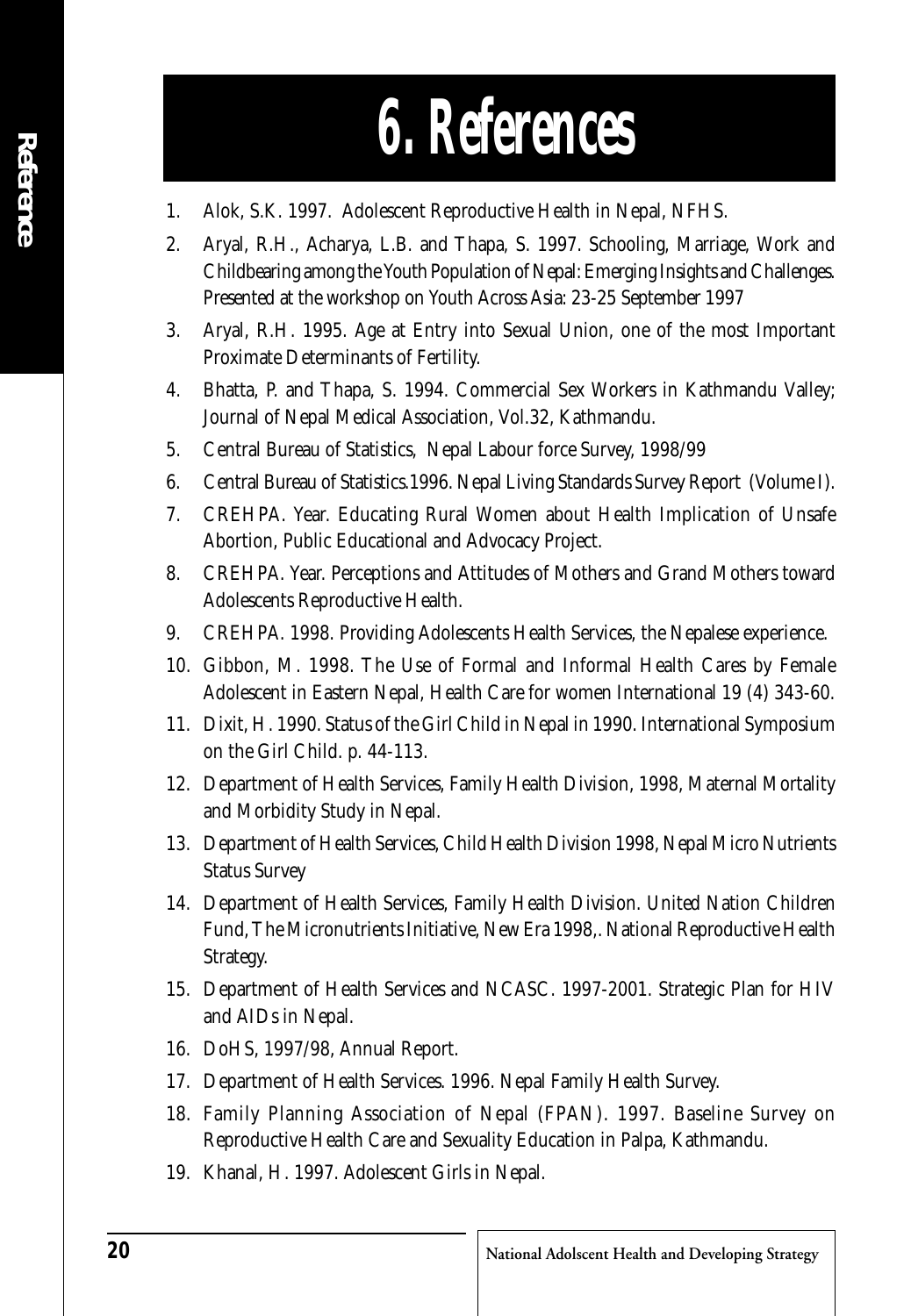- 20. Malla, D.S. and Shrestha, P.L. 1996. Adolescent Pregnancy and it's Outcome. Maternity Hospital, Thapathali.
- 21. Ministry of Health. 1998. South Asia Conference on Adolescent Nepal's Country Report.
- 22. Ministry of Health. Year. The Second Long Term Health Plan (Unpublished).
- 23. Ministry of Population & Environment. 1996-2016. Population Projection for Nepal.
- 24. National Planning Commission Nepal. 1998. The Ninth Plan (1997-2002).
- 25. New ERA. 1996. A Rapid Assessment of Survey on the Drug Abuse Situation in Nepal.
- 26. Onta, A. 1998. Sexual and Reproductive Health Needs of the Youth of Nepal, Round table discussion organized by BP. Memorial Health Foundation and Family Health International, USAID funded.
- 27. Panson. Year. Young Lives at Risk Adolescents and Sexual Health.
- 28. Post, M. 1998. Youth Issues and Reproductive Health Needs: Research and Information Gaps in Nepal, Family Health International.
- 29. Prasai, D.P. 1998. Adolescent Sexuality (Knowledge, Attitudes, Beliefs and Practices of Unmarried Adolescents). Family Planning Association of Nepal.
- 30. UNFPA. Year. Socio-Economic Demographic and Reproductive Health Profiles of Adolescent in SAARC countries.
- 31. UNICEF. 1998. National Plan of Action Against Trafficking in Children and Other Commercial Sexual Exploitation, An unpublished report by UNICEF, Nepal.
- 32. Regmi, S.C. and Adhikari, R. 1994. A Study on the Factors Influencing Nutritional Status of Adolescent Girls, New ERA.
- 33. Tamang, A. and Nepal, B. Year. Providing adolescent Health Service.
- 34. Valley Research Group (VaRG).1998. A Study on Adolescents Sexual and Reproductive Behavior: Cross Sectional analysis. Family Planning Association of Nepal.
- 35. VaRG. Year. Reproductive Health Awareness, Attitudes and Behaviour of Adolescent in Nepal.
- 36. VaRG. 1998. Community Participation and Attitudes towards Sex Education in Kapilvastu and Baitadi Districts. Family Planning Association of Nepal.
- 37. WHO/UNFPA/UNICEF. 1989. The Reproductive Health of Adolescent Strategy for Action. Geneva.
- 38. WHO. 1998. Strategies for Adolescent Health and Development South-East Asia Region.
- 39. WHO. Year. The Second Decade.
- 40. WHO.1997. Adolescent: The Critical Phase. New Delhi, India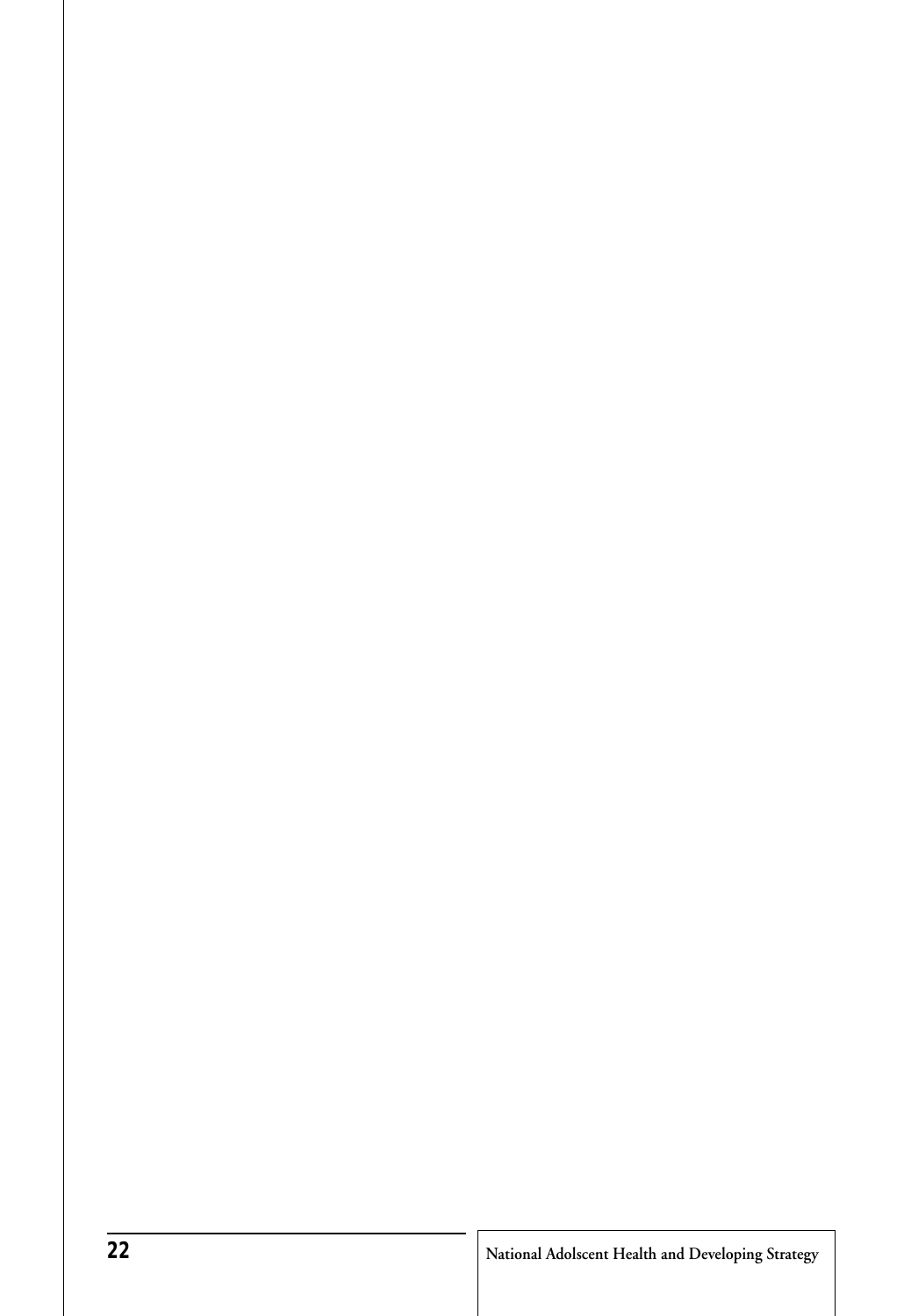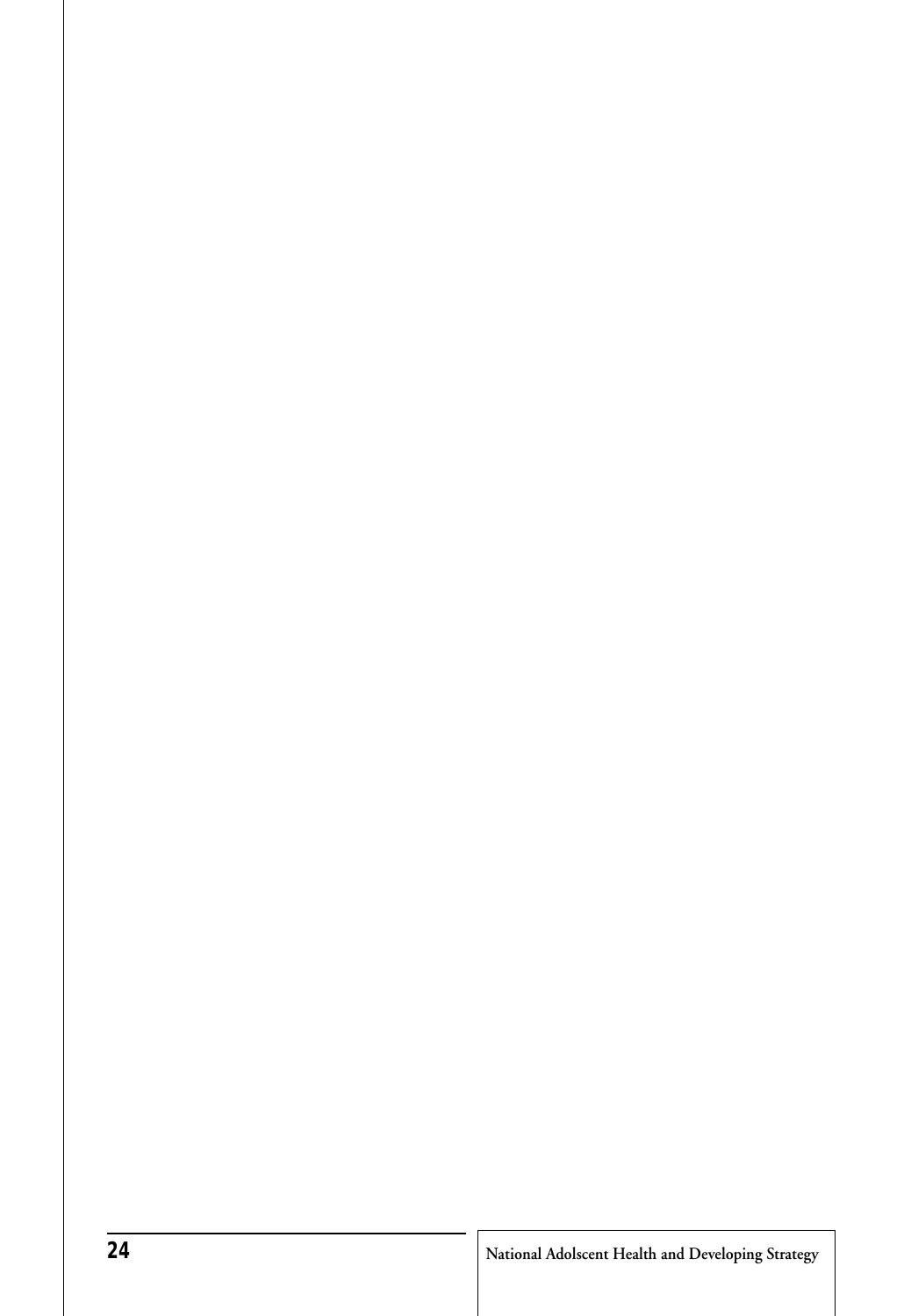### *Annex: I*

#### **Adolescent health services and education packages**

Adolescent health services and education packages will include the following topics and information:

- Information, education and counselling on human sexuality regarding puberty, marriage, the reproductive process, sexual relationships and responsible parenthood for adolescents in order to develop responsible sexual behaviour among young people
- Information, education, communication, counselling and services about contraception (emphasising the prevention of early and/or unwanted pregnancies and STIs for all sexually active adolescents without discrimination)
- Information, education, counselling and services for safe motherhood (healthy pregnancy, safe delivery and prenatal care including neonatal care and breastfeeding) if adolescent pregnancy can not be or is not avoided
- Information, education and counselling on prevention and management of unsafe abortions as well as complications of abortions
- Information, education and counselling on prevention and management of RTIs, STDs, HIV/AIDS and other reproductive health conditions
- Nutritional information and education emphasising the importance of specific nutritional requirements of childhood and adolescence, especially for girls
- Information, education and communication on communicable diseases.
- Information, services and counselling, on prevention and behavioural change for smoking, alcohol, substance abuse and stress management among adolescents
- Information about life skills, career development and employment opportunities.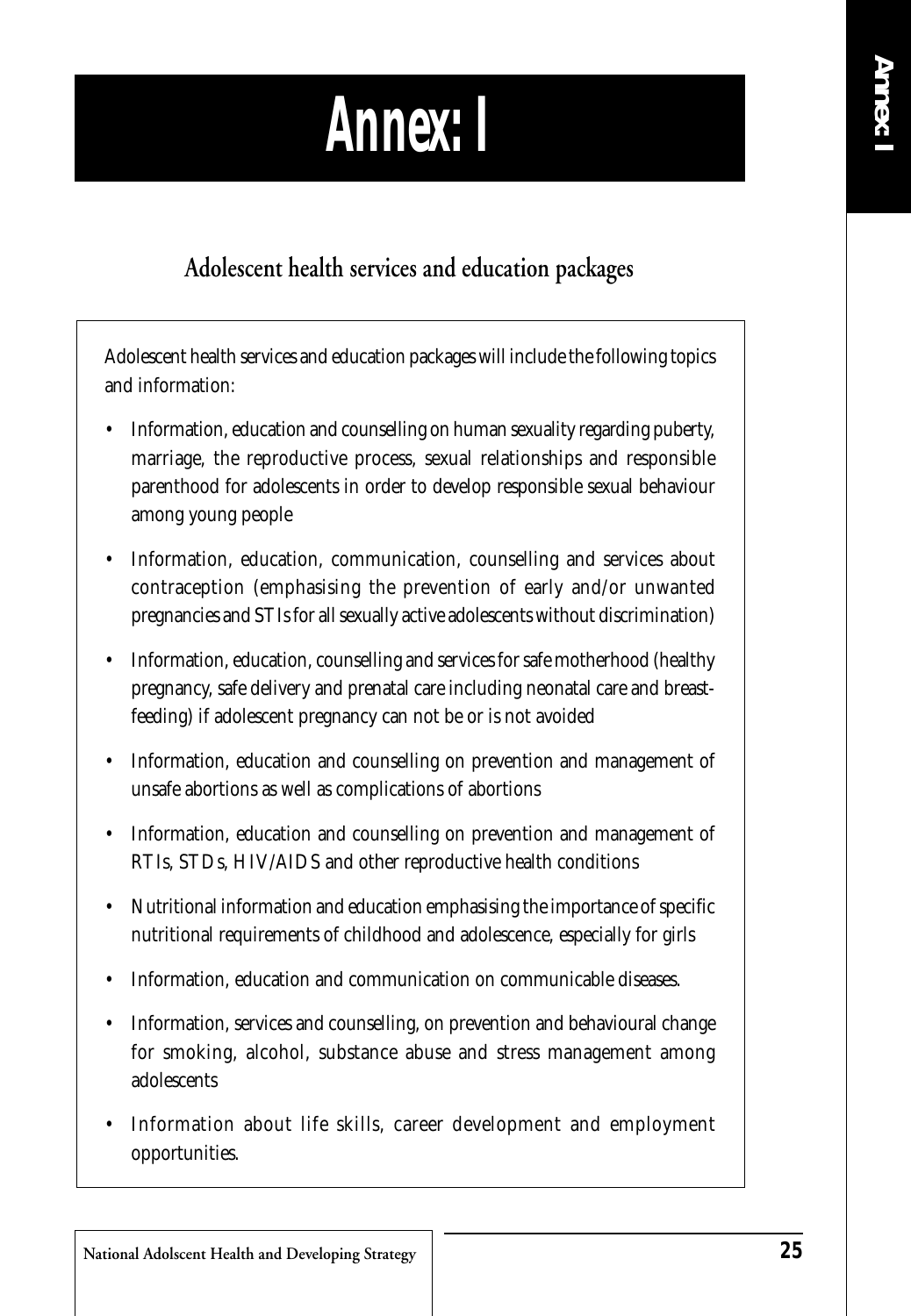# *Annex: II*



#### **SELECTED DEMOGRAPHIC INFORMATION ON ADOLESCENT HEALTH**

| <b>TOPIC</b>                    | SELECTED STATISTICS                                                                                                                                                                                                                                                                                                                                                        | <b>PERCENT</b>                                     | <b>YEAR</b>                        | <b>SOURCE</b>                             |
|---------------------------------|----------------------------------------------------------------------------------------------------------------------------------------------------------------------------------------------------------------------------------------------------------------------------------------------------------------------------------------------------------------------------|----------------------------------------------------|------------------------------------|-------------------------------------------|
| TOTAL<br><b>POPULATION</b>      | 5.04<br>Population of (10-19) adolescents<br>% (10-19) adolescents among total population<br>million<br>22.2%                                                                                                                                                                                                                                                              |                                                    | 2000<br>,,                         | Population<br>Projection                  |
| <b>MARITAL</b><br><b>STATUS</b> | % of males aged 10-19 among married population<br>% of females aged 10-19 among married population<br>% of male adolescents aged 15-19 who are married<br>% of female adolescents aged 15-19 who are married<br>Median age at marriage among women 20-24 yrs                                                                                                               | 10.4%<br>24.4%<br>20.6%<br>45.5%<br>17.1 yrs       | 1991<br>,,<br>,,<br>,,<br>1996     | Census<br>,,<br>٠,<br>,,<br><b>NFHS</b>   |
| FERTILITY                       | % of ever married women 15-19 who have begun<br>child bearing<br>Median age at first birth among women 20-24 yrs<br>% of ever married women 20-24 who had a child at age 20<br>Age specific fertility for women age 15-19 (per 1000)<br>Fertility preference among ever married women age<br>15-19 - want no more children<br>- want to delay next birth for 2 yrs or more | 23.9%<br>19.9 yrs<br>51.6%<br>132<br>6.9%<br>56.1% | 1996<br>,,<br>,,<br>,,<br>,,<br>,, | <b>NFHS</b><br>,,<br>,,<br>,,<br>,,<br>,, |
| <b>FAMILY</b><br>PLANNING       | % married women age 15-19 currently using FP<br>- any method<br>- any modern method<br>Unmet need for FP among married women age 15-19<br>- for spacing<br>- for limiting<br>- total<br>% of current married women age 15-19 who know at<br>least 1 FP method                                                                                                              | 6.5%<br>4.4%<br>38.9%<br>$1.6\%$<br>40.5%<br>96.6% | 1996<br>,,<br>,,<br>,,<br>,,<br>,, | <b>NFHS</b><br>,,<br>,,<br>,,<br>,,<br>,, |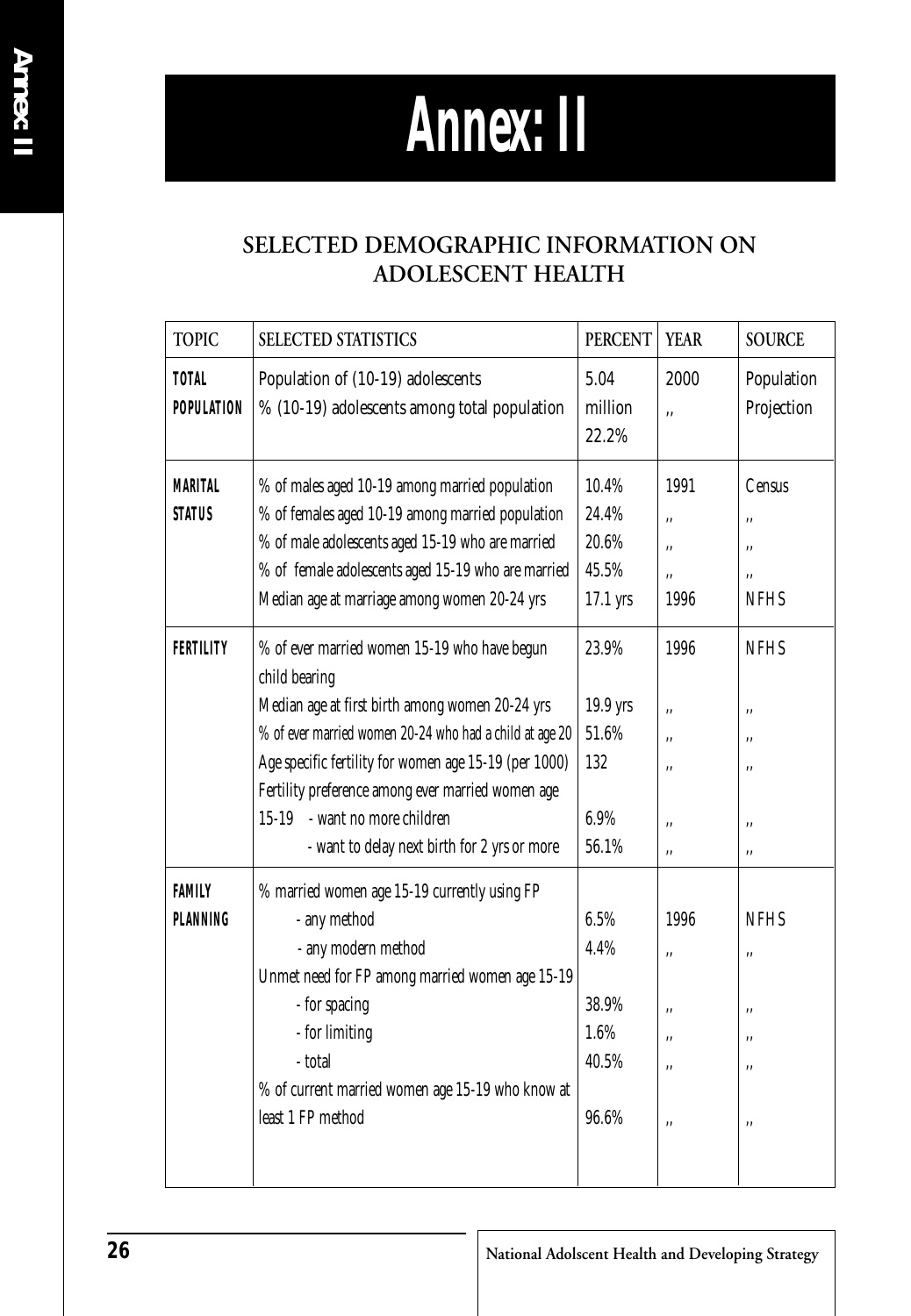*Annex: II*

| <b>TOPIC</b>                                                   | SELECTED STATISTICS                                                                                                                                                                                                                                                                                                          | <b>PERCENT</b>                                                              | <b>YEAR</b>                                            | <b>SOURCE</b>                                                                           |
|----------------------------------------------------------------|------------------------------------------------------------------------------------------------------------------------------------------------------------------------------------------------------------------------------------------------------------------------------------------------------------------------------|-----------------------------------------------------------------------------|--------------------------------------------------------|-----------------------------------------------------------------------------------------|
| <b>SAFE</b>                                                    | Among women age 15-19 who had a live birth                                                                                                                                                                                                                                                                                   |                                                                             |                                                        |                                                                                         |
| <b>MOTHERHOOD</b><br>ABORTIONS                                 | 3 years preceding this survey<br>- ANC 1 visit coverage by health personnel<br>one dose<br>- TT coverage<br>2 dose<br>- Place of delivery<br>at health institution<br>at home<br>- Delivery assistance provided<br>trained health personnel<br>TBA<br>Friends/relatives<br>% of abortions among ever married women age 15-19 | 49.7%<br>15.0%<br>40.7%<br>8.8%<br>90.7%<br>13.2%<br>29.2%<br>52.3%<br>5.5% | 1996<br>,,<br>,,<br>,,<br>,,<br>,,<br>,,<br>,,<br>1996 | <b>NFHS</b><br>,,<br>,,<br>,,<br>,,<br>,,<br>,,<br>,,<br><b>NFHS</b>                    |
| <b>NUTRITIONAL</b>                                             | % ever married women 15-19 with height <145cm                                                                                                                                                                                                                                                                                | 13.3%                                                                       | 1996                                                   | <b>NFHS</b>                                                                             |
| STATUS                                                         | $%$ ever married women 15-19 with BMI < 18.5<br>% of anemia among women below 20 years                                                                                                                                                                                                                                       | 30.6%<br>72%                                                                | ,,<br>1998                                             | ,,<br><b>NMNSS</b><br>DoHS/<br><b>UNICEF</b>                                            |
| <i>MATERNAL</i><br><b>MORBIDITY</b><br>AND<br><b>MORTALITY</b> | Proportion of all maternal deaths in 15-19 y/o<br>Proportion of RAW deaths due to suicide<br>Proportion of RAW suicide in 15-19 y/o                                                                                                                                                                                          | 20.4%<br>9.5%<br>27.8%                                                      | 1998<br>,,<br>,,                                       | DoHS<br>,,<br>,,                                                                        |
| <i>RTIS/STDS</i><br><b>HIV/AIDS</b>                            | % of ever married women 15-19 who have heard about AIDS<br>% of HIV positive cases aged 14-19 yrs<br>% of commercial sex workers in Kathmandu valley<br>with STDs                                                                                                                                                            | 24.3%<br>13%<br>72%                                                         | 1996<br>2000<br>1998                                   | <b>NFHS</b><br><b>NCASC</b><br><b>UNICEF</b>                                            |
| EDUCATION                                                      | Literacy among adolescents 10-14 years<br>Total<br>Male<br>Female<br>Literacy among adolescents 15-19 years<br>Total<br>Male<br>Female<br>Gross primary school enrolment rate for 6-10age<br>group (Class 1-5)                                                                                                               | 59.8%<br>68.4%<br>51.0%<br>61.3%<br>74.5%<br>48.8%                          | 1995/1996<br>1996, vol 1                               | National Living<br>Standard<br>Survey, CBS<br>Education<br>Information<br>of Nepal 2000 |

**National Adolscent Health and Developing Strategy** *27*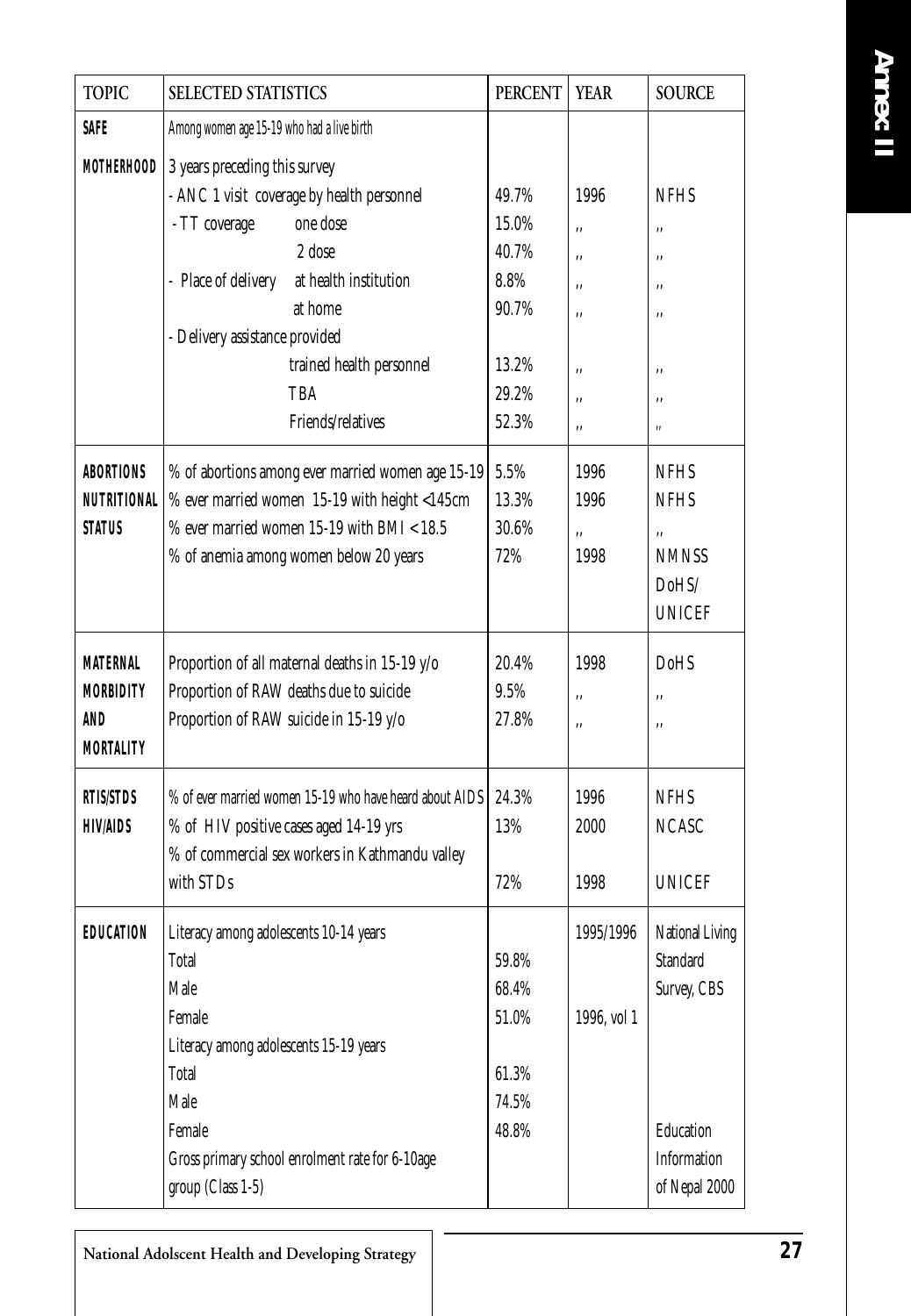| <b>TOPIC</b>      | SELECTED STATISTICS                                             | <b>PERCENT</b> | <b>YEAR</b> | <b>SOURCE</b>       |
|-------------------|-----------------------------------------------------------------|----------------|-------------|---------------------|
|                   | Total                                                           | 123.9%         |             | <b>MOE</b>          |
|                   | <b>Boys</b>                                                     | 140.7%         |             |                     |
|                   | <b>Girls</b>                                                    | 106%           |             |                     |
|                   | Gross lower secondary school enrolment rate for                 |                |             |                     |
|                   | age group 10-13 y/o (Class 6-8)                                 |                |             |                     |
|                   | Total                                                           | 53.4%          |             |                     |
|                   | <b>Boys</b>                                                     | 62.2%          |             |                     |
|                   | <b>Girls</b>                                                    | 44.3%          |             |                     |
|                   | Gross secondary school enrolment rate for age                   |                |             |                     |
|                   | group 14-15 y/o (Class 9-10)                                    |                |             |                     |
|                   | Total                                                           | 38.7%          |             |                     |
|                   | <b>Boys</b>                                                     | 47.5%          |             |                     |
|                   | Girls                                                           | 30.0%          |             |                     |
| <b>DRUG ABUSE</b> | % of young people age 16-20 among drug users                    | 22.5%          | 1996        | New Era             |
|                   | % of injecting drug users who started at age 16-20              | 48.5%          | ,,          |                     |
|                   | OTHER SOCIAL Estimated number of female commercial sex          | 5000           | 1998        | <b>UNICEF</b>       |
| AND GENDER        | workers <16 yrs in Nepal                                        |                |             |                     |
| <b>ISSUES</b>     | Estimated number of street children                             | 30,000         | 1991        | ,,                  |
|                   | Estimated number of Nepalese girls trafficked to India per year | 5000-7000      | ?           | Maiti Nepal         |
|                   | Estimated number of Nepalese girls <18 working                  | 60,000         | 1994        | ABC/Nepal           |
|                   | as commercial sex workers in India                              |                |             |                     |
|                   | Labor force participation of children 10-14 age group           | 32.6%          | 1999        | Nepal Labor         |
|                   | - Total                                                         | 25.9%          |             | <b>Force Survey</b> |
|                   | - Male                                                          | 39.8%          | ,,          | 1998/99             |
|                   | - Female                                                        |                |             |                     |
|                   | Labor force participation of adolescents age 15-19              | 62.8%          | ,,          |                     |
|                   | - Total                                                         | 58.1%          | ,,          |                     |
|                   | - Male                                                          | 67.2%          | ,,          |                     |
|                   | - Female                                                        |                |             |                     |
|                   |                                                                 |                |             |                     |

\*Note:

Gross lower secondary school enrolment rate = Number of children attending lower secondary school  $x$  100 Number of children aged 10-13 years

Gross upper secondary school enrolment rate =  $\frac{N$ umber of children attending secondary school  $x$  100 Number of children aged 14-15 years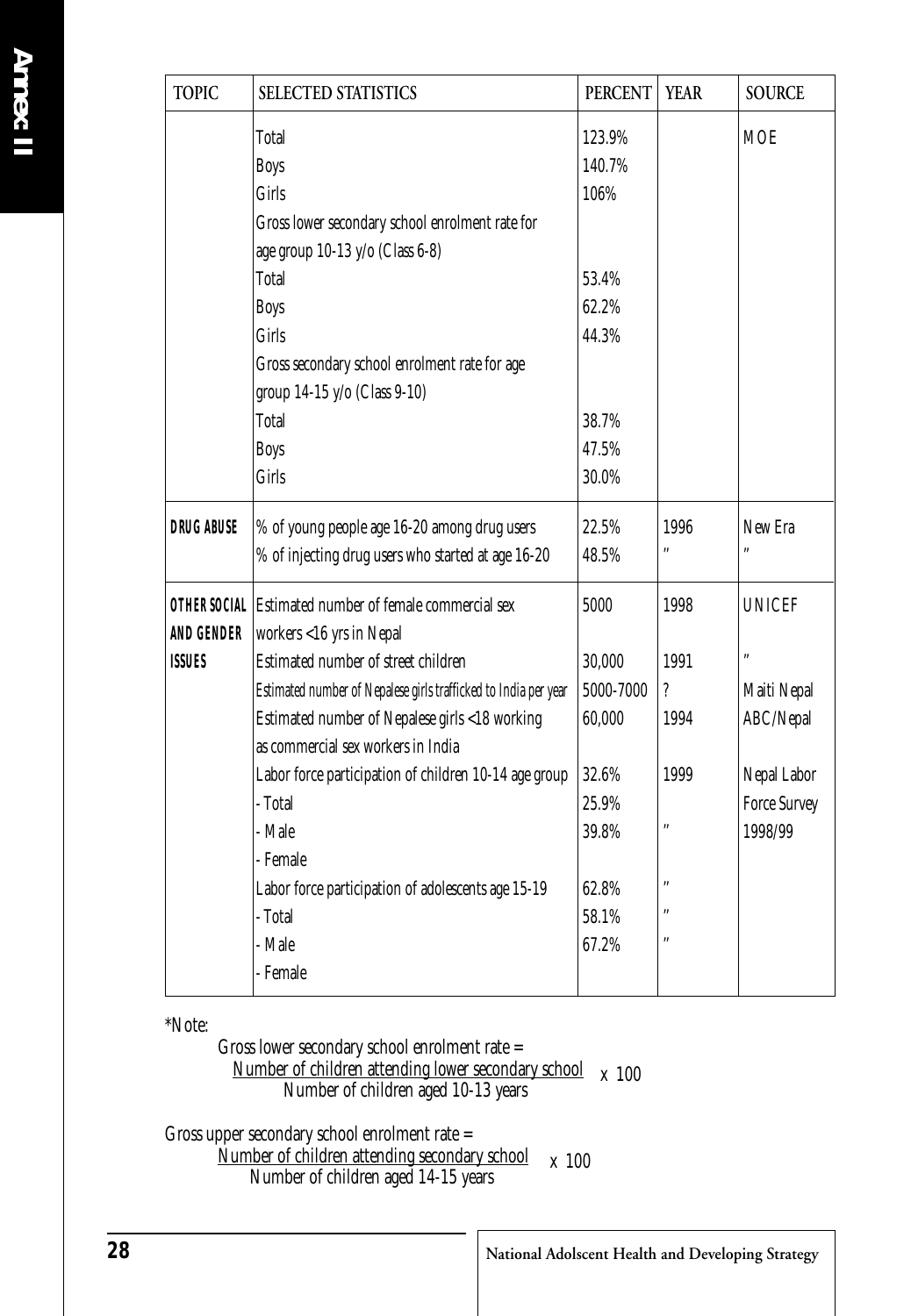

#### **Program/Activities by Level**

#### **FAMILY/INDIVIDUAL LEVEL1**

Activities to increase awareness and improve behaviour in relation to adolescent development and health (ADH) will include:

- 1. Increase awareness on a broad range of health and development issues of married/ unmarried and pregnant/non-pregnant adolescents
- 2. Increase communication between parents and adolescents on adolescent health and development issues, namely physical, psychological and behaviour changes in puberty, age at marriage and pregnancy, including risk of teenage pregnancy and unsafe abortion, education on sexuality and HIV/AIDS/STD, substance abuse, education of girl child and nutrition, particularly for girls
- 3. Disseminate information about gender equity and equality

#### **COMMUNITY LEVEL**

#### **Activities:**

- 1. Information, education, communication and counselling on a broad range of adolescent issues of married/unmarried and pregnant/non-pregnant adolescents to parents, teachers and community leaders
- 2. Increase communication between parents and adolescents on adolescent development issues and family life education (namely physical, psychological and behaviour changes in puberty, age at marriage and pregnancy, including risk of teenage pregnancy and unsafe abortion, education on sexuality and HIV/AIDS/ STD, substance abuse, education of girl child and nutrition, particularly for girls)
- 3. Information, education and communication on communicable diseases.
- 4. Information and service on contraceptive methods as well as distribution of pills and condoms to adolescents in need (who are sexually active)
- 5. Discussions of ADH issues in mothers group meetings through trained female community health volunteers and other social workers.
- 6. Establish and promote adolescent/youth centres in the community to support adolescent issues and promote peer-education in formal and non-formal settings and make access to the information on health and career development.
- 7. Information about gender equity and equality.
- 8. Promote positive and moral values among adolescents.
- 9. Promote school enrolment and retention of students, especially for girls.
- 10. Disseminate information about life skills, carrier development and employment opportunities.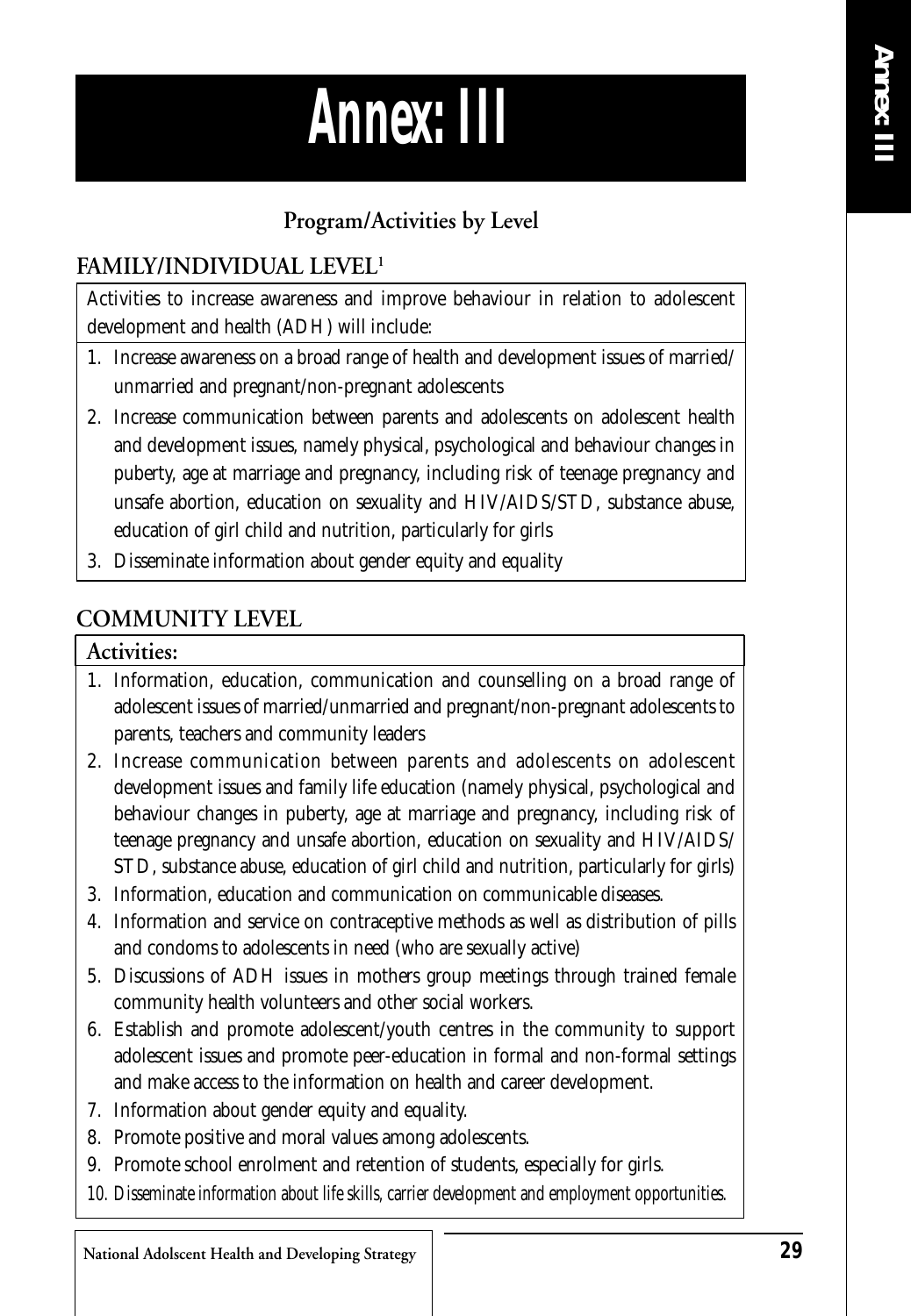#### **VILLAGE AND MUNICIPALITY LEVEL**

#### **Activities:**

- 1. Develop VDC, MDC level plans and programmes for ADH services and education and implement in collaboration with health institutions, schools, Community Based Organisations (CBOs), etc.
- 2. Provide adolescent friendly health services and counselling, including referrals
- 3. Conduct family life education at clinics, which address parent/adolescent communication, age at marriage and pregnancy, nutritious food and education to adolescents, particularly to adolescent girl;
- 4. Organise school health programmes for health screening and liking with services and the teaching of life skills;
- 5. Referral to higher level health care facilities for services which are not available at lower level facilities
- 6. Promote school enrolment and retention of students, especially girls
- 7. Disseminate information about life skills, carrier development and employment opportunities

#### **DISTRICT LEVEL**

#### **Activities:**

- 1. Develop, implement, monitor and evaluate district level plans and programmes for adolescent health and development in collaboration with health and development institutions, schools, CBOs, etc.
- 2. Provide a wide range of adolescent friendly services in collaboration with health sector organisations such as District Health Office, District Hospital and NGO's
- 3. Foster intersectional co-ordination at district level
- 4. Mobilise resources at the district level to support adolescent health and development programs.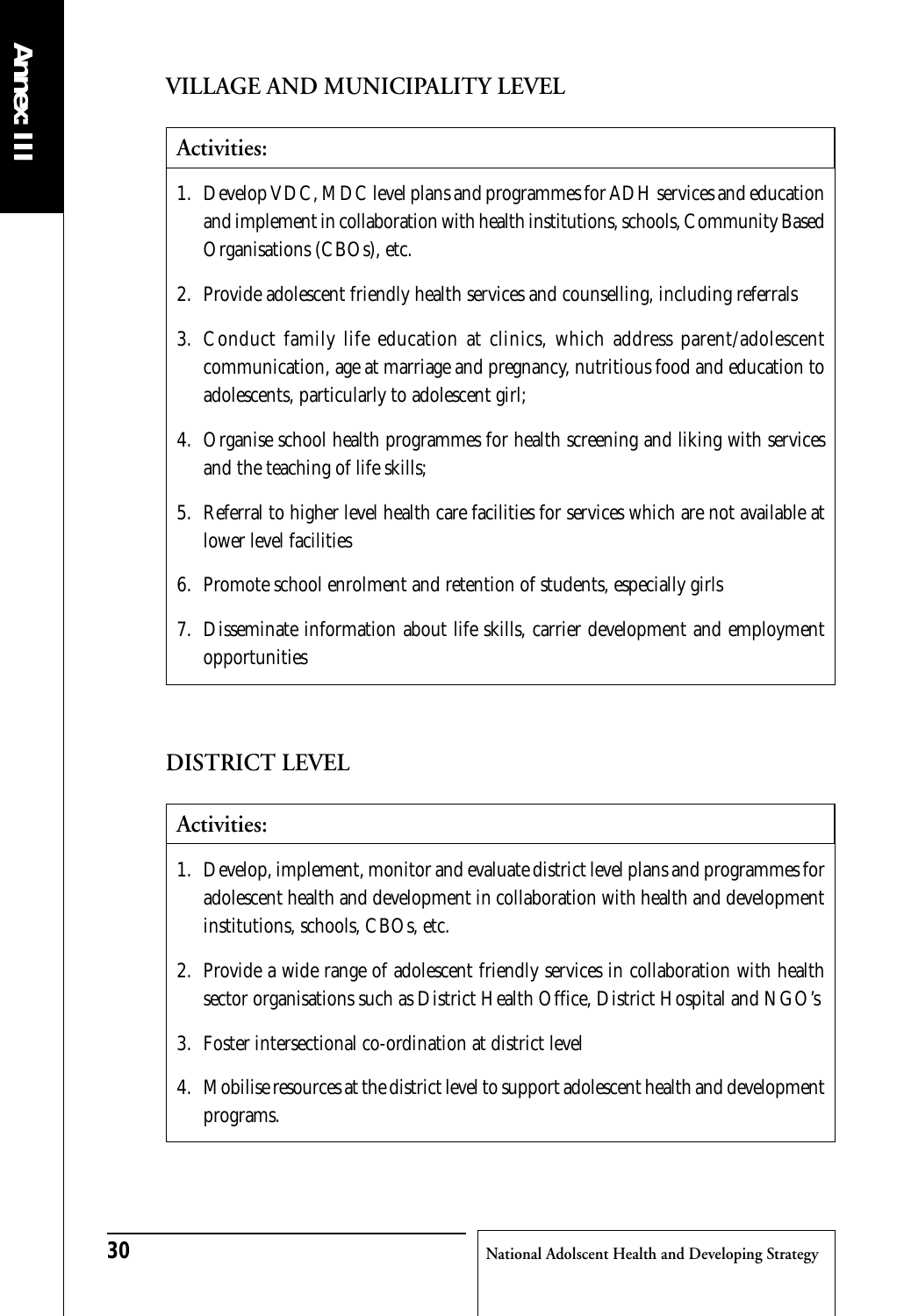

#### **Roles and Responsibilities of Stakeholders Safe and Supportive Environment:**

#### **A. Social Recognition**

| Strategies and Intervention  | <b>Lead Agencies</b> | <b>Supporting Agencies</b> | Indicators          |
|------------------------------|----------------------|----------------------------|---------------------|
| Empowerment of               | MOE/MOPE             | MOH, NYCC, Youth           | No. and types       |
| adolescents through:         |                      | organisation, Scouts,      | of activities       |
| $-$ IEC                      |                      | NGOs, INGOs,               |                     |
| - Skill development          |                      | MOPE, MoHome,              |                     |
| - Reproductive rights and    |                      | MWSW, Min. of              |                     |
| legal provisions             |                      | Law, NRCS                  |                     |
| Empowerment of parents,      | Nepal Youth          | MoH, MoE, NGOs,            | No. and types of    |
| family, community and        | Co-ordination        | <b>INGOs, Donor</b>        | activities          |
| teachers through:            | Council              | agencies, teachers         |                     |
| Sensitisation                |                      | associations, NRCS,        |                     |
| Capacity building            |                      | schools, independent       |                     |
| Dialogue<br>٠                |                      | resource centers           |                     |
| Counselling<br>÷             |                      |                            |                     |
| Mobilisation of media for    | Min. of Information  | MOH, MOE,                  | Change in types and |
| positive role models to      | and Communication    | Advertisement              | quality of messages |
| spread messages and increase |                      | Association (AAAN),        |                     |
| self-esteem and moral values |                      | <b>Motion Picture</b>      | No of programmes    |
|                              |                      | Association,               | with positive       |
|                              |                      | <b>Journalists</b>         | messages            |
|                              |                      | Association                |                     |
| Mobilisation and             | <b>MOE</b>           | MOH, NYCC, Youth           | Increase in         |
| involvement of adolescents   |                      | organisation, Scouts,      | involvement of      |
|                              |                      | NGOs, INGOs,               | adolescents in      |
|                              |                      | MOPE, Home                 | planning and        |
|                              |                      | Ministry, MWSW,            | implementation      |
|                              |                      | Min. of Law, NRCS          | process             |
|                              |                      |                            |                     |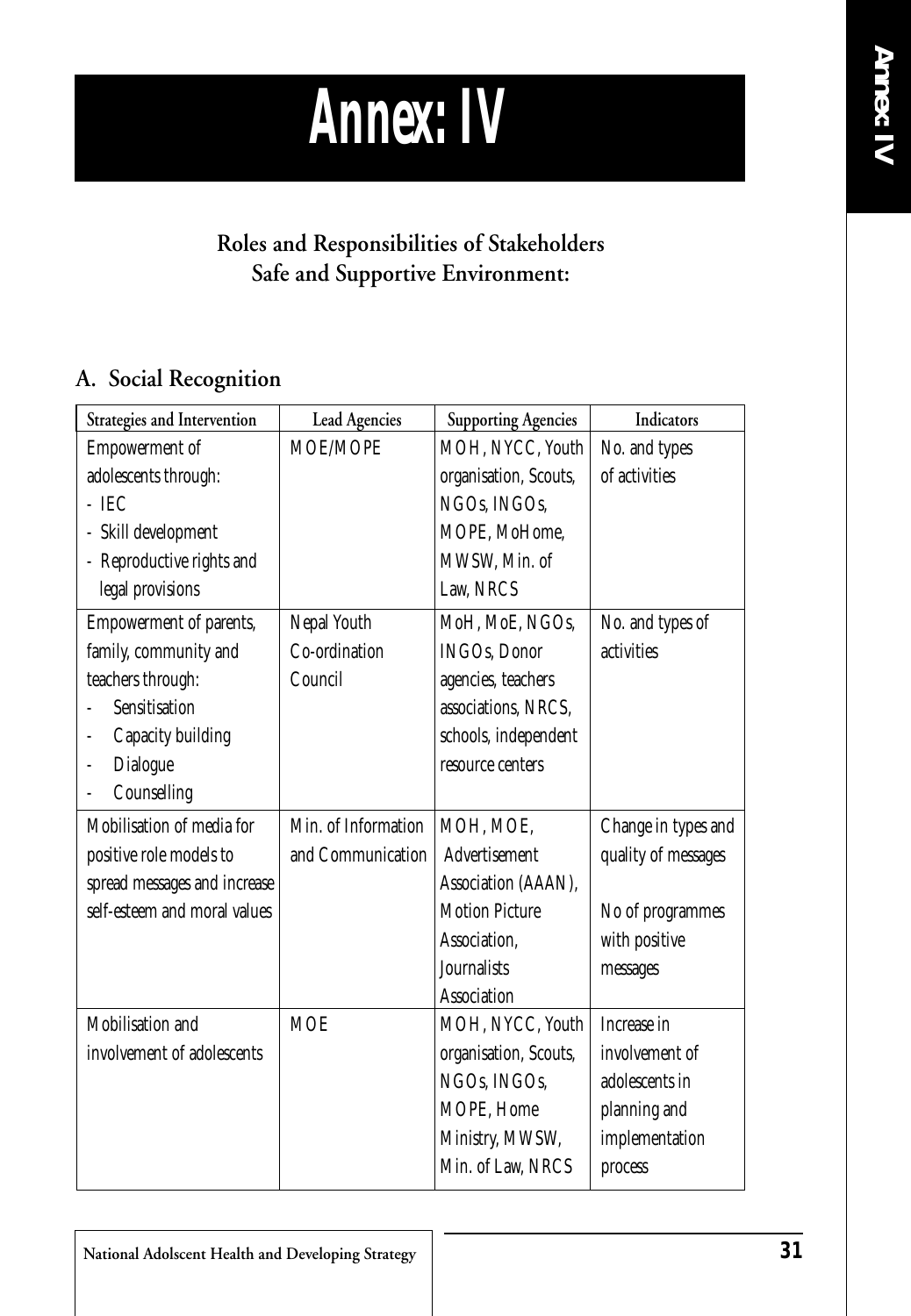#### **Roles and Responsibility of Stakeholders Safe and Supportive Environment:**

#### **B. Prevention of Early Marriage**

| Strategies and Interventions | <b>Lead Agencies</b>       | <b>Supporting Agencies</b> | Indicators             |
|------------------------------|----------------------------|----------------------------|------------------------|
| Correct discrepancies and    | <b>MWSW</b>                | Min. of Law, MoH,          | No. of discrepancies   |
| provide uniformity between   | Safe motherhood            | women's                    | corrected              |
| legal, social and health     | Network,                   | organisations,             |                        |
| related messages             | MOH                        | AAAN                       |                        |
| Advocacy to increase legal   | MWSW,                      | MoH, MoPE,                 | Increased age at       |
| age at marriage by consent   | Safe motherhood            | Population Council,        | marriage               |
| and narrow the gap           | Network.                   | advocacy groups,           |                        |
| between male and female      |                            | FPAN, PAN, Nepal           |                        |
| age at                       |                            | Bar Association,           |                        |
| marriage                     |                            | NGOs/INGOs                 |                        |
| Advocate for changing        | Association of DDC         | Various associations,      | Change in opinion      |
| parental attitudes and       | of Nepal(ADDCN),           | Journalist Association,    | (opinion survey)       |
| norms concerning early       | <b>Association of VDCs</b> | NGOs, MoH,                 |                        |
| marriage                     |                            | Ministry of                |                        |
|                              |                            | Communication,             |                        |
|                              |                            | <b>FCHV</b> and mothers    |                        |
|                              |                            | group                      |                        |
| Increase enrolment and       | MoE, MWSW                  | ADDCN, VDC                 | Increase enrolment     |
| retention of girls in        |                            | Associations,              | and retention of girls |
| schools                      |                            | housewife organisation,    |                        |
|                              |                            | political parties          |                        |
|                              |                            |                            |                        |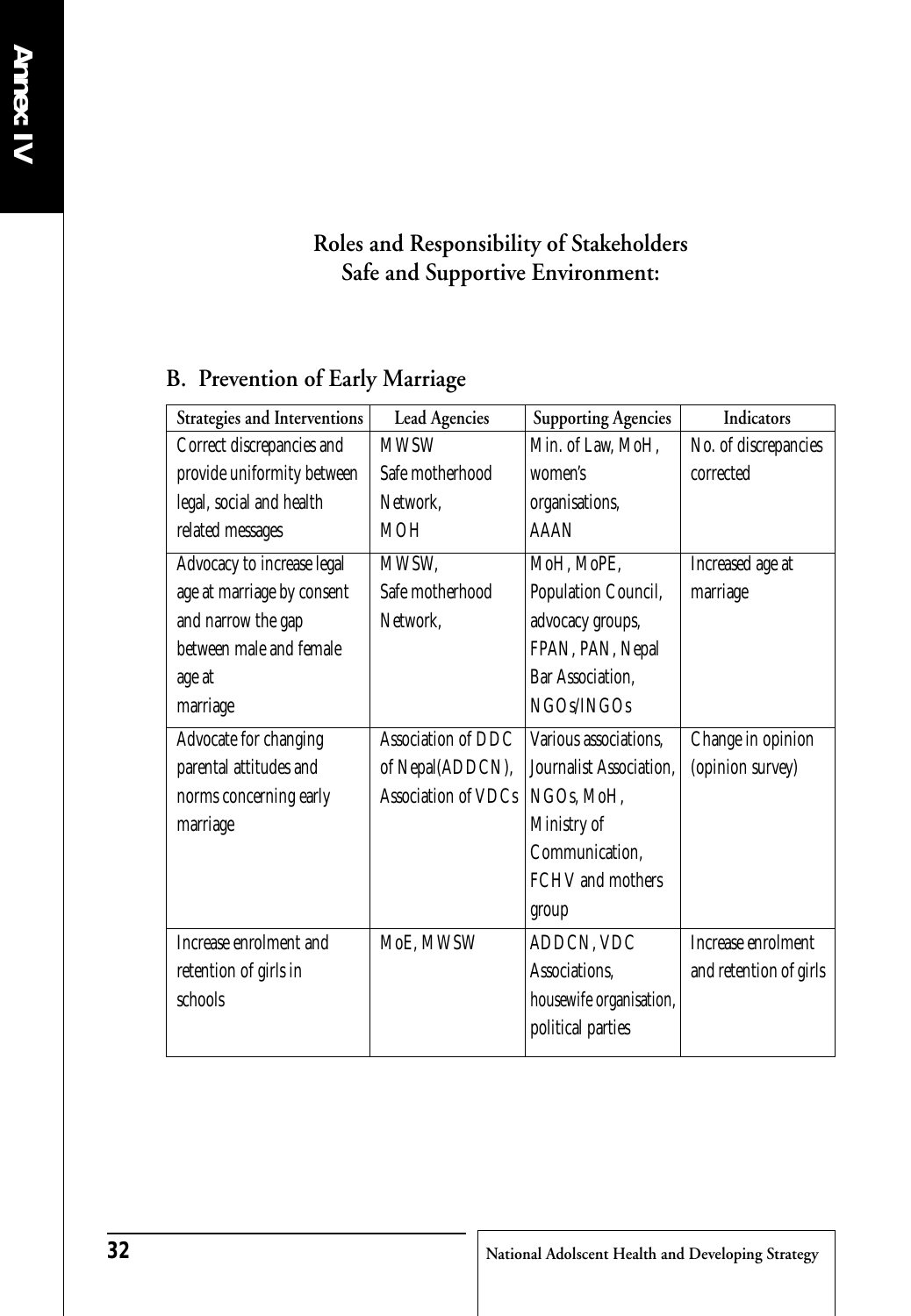#### **Roles and Responsibility of Stakeholders Safe and Supportive Environment:**

#### **C. Labour and Poverty**

| Strategies and Interventions | <b>Lead Agencies</b>   | <b>Supporting Agencies</b> | Indicators           |
|------------------------------|------------------------|----------------------------|----------------------|
| <b>Ensure and enforce</b>    | <b>MWSW</b>            | MoH, MoL, NGOs,            | Governments' follow  |
| child rights                 |                        | SOS, other child           | up report            |
| (including adolescent        |                        | specific NGOs,             |                      |
| rights)                      |                        | <b>INGOs</b>               |                      |
| Equal opportunities and      | Ministry of Labour     | Ministry of                | Male and female      |
| uniformity in wages          |                        | Industries, MWSW,          | ratio in employment  |
| for male and female          |                        | Trade Unions,              | sees changing trends |
| adolescents                  |                        | <b>FNCCI</b>               |                      |
| Promote safety, security     | Ministry of Labour,    | NGOs/INGOs                 | No. of programmes    |
| and health care at           | Trade Unions,          | (related to child          |                      |
| workplace                    | <b>MWSW</b>            | welfare), SWC              |                      |
| Promote programmes that      | Ministry of Labour,    | CTEVT, vocation            | No. of training      |
| integrate work and           | MOE, Ministry of       | training centres,          |                      |
| education for disadvantaged  | Women, Children        | private training and       |                      |
| adolescents                  | and Social Welfare,    | consulting                 |                      |
|                              | Social Welfare Council | organisations              |                      |
| Provide vocational           | Ministry of Education  | <b>CTEVT</b>               | Employment rate of   |
| training                     |                        |                            | adolescents          |
| and enterpreuternship        |                        |                            |                      |
| training with the aim of     |                        |                            |                      |
| self-employment              |                        |                            |                      |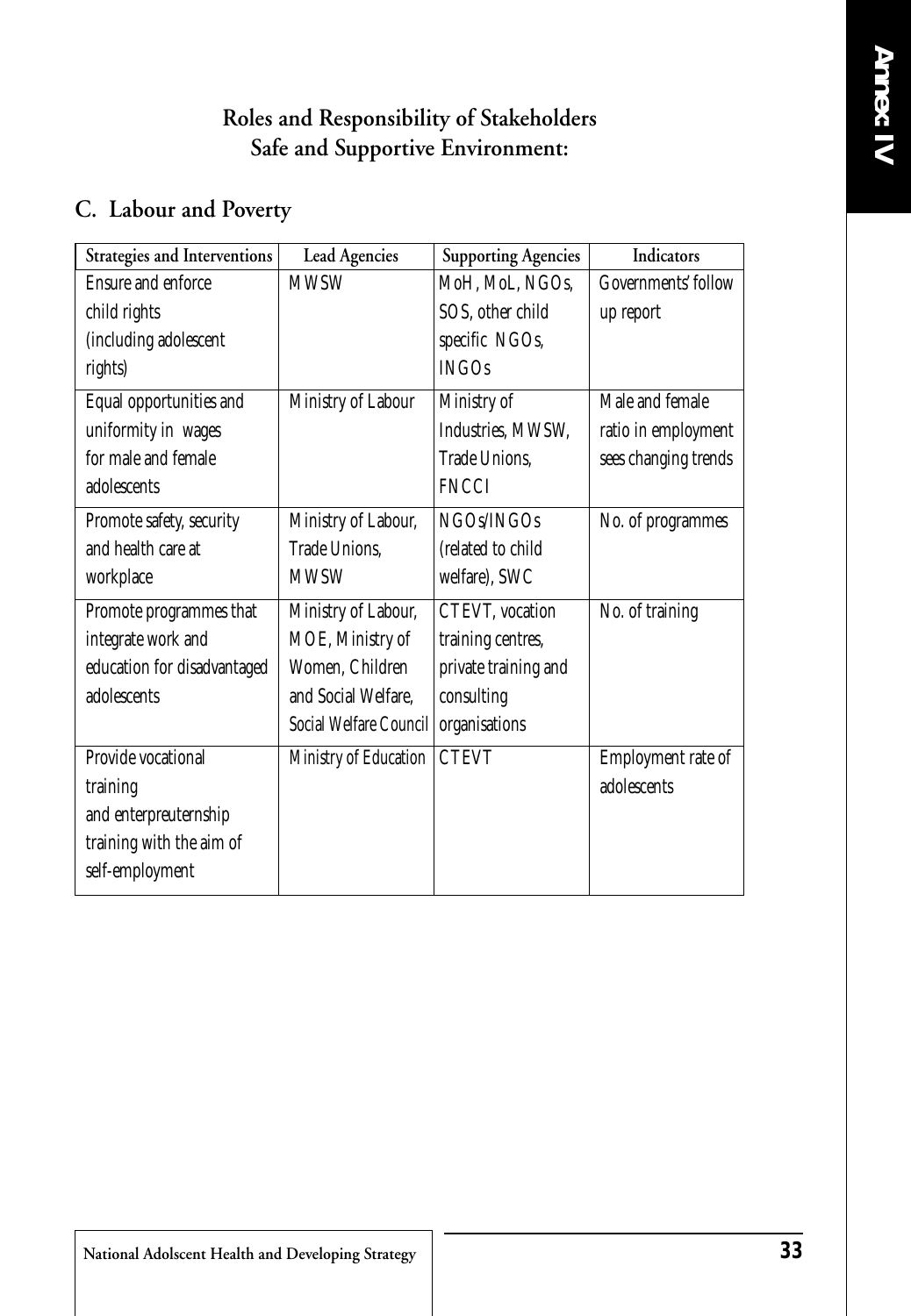#### **Roles and Responsibility of Stakeholders Health Services and Counselling:**

|           | Strategies and Interventions | <b>Lead Agencies</b>  | <b>Supporting Agencies</b> | Indicators                   |
|-----------|------------------------------|-----------------------|----------------------------|------------------------------|
|           | Develop innovative models:   |                       |                            | No. of workplaces linked     |
|           | Link work place to           | MOL, MOW &            | MOH,                       | with health facilities       |
|           | health facility              | <b>Social Welfare</b> |                            |                              |
| $\bullet$ | Orient employers             | <b>MOH</b>            | MOL, MOW                   |                              |
| $\bullet$ | Link school health           | <b>MOE</b>            | and Social Welfare         |                              |
|           | programmes to health         |                       | <b>MOH</b>                 |                              |
|           | facilities (PHC)             |                       |                            |                              |
|           | Involve youth clubs, NGOs    |                       |                            | No. of NGOs and              |
|           | and private health sector:   |                       |                            | private sector organisations |
|           | Establish youth              | <b>MOH</b>            | MOE, MOWC&SW               | involved in adolescent       |
|           | information centres          |                       |                            | health and development       |
| $\bullet$ | Form community based         | <b>Youth Clubs</b>    | Ward, community,           | No. of youth                 |
|           | clubs for Kishories          |                       | VDC and health             | information centres          |
| ٠         | Mobilise scout and sport     |                       | sector organisations       | No. of adolescent            |
|           | groups                       | <b>MOE</b>            | <b>MOH</b>                 | education groups,            |
|           | Mobilise Junior Red          |                       |                            | scout groups, sport          |
|           | Cross                        | <b>NRCS</b>           | MOE, MOH                   | groups and Junior            |
|           |                              |                       |                            | Red Cross groups             |
|           | Service provision:           |                       |                            | No. of health service        |
|           | Train health care            | Public and private    | MOH, universities,         | providers who have           |
|           | providers in counselling     | universities, CTEVT,  | NGO/INGO,                  | received orientation         |
|           | and adolescent friendly      | MOH,/DHS              | Hospitals                  | on how to provide            |
|           | services, both pre-service   |                       |                            | adolescent friendly          |
|           | and in-service               |                       |                            | services                     |
| ٠         | Strengthen adolescent        | MOH/DHS               | Donors, NGOs,              |                              |
|           | program management           |                       | <b>INGOs</b>               |                              |
|           | capacity                     |                       |                            |                              |
|           |                              |                       |                            |                              |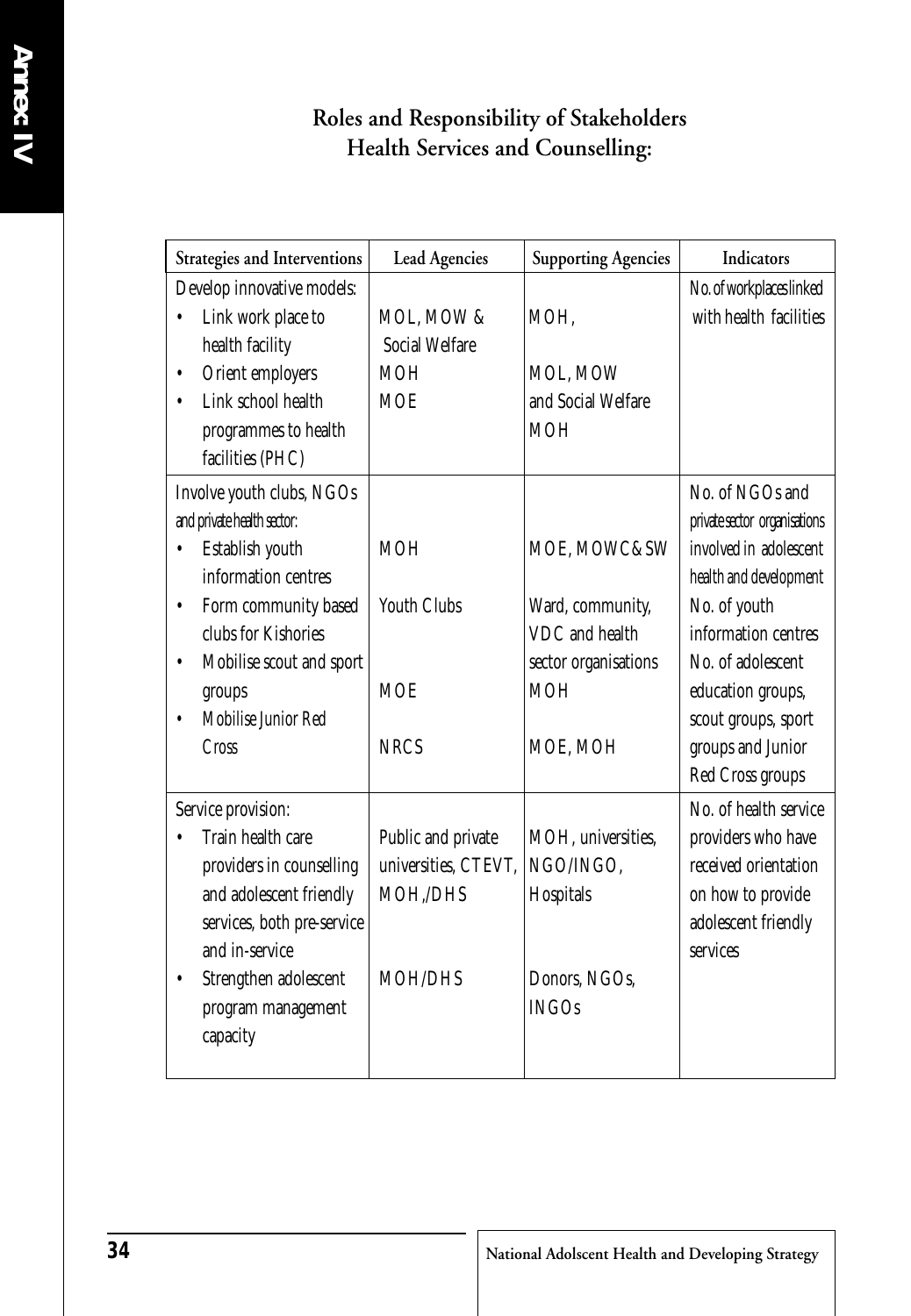| Provision of contraceptive    | <b>MOH/DHS</b>       | Donors, NGOs,            | % ANC/PNC              |
|-------------------------------|----------------------|--------------------------|------------------------|
| care and nutritional services |                      | <b>INGOs</b> and private | coverage               |
| to adolescents from all       |                      | institutions             | % of delivery          |
| existing public and private   |                      |                          | conducted by           |
| health institutions without   |                      |                          | skilled worker         |
| discrimination                |                      |                          | % adolescent           |
|                               |                      |                          | clients served         |
|                               |                      |                          | % TT coverage          |
|                               |                      |                          | % Iron supplements     |
| Provision of ANC, PNC and     | MOH/DHS              | Donors, NGOs,            | No. of referral cases; |
| EOC at PHC and                |                      | <b>INGOs</b>             | guidelines produced,   |
| district hospitals            |                      |                          | distributed and used   |
|                               |                      |                          | for contraception      |
|                               |                      |                          | among adolescents      |
| Adolescent focus on existing  | MOH/DHS.,            | NGOs, INGOs,             | Availability of policy |
| HIV and STD cases,            | <b>National AIDS</b> | <b>UNAIDS</b>            | documents, number      |
| as well as TB programs        | Centre               |                          | of adolescent served;  |
|                               |                      |                          | No. and type of        |
|                               |                      |                          | material for advocacy  |
|                               |                      |                          | and IEM produced       |
| Programmes for prevention     | MOH,/FHD,            | <b>MOE</b>               | No. of programmes;     |
| of substance abuse among      | Mental Health,       |                          | service statistics     |
| adolescents                   | <b>AIDS</b> Project  |                          |                        |
| Special programme targeted    | <b>MOH</b>           | <b>MOE</b>               | No. of school and      |
| at adolescents for prevention |                      |                          | health facilities      |
| of anaemia, malnutrition      |                      |                          | providing such         |
| and de-worming: link to       |                      |                          | programmes;            |
| school health                 |                      |                          | No. of adolescent      |
|                               |                      |                          | beneficiary            |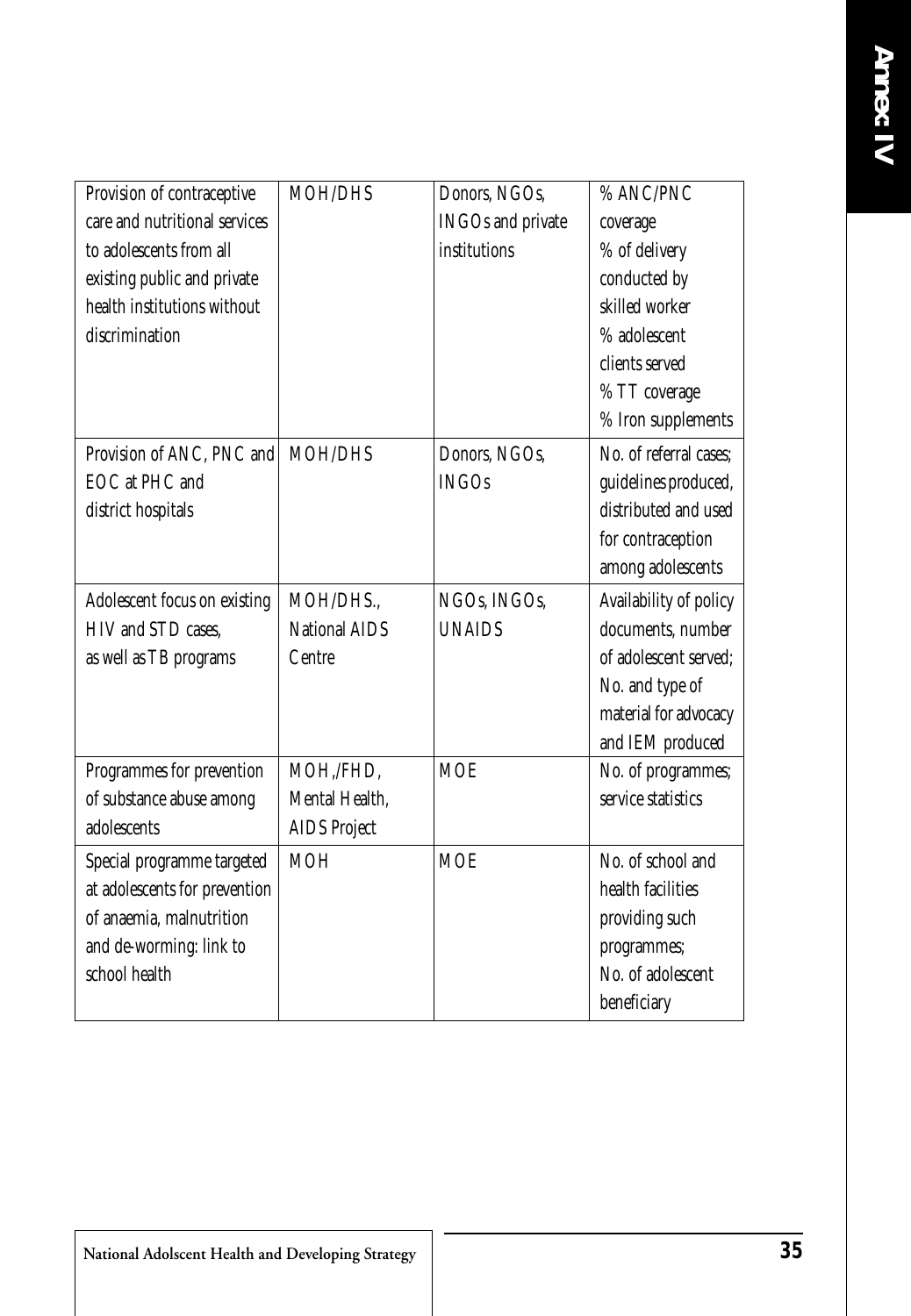#### **Roles and Responsibility of Stakeholders Information and Skills:**

| Strategies and Interventions       | <b>Lead Agencies</b> | <b>Supporting Agencies</b> | Indicators         |
|------------------------------------|----------------------|----------------------------|--------------------|
| Incorporate practical life         | <b>MOE</b>           | MOH & other                | Developed          |
| skills & RH topics in the          |                      | relevant donors INGOs,     | modified curricula |
| current curricula of teacher,      |                      | NGOs, MOPE                 |                    |
| students & health workers in       |                      |                            |                    |
| formal & non formal education      |                      |                            |                    |
| Develop/enhance the                | <b>MOE &amp; MOH</b> |                            | Programmes         |
| communication and                  |                      |                            | developed and      |
| dissemination skills of            |                      |                            | implemented        |
| teachers and service providers     |                      |                            |                    |
| Develop specific information       | <b>MOH</b>           | MOWD, MOE,                 |                    |
| packages based on gender,          |                      | MOPE, MLD,                 |                    |
| religion and socio-economic        |                      | Donors, NGOs,              |                    |
| background to address the          |                      | <b>INGOs</b>               |                    |
| informational needs of adolescents |                      |                            |                    |
| Advocate and promote               | <b>MOE</b>           | MOWD, MOH,                 |                    |
| gender understanding of            |                      | MOLD, MOPE,                |                    |
| adolescent biological,             |                      | Adolescent/Youth           |                    |
| physical, social and               |                      | groups                     |                    |
| developmental needs among          |                      |                            |                    |
| and to parents, guardians,         |                      |                            |                    |
| teachers and communities           |                      |                            |                    |
| Dissemination of adolescent        | <b>MOIC</b>          | MOH, MOE, MOPE,            |                    |
| friendly information using         |                      | associations, local clubs  |                    |
| appropriate and effective media    |                      |                            |                    |
| Establish/promote access to        | Youth Development    | MOH, MOPE, health          |                    |
| adolescent-friendly information    | Division/MOE         | institutions, social       |                    |
| through different forums           |                      | organisations              |                    |
| (e.g. youth centres, youth         |                      |                            |                    |
| clubs, schools)                    |                      |                            |                    |
| Involve and empower                | <b>NPC</b>           | Adolescent/Youth           |                    |
| adolescents in all stages of       |                      | groups                     |                    |
| programme development,             |                      |                            |                    |
| implementation and M & E           |                      |                            |                    |
| Research adolescent health         | MOH, MOE,            | NHRC, other research       |                    |
| and development issues             | <b>MOPE</b>          | agencies                   |                    |
|                                    |                      |                            |                    |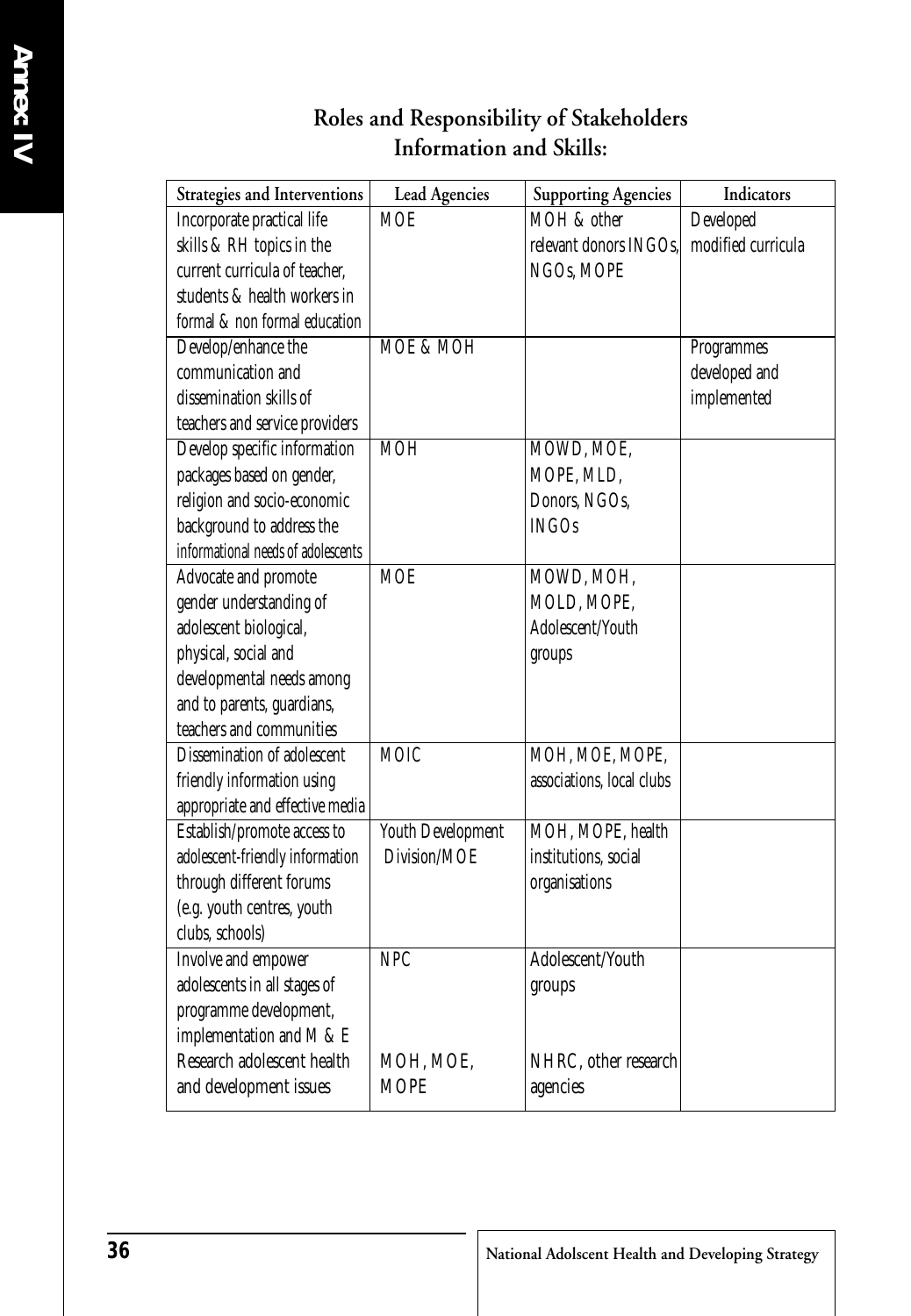### *Annex: V*

#### *Institutional framework*

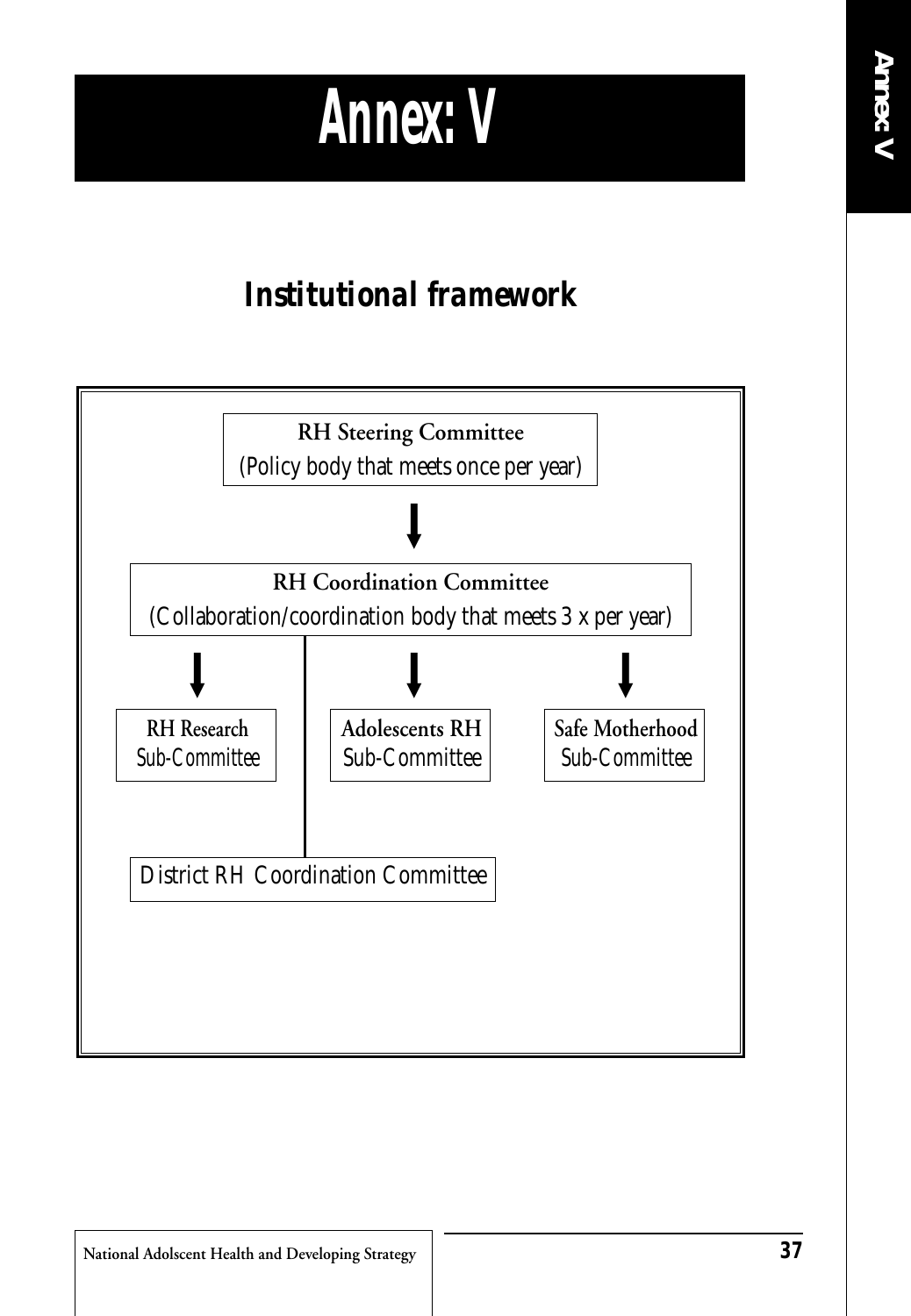# *Annex: VI*

#### **General Indicators for Adolescent Health and Development**

#### **Adolescent Empowerment Indicators**

|    | Indicator                                       | Flow/Source        | Level             |
|----|-------------------------------------------------|--------------------|-------------------|
|    | 1. Literacy rate of Adolescent (Boys and girls) | Census/Survey      | National/District |
| 2. | Enrollment of Adolescent girls and boys at      | Census/Survey MOE  | National/District |
|    | school (primary and secondary)                  |                    |                   |
| 3. | Percentage of adolescent who have knowledge     | <b>Survey</b>      | National/District |
|    | on adolescent health                            |                    |                   |
| 4. | Percentage of Adolescents competent in on       | Annual Report of   | National/District |
|    | vocational and managerial skills.               | <b>MOE</b>         |                   |
| 5. | Age of women at first marriage (average)        |                    |                   |
| 6. | Percentage of Adolescent Marriage               | Census/Survey(DHS) | National/District |

#### **Service Delivery Indicators**

|    | Indicator                                                   | Flow/Source          | Level             |
|----|-------------------------------------------------------------|----------------------|-------------------|
|    | 1. Utilization of Adolescent Health                         | <b>HMIS Record</b>   | At all levels     |
|    | Services /counseling                                        |                      |                   |
| 2. | Contraceptive prevalence among adolescents                  | <b>HMIS</b>          | At all levels     |
|    | age 15-19                                                   |                      |                   |
| 3. | Percentage of adolescent pregnant mothers                   | <b>HMIS tool/DHS</b> | At all levels     |
|    | who had ante-natal care                                     | <b>Survey</b>        |                   |
| 4. | Percentage of abortion among adolescents                    |                      |                   |
|    | 5. Percentage of adolescent deliveries attended             | <b>HMIS</b> tool/DHS | At all levels     |
|    | by trained personnel                                        | <b>Survey</b>        |                   |
| 6. | Percentage of adolescent mother receiving                   | <b>HMIS tool/DHS</b> | At all levels     |
|    | post-natal care                                             | Survey               |                   |
|    | 7. No. of health facilities providing adolescent            | DHO/PFAD/HMI         | National/District |
|    | health services (as per national guideline)                 | DD                   |                   |
|    | by type of health facilities                                |                      |                   |
| 8. | Percentage of obstetric complication and STD                | <b>HMIS</b> tool     | <b>District</b>   |
|    | cases among adolescent referred and managed                 |                      |                   |
| 9. | Percentage of adolescent who are anaemic and Program Report |                      | <b>District</b>   |
|    | received iron folate                                        |                      |                   |